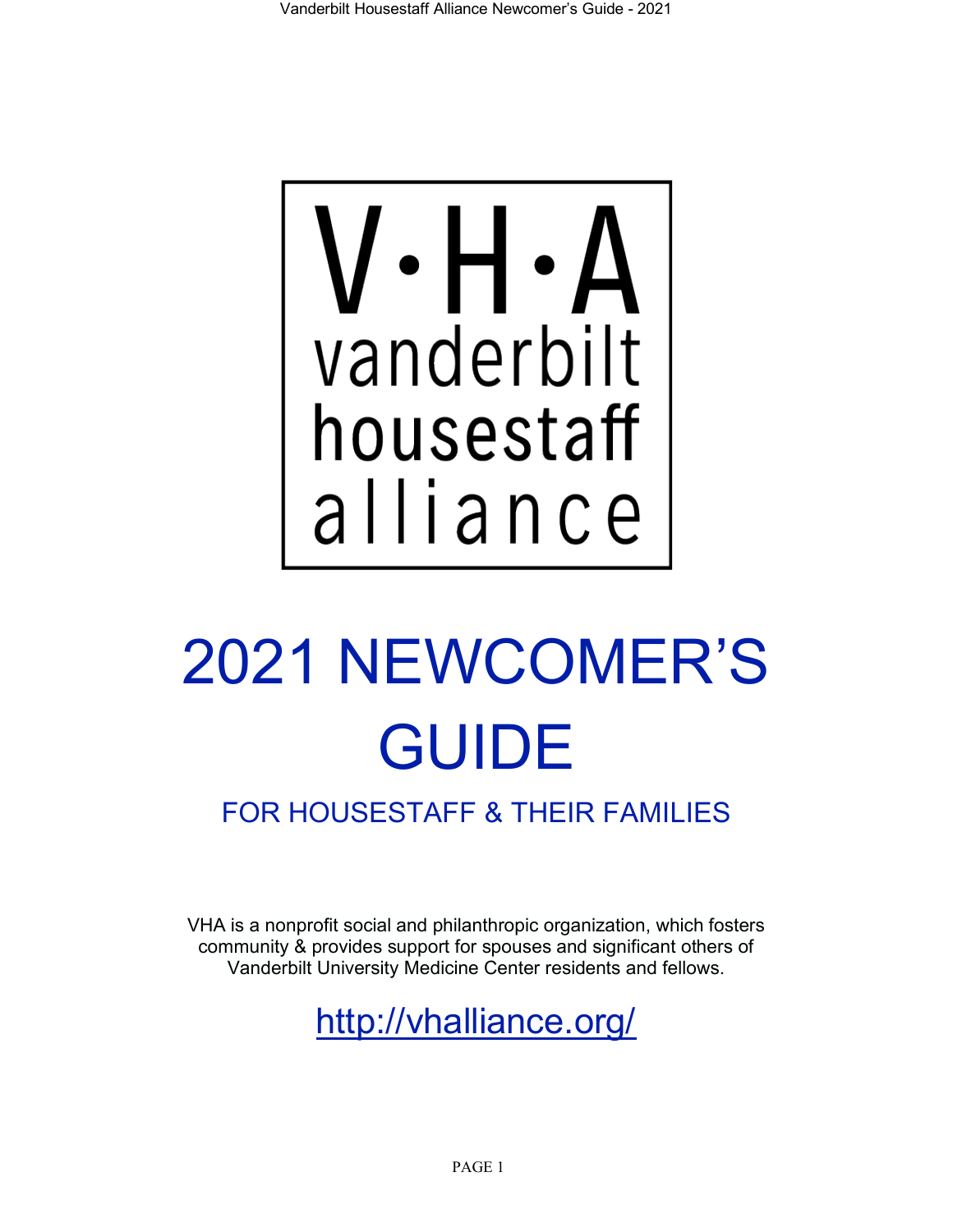#### **THE FINE PRINT:**

The information contained in this guide is obtained from numerous sources. We relied heavily on member of Vanderbilt Housestaff Alliance (VHA) to create this guide. These responses, and all other information contained herein, are provided for informational purposes and should not be considered a formal recommendation or endorsement from VHA of services or companies included in this guide.

Taylor Santarelli, President (2021-2022) and Kenzie Sandoval, Vice President (2021-2022) of VHA, completed the most recent edits to this guide. Any questions or comments should be directed to [vp@vhalliance.org.](mailto:vp@vhalliance.org)

Copyright ©2021 Housestaff Alliance Foundation, Inc. (dba Vanderbilt Housestaff Alliance), PO Box 128544, Nashville, TN 37212. All Rights Reserved.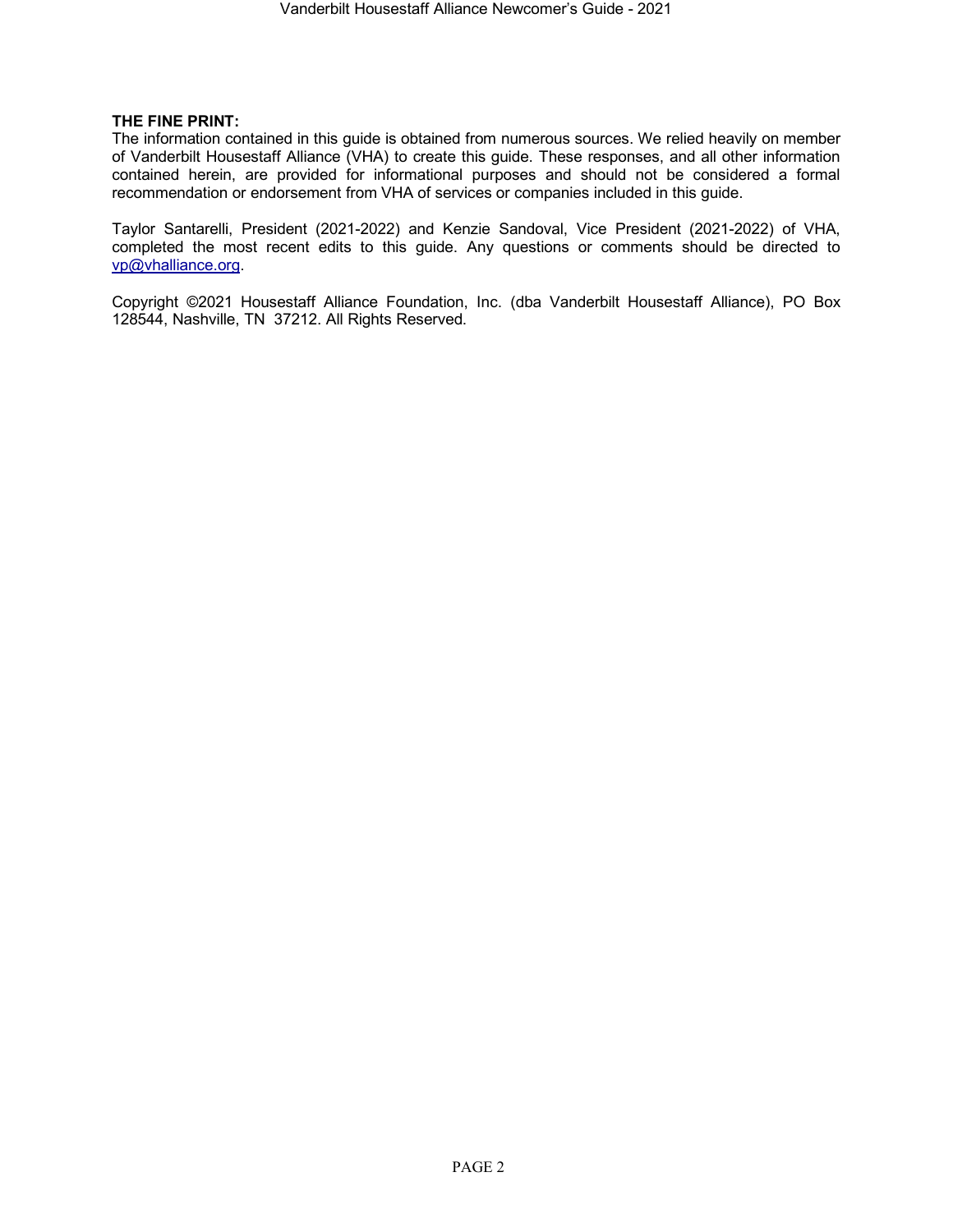Former Vanderbilt University Medical Center residents and fellows created a community of support and resources available to you.

# $V \cdot H \cdot A$ vanderbilt-housestaff-alliance

**What does that mean?** Spouses and significant others… we are here for you! We are a group of people who have something in common: a resident or fellow! When you join the VHA, you will have opportunities to explore Nashville and get connected with others in the Vanderbilt community. We look forward to meeting you along the way!

Our active members take part in…

- **Monthly Events**: Date Night In (themed dinners), Virtual Wine Tastings, Welcome Picnic, Wine and Tacos at Arrington Vineyards, Breakfast with Santa, Easter Egg Hunt, "Sendoff" Brunch at Loveless Café, Kayaking the Cumberland, and more!
- **Groups**: Children's Playgroup, Hiking Club, Nondenominational Bible Study Club, Book Club, Cooking/Food Club, Wine Club, and more!
- **"Matters of the Heart"** you and your spouse or significant other can enjoy a night out with Matters of the Heart – *dinner, drinks, and childcare are provided*.
- **VHA Mentors** who can help you answer questions and help you adjust to life in Nashville! [Email us](mailto:president@vhalliance.org?subject=Seeking%20VHA%20Mentor) and we'll connect you with a mentor! VHA Mentors are a great resource – they've been there and are here to help.
- **The VHA Newcomers Guide**: Our Newcomers guide can help you in your transition to Nashville - from areas of town, to restaurants, to childcare and much more! Need a local real estate agent, loan officer, dentist, bank, etc? Our VHA Newcomer Guide has it all!

Join the VHA today – check out the Membership Form on the next page or go to **www.vhalliance.org**

Mentors are available for incoming members!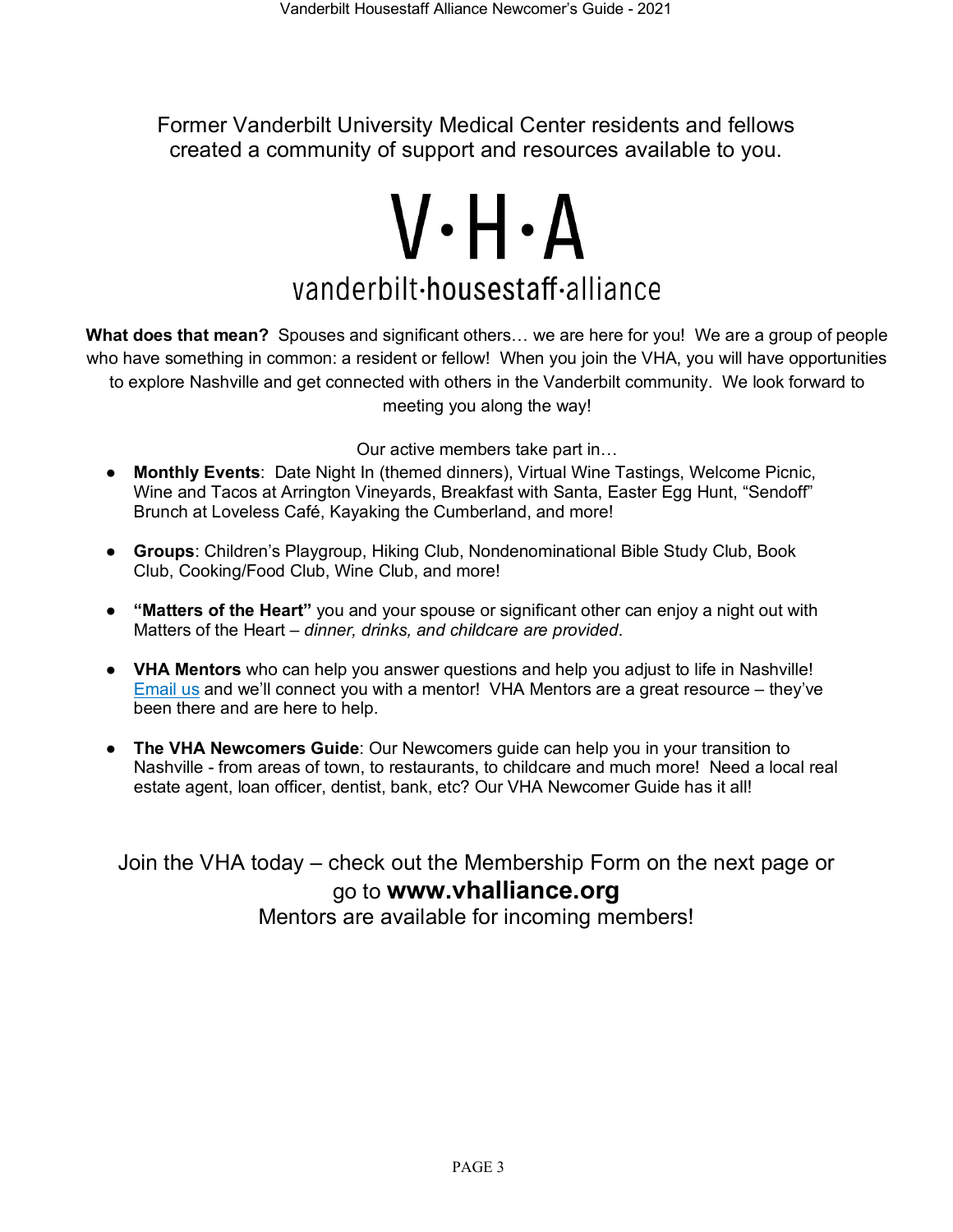# **Join the VHA Mentors Program!**

We have a mentor just for you.

Email us at [president@vhalliance.org](mailto:president@vhalliance.org) and we'll have your mentor connect with you. Your mentor has been there. Your mentor has made the move, lived in Nashville and experienced life with a resident. She or he will answer your questions about Nashville and Vanderbilt.

It's great to have someone who's been there help you get there. *VHA – We're here for you.*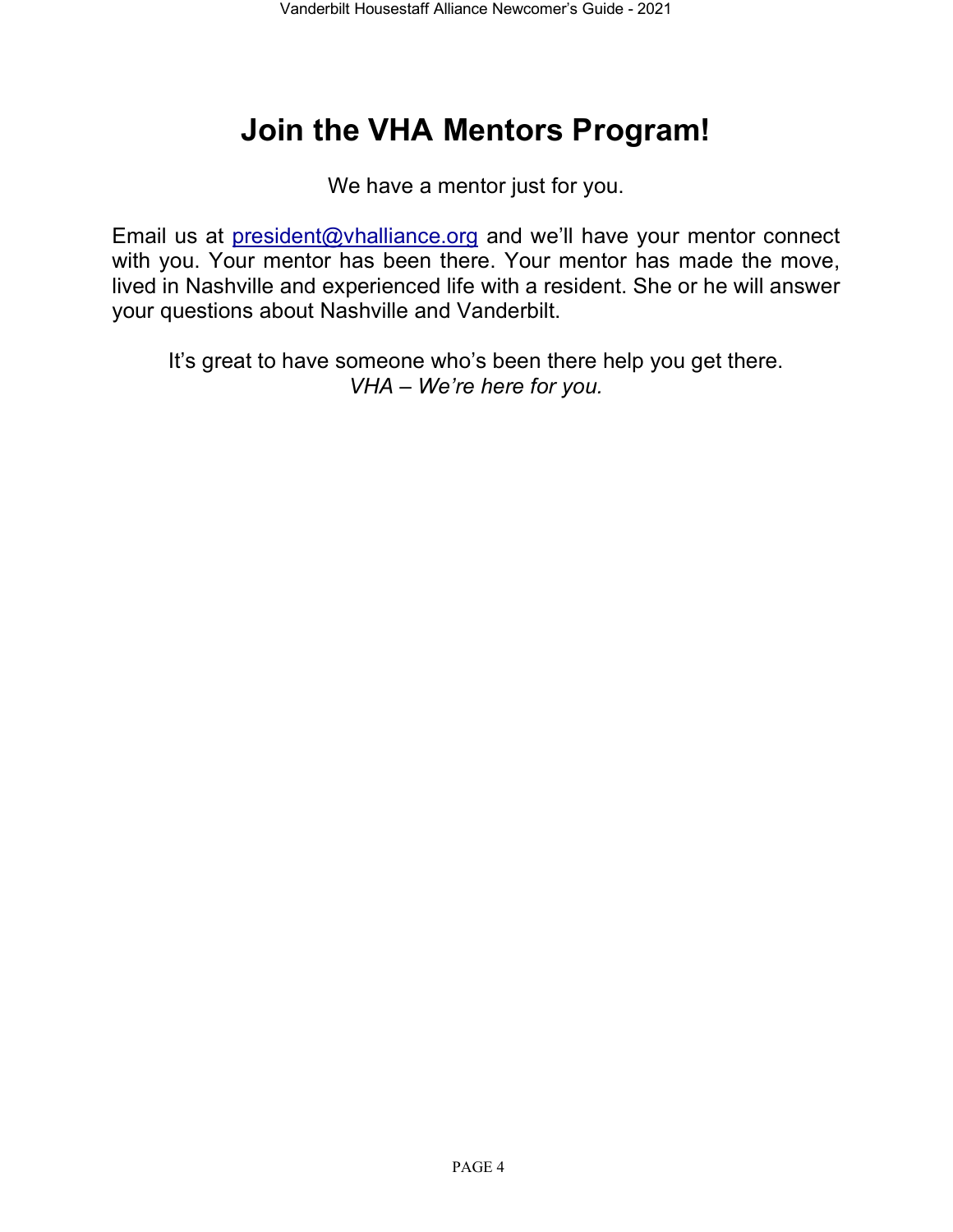### **Welcome to Nashville!**

Whether you are visiting and learning about the Vanderbilt University Medical Center community or are already planning a relocation to the "Athens of the South," we're confident that you'll soon be happy to call Nashville and Vanderbilt, your new home.

The Vanderbilt community is warm and friendly with multiple avenues of support available to you. If you are relocating to be part of the Vanderbilt Medical Center house staff, one of these supports is Vanderbilt Housestaff Alliance ("VHA"). VHA is a nonprofit social and philanthropic organization. Membership is open to the spouses and significant others of the Vanderbilt house staff and alumni. Our mission is a simple one: to promote friendship among members, foster a supportive environment, and serve the Nashville community. We provide numerous opportunities to meet and socialize with other resident families - forging friendships and offering support during a particularly difficult time of medical training. We also do various service projects throughout the year and have numerous groups for our members to join. We hope you'll inquire further about VHA and ultimately join our organization!

One of VHA service projects is to generate this guide to life in Nashville, the "Newcomer's Guide." Our members update this guide annually, and many of us have continued to draw upon it throughout our stay here in Nashville. It contains information you will need for relocating (including information on real estate agents who sponsor the VHA) as well as information about fun things to do. You'll quickly discover what many of us already have – that Nashville is a great city and community and a wonderful place to call home.

If you are interested in receiving more information about the VHA or have questions, please feel free to e-mail us at [president@vhalliance.org](mailto:president@vhalliance.org) or [vp@vhalliance.org,](mailto:vp@vhalliance.org) or visit the VHA website at [http://vhalliance.org/.](http://vhalliance.org/) We look forward to meeting you!

Sincerely,

Taylor Santarelli and Kenzie Sandoval Vanderbilt Housestaff Alliance President and Vice President, 2021-2022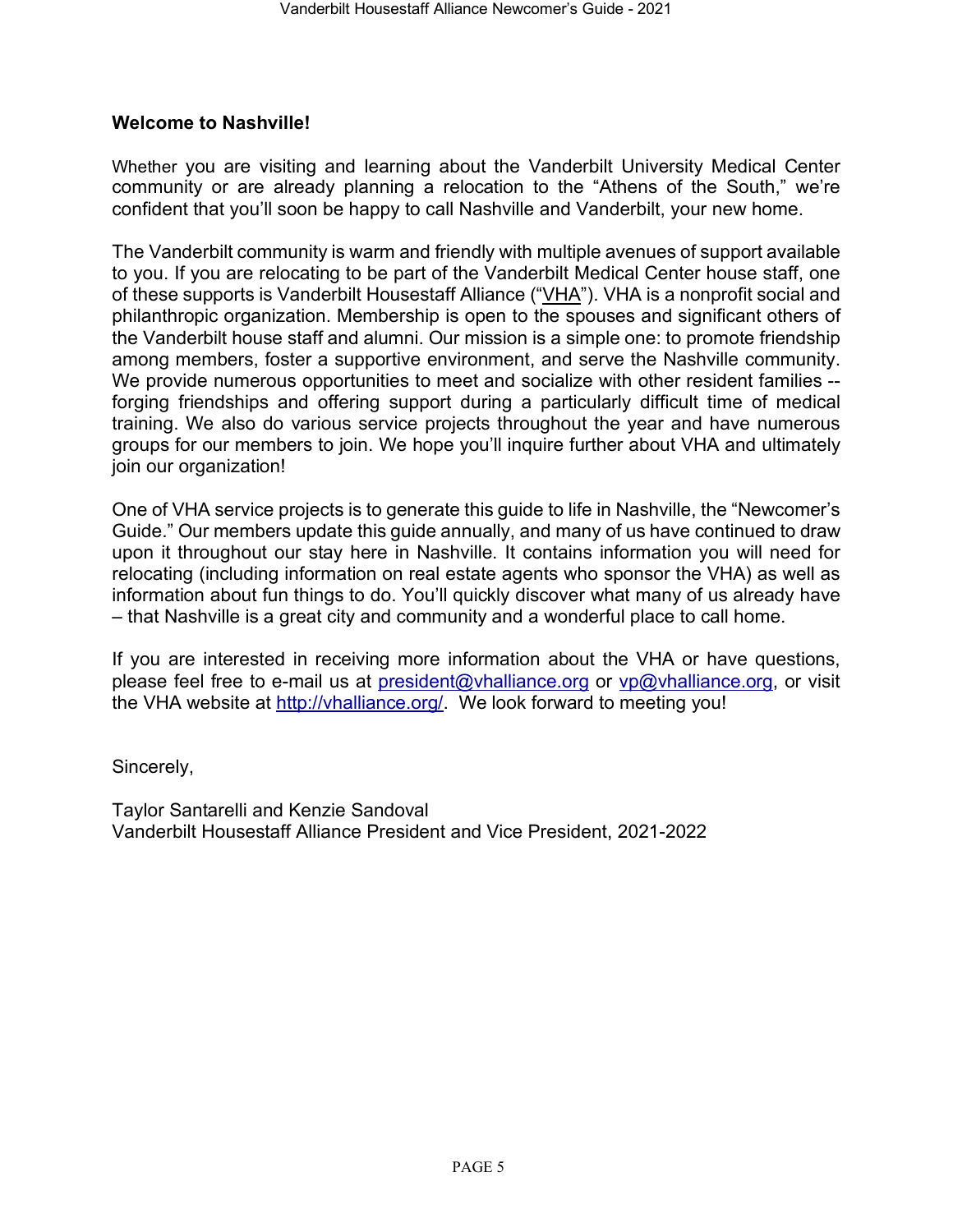### TABLE OF CONTENTS

| <b>GENERAL INFORMATION FOR NEWCOMERS</b>  | 8  |
|-------------------------------------------|----|
| <b>VUMC DUAL CAREER PROGRAM</b>           | 8  |
| <b>HOUSING</b>                            | 9  |
| <b>GREATER NASHVILLE - WHERE TO LIVE?</b> | 10 |
| Vanderbilt/ Belmont/Sylvan Park/West End  | 10 |
| <b>Green Hills</b>                        | 10 |
| <b>Bellevue</b>                           | 11 |
| The Capitol District                      | 11 |
| <b>East Nashville</b>                     | 11 |
| <b>Crieve Hall/Nippers Corner</b>         | 12 |
| Hermitage/Mount Juliet                    | 12 |
| Brentwood/Cool Springs/Franklin           | 12 |
| Woodbine                                  | 12 |
| PROFESSIONALS - VHA SPONSORS              | 13 |
| <b>Banking &amp; Mortgage Services</b>    | 13 |
| <b>Insurance and Financial Services</b>   | 14 |
| <b>Realtors</b>                           | 15 |
| <b>Other Services</b>                     | 15 |
| <b>COUNSELING</b>                         | 13 |
| <b>UTILITIES</b>                          | 16 |
| <b>DRIVER'S LICENSE</b>                   | 19 |
| <b>Driver's License Testing Centers</b>   | 19 |
| <b>AUTOMOBILE REGISTRATION</b>            | 20 |
| <b>VOTER REGISTRATION</b>                 | 20 |
| <b>MARRIAGE LICENSE</b>                   | 21 |
| <b>VARIOUS LAWS</b>                       | 21 |
| <b>TAXES</b>                              | 22 |
| <b>PUBLIC LIBRARIES:</b>                  | 22 |
| NEWSPAPERS & LOCAL PUBLICATIONS           | 23 |
| <b>GETTING AROUND</b>                     | 23 |
| <b>VUMC PERKS AND DISCOUNTS</b>           | 24 |
| PET INFORMATION                           | 24 |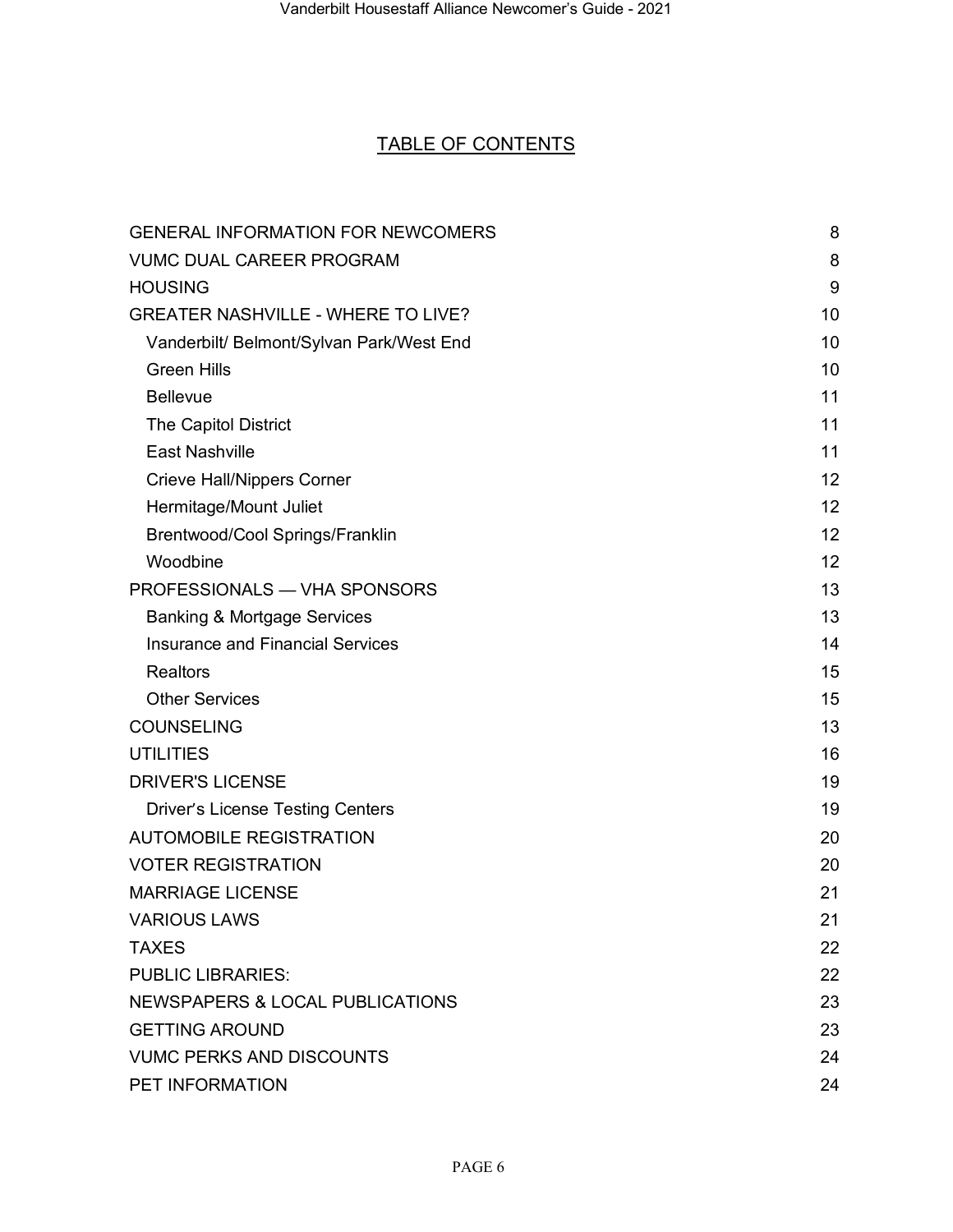| Dog Parks                                      | 24 |
|------------------------------------------------|----|
| <b>EDUCATION</b>                               | 25 |
| <b>Public School System</b>                    | 25 |
| Private Schools:                               | 25 |
| <b>CHILDCARE INFORMATION</b>                   | 26 |
| <b>ACTIVITIES FOR CHILDREN</b>                 | 28 |
| <b>Playgrounds and Parks</b>                   | 28 |
| Art and Science Activities                     | 28 |
| <b>Music and Play Activities</b>               | 29 |
| <b>Children's Story Time and Entertainment</b> | 30 |
| <b>Other Kid Activities</b>                    | 30 |
| <b>SPECTATOR SPORTS</b>                        | 32 |
| QUICK GUIDE TO SHOPPING                        | 33 |
| <b>PARKS AND RECREATION</b>                    | 34 |
| <b>RESORT GOLF</b>                             | 37 |
| <b>MUSEUMS and SPECIAL ATTRACTIONS</b>         | 37 |
| THEATERS AND ENTERTAINMENT                     | 43 |
| LIVE MUSIC VENUES                              | 44 |
| <b>ANNUAL EVENTS</b>                           | 45 |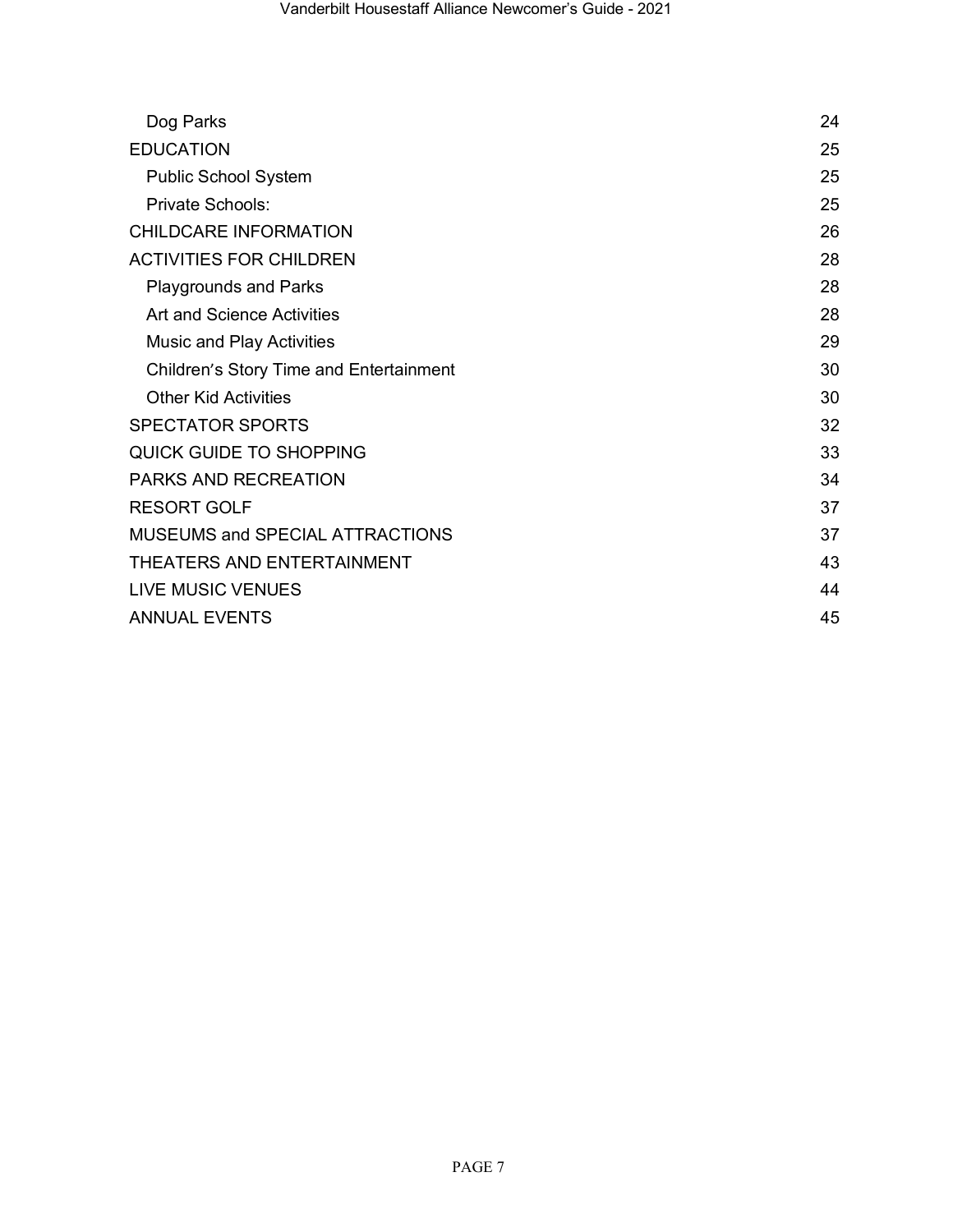# <span id="page-7-0"></span>**GENERAL INFORMATION FOR NEWCOMERS**

*Metropolitan Government of Nashville and Davidson County:*

[http://www.nashville.gov,](http://www.nashville.gov/) 615-862-8750

The official website of the city/county government, which includes all sorts of resources about ways to live, work, and play effectively in Nashville.

### *Nashville Convention and Visitors' Bureau:*

[http://www.visitmusiccity.com,](http://www.visitmusiccity.com/) 800-657-6910

Website includes information on the many attractions and things to do when visiting Nashville – great for ideas when you're still new to the city.

### *Tennessee St[ate Government:](http://www.tn.gov/)*

[http://www.tn.gov](http://www.tn.gov/)

The official state government website can answer numerous relocation questions about moving to Tennessee, including information on obtaining your driver's license, registering your vehicle, and registering to vote.

### *Nashville Area Chamber of Commerce:*

[http://www.nashvillechamber.com,](http://www.nashvillechamber.com/) (615) 743-3000

Website includes a wealth of information useful when planning a move to Nashville.

### *Now Playing Nashville:*

[http://www.nowplayingnashville.com](http://www.nowplayingnashville.com/)

Nashville and Middle Tennessee's ultimate guide to arts and entertainment events.

# <span id="page-7-1"></span>**VUMC DUAL CAREER PROGRAM**

The Dual Career Program offers free job search assistance for up to one year for spouses and partners of newly recruited residents. Services include consultation session via phone, resume critique, access to dual career website, and more. Find out more at <https://hr.vumc.org/dualcareer/>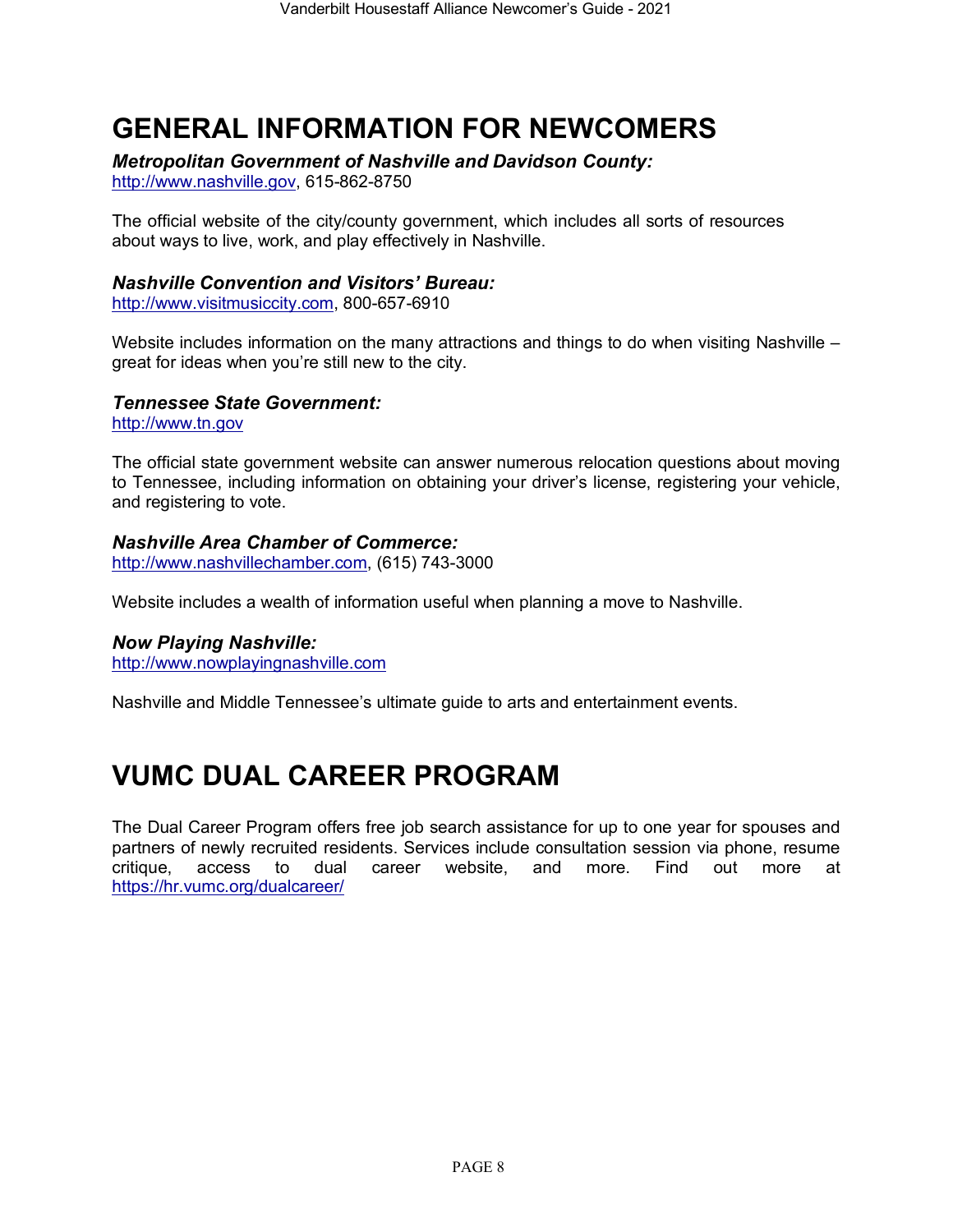# <span id="page-8-0"></span>**HOUSING**

### *Vanderbilt's "Off Campus Referral Service"*

The Off-Campus Referral Service has a great deal of information about rental properties provided to Vanderbilt by individuals interested in renting to members of the Vanderbilt community. They maintain files that are updated daily about everything from rental homes/duplexes, to efficiency apartments, to locating a roommate. They can also provide information about utilities, school districts, realtors, etc. The office is located at Branscomb Quadrangle, 2601 Vanderbilt Place, Rm 4119 and the office hours are Monday -Friday, 8-5. Additional information can be obtained by contacting Kathy Hutchison in the Office of Housing and Residence Life at<br>kathy.hutchison@vanderbilt.edu or at (615) 322-2594 and at their website: [kathy.hutchison@vanderbilt.edu](mailto:kathy.hutchison@vanderbilt.edu) or at  $(615)$  322-2594 and at their <https://apphost2.its.vanderbilt.edu/studentbiz/OCReferral/>

### *Office of Graduate Medical Education (GME)*

The Office of Graduate Medical Education has also collected a number of useful informational links on its website: <http://www.mc.vanderbilt.edu/gme> - click on ["New House Staff"](http://www.mc.vanderbilt.edu/root/vumc.php?site=gme&doc=20376) on the left hand side of the page. Among the information is a number of links to various sources of housing information, including some links for housing and roommate listings.

### **Realtors**

A listing of area realtors can be found in the Professionals section, beginning on page 14.

### **Apartment Locator Services**

Free national apartment rental publications with local listings are available at most Nashville area supermarkets. You may also contact the publishers directly at:

Apartment List <https://www.apartmentlist.com/tn/nashville> Apartment Finder <http://www.apartmentfinder.com/> Apartment Guide <http://www.apartmentguide.com/> Apartments.com <http://www.apartments.com/><br>Zillow and http://www.zillow.com/nashvi <http://www.zillow.com/nashville-tn/rent/>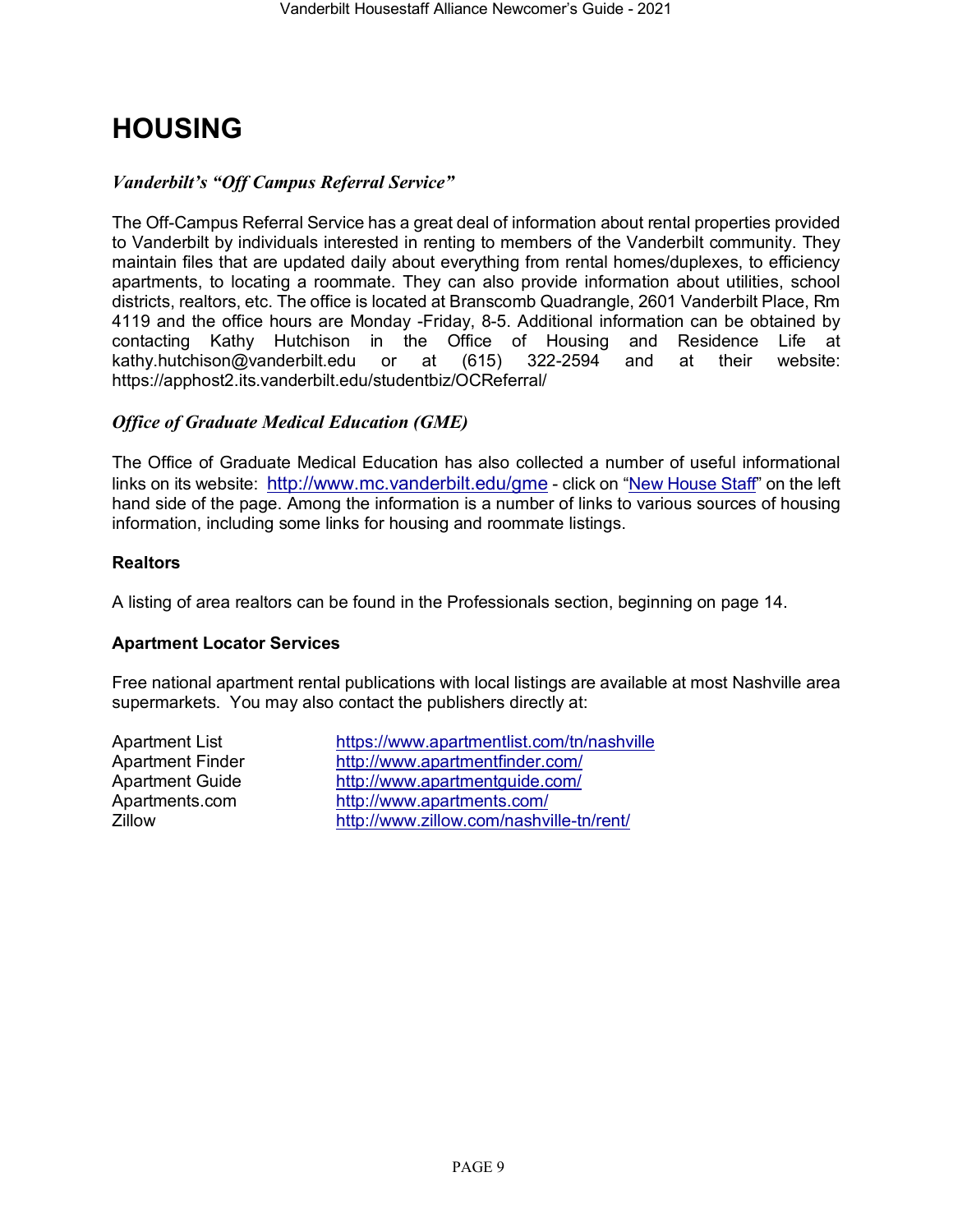# <span id="page-9-0"></span>**GREATER NASHVILLE - WHERE TO LIVE?**

The residential districts of greater Nashville are subdivided into 14 general areas. While Vanderbilt residents literally reside all over the map, listed below are descriptions of seven areas where many Vanderbilt Housestaff Alliance members reside, both as renters and homeowners. If you expect to be in Nashville long enough to buy, we recommend working with a buyer's agent to get the best available information about public safety, schools, and quality of life. A map of the greater Nashville area, divided into these residential sections, follows.

### <span id="page-9-1"></span>**Vanderbilt/ Belmont/Sylvan Park/West End**

The Vanderbilt/Belmont/Sylvan Park/West End area has many well-constructed older homes (predominantly 1920s-1960s), as well as a number of apartments, town homes, and condominiums. These in-town neighborhoods are pedestrian-friendly, near Vanderbilt and Hillsboro Village, convenient to downtown, and loaded with amenities. This area has coffee houses, brew pubs, good restaurants, banks and unique shopping. The biggest advantage to living in this area is its proximity to Vanderbilt. Some residents live close enough to even walk or ride a bike. Of course, this close proximity has a price. Housing in the Vandy/West End area can be expensive, but some reasonably priced housing is available (but will usually require some fixing up). This area is in Area 2 on the map, close to Vanderbilt between West End Avenue and Charlotte Pike.

### <span id="page-9-2"></span>**Green Hills**

Green Hills is an upscale area about five miles southwest of downtown Nashville. Consisting of mostly older homes and newer condominium complexes, this area offers safety, good neighborhoods, quiet streets for walking and running, as wells as good schools. Green Hills is convenient to both Vanderbilt and the interstates. The Mall at Green Hills is a favorite of Nashville shoppers because of its variety of stores: Coach, Bebe, Restoration Hardware, Pottery Barn, Kiehl's, Macy's, etc. It also has several great restaurants including Cheesecake Factory, Carraba's Italian Grill and Panera Bread. The two main disadvantages to the Green Hills area are that the housing is very expensive and the traffic in the area can be heavy. On the map provided, Green Hills is in northeastern portion of Area 2.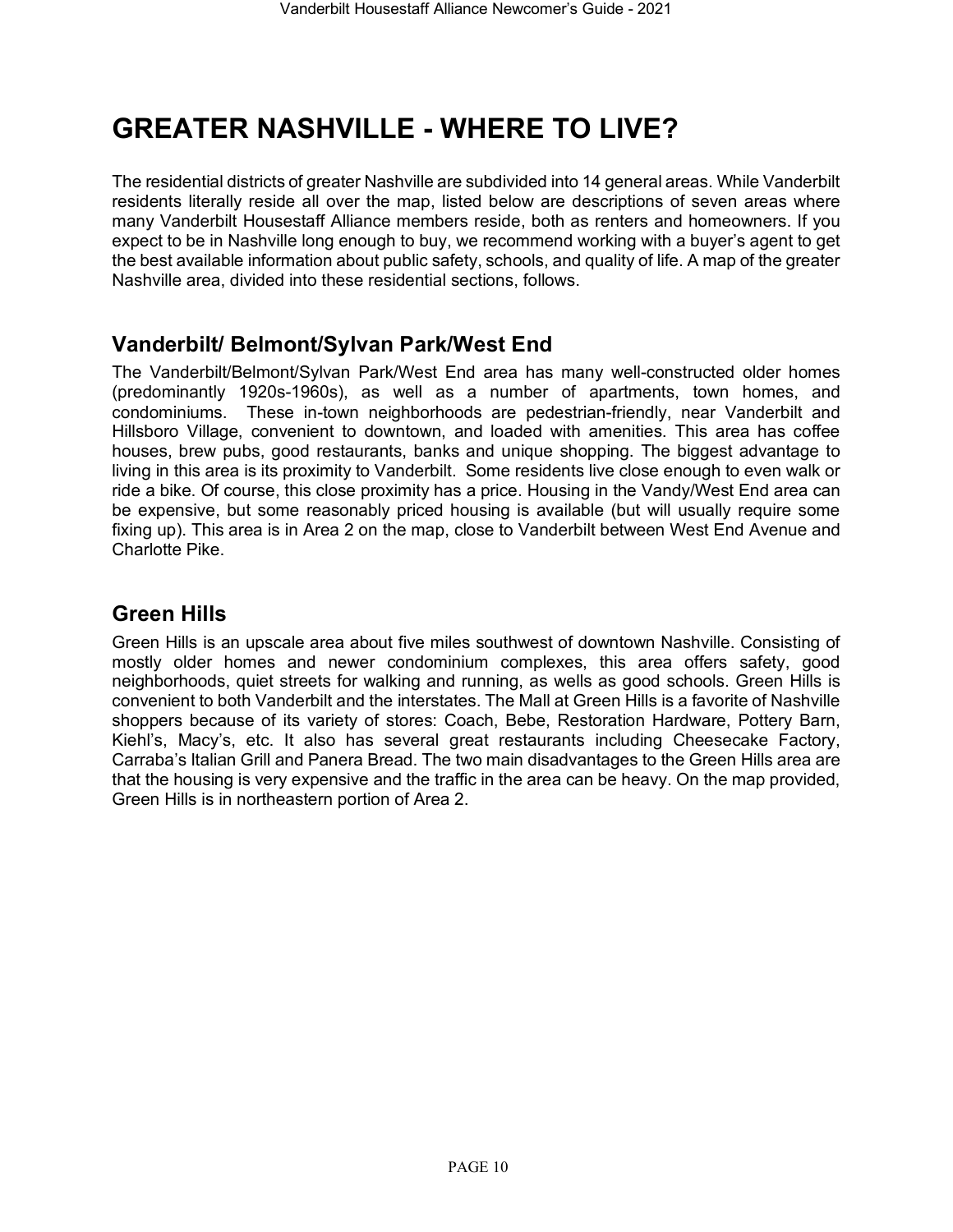### <span id="page-10-0"></span>**Bellevue**

With plentiful housing in the rolling hills west of downtown Nashville, it's easy to see what makes Bellevue so popular. This area has a lot of apartments, condos and subdivisions that are affordable. (If you're looking for a big yard or an older house, this isn't the suburb for you.) The Bellevue area is quiet and safe, making it a good place to raise children. The area offers easy access to Interstate 40, but requires at least a 20-minute drive to Vanderbilt. Bellevue also has a good public grade school, Harpeth Valley Elementary, and a relatively new YMCA. The downside is that, being on the western edge of Nashville, it is a longer drive to get any other part of town, especially areas south of Nashville like Cool Springs. On the map provided, Bellevue is in the western most part of Area 2, located right off I-40 west (or straight west on West End Ave).

### <span id="page-10-1"></span>**The Capitol District**

The area just North of downtown but inside the urban interstate loop has grown and changed dramatically in the past few years. Best known for Germantown, home to well-known Nashville eateries Mad Platter, Monell's, Germantown Café, City House, and Rolf & Daughters, other nearby neighborhoods include Salemtown, Hope Gardens, and Historic Buena Vista. Located at the Eastern end of Nashville's legendary Jefferson Street, this area provides convenient access to downtown, Vanderbilt, and most of the rest of the city. Other points of interest include Nashville's brand new minor league ballpark at Sulphur Dell, the Nashville Farmer's Market, and the Bicentennial Mall state park. This area is basically right at the middle of the map.

### <span id="page-10-2"></span>**East Nashville**

If you enjoy urban living, East Nashville's got the right stuff. It sits right across the Cumberland River from downtown and was Nashville's first urban neighborhood, full of beautiful historic homes offering everything from Victorian cottages built before the turn of the century, and quaint 1920's bungalows to modern homes and condos. Its low-key vibe, neighborly feel, and down-to-earth personality make this community a great place to escape the city without leaving town. Shelby Park offers a 16-mile run/bike path, several playgrounds, two golf courses and a dog park. Walk from your house to a variety of unique shops, art galleries, coffee shops and eateries in East Nashville or cross the pedestrian bridge and stroll through downtown! Research more at [http://www.eastnashville.org/.](http://www.eastnashville.org/) On the map provided, East Nashville is in Area 6 & 7, in the North East quadrant near downtown Nashville.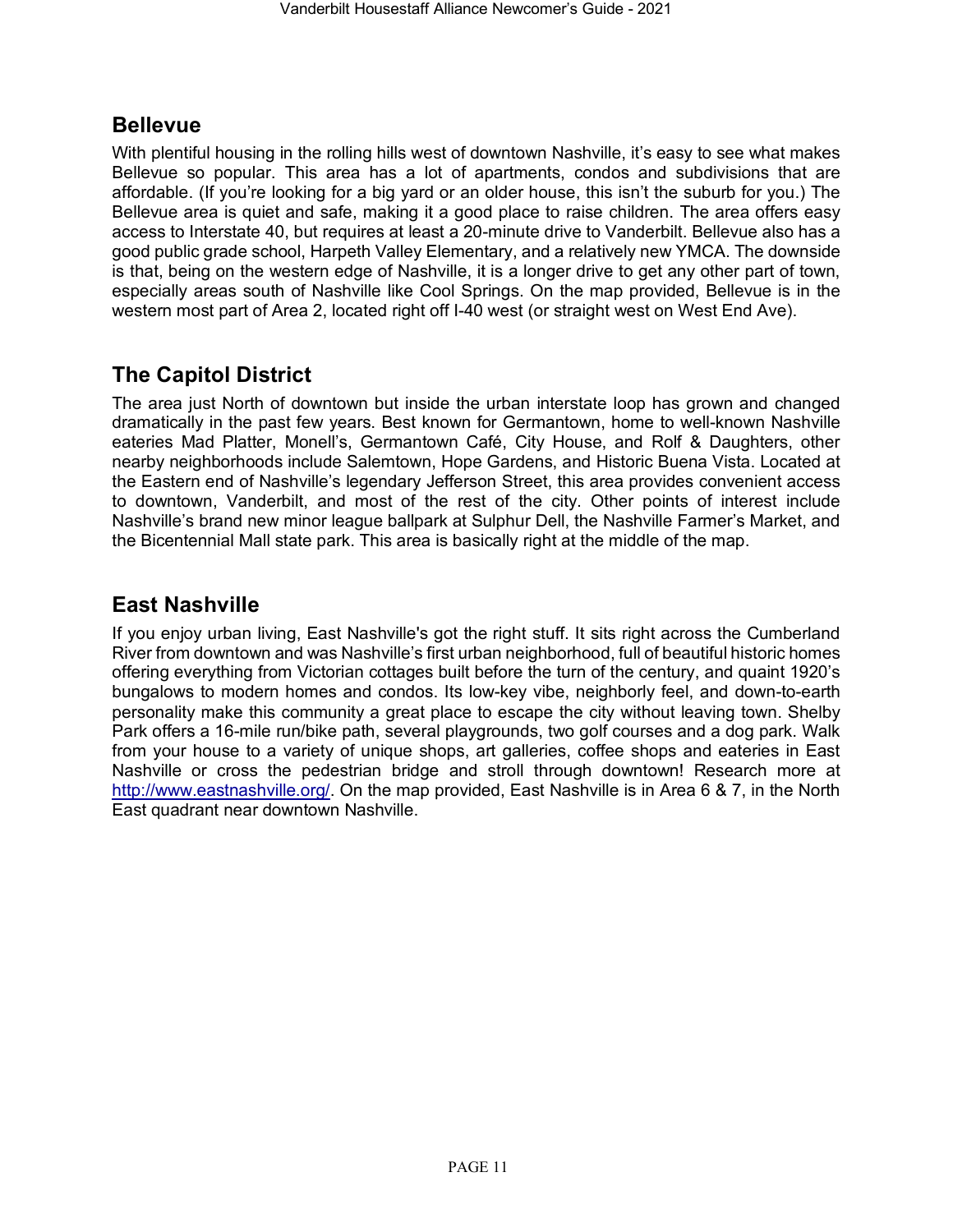### <span id="page-11-0"></span>**Crieve Hall/Nippers Corner**

Residents are attracted to the Crieve Hall area for its modest housing prices and prime location. From here, almost any destination in the area is a short (10 to 15 minute) drive. The area is full of subdivisions built in the early 1960s. It is a quiet and relatively safe area where you can buy an older house (predominantly ranch-style) with a nice yard for an affordable price. Crieve Hall has several good public grade schools (but some that are less desirable, so be sure to do some research when looking at homes) and a beautiful new public library. This centrally located area (northern Area 1 on the map) is about 8 miles from Vanderbilt and has great access to I-65, making a trip to Vanderbilt about 12-15 minutes.

### <span id="page-11-1"></span>**Hermitage/Mount Juliet**

From Vanderbilt, go east on I40 or I440. Right past the airport you will find Hermitage (Davidson County) and Mount Juliet (Wilson County). Both areas are still more affordable; Mount Juliet is a great option for families because of the excellent Wilson County school district (and lower property taxes). Expect commute times to Vanderbilt to be 25-45min depending on traffic.

### <span id="page-11-2"></span>**Brentwood/Cool Springs/Franklin**

From Vanderbilt, go South on I-65 and you will find the areas of Brentwood, Cool Springs, and Franklin (in that order as you travel south). These three areas are located in Williamson County and provide a fantastic school system and a booming local economy. The Cool Springs area, which has grown significantly in recent years, has many movie theaters, restaurants and strip malls. Traffic during rush hour can be heavy and housing costs more than in the most areas in Davidson County. On the map provided, this area is located south of Nashville off I-65 and Franklin Road (Area 10 and the southern portion of Area 1).

### <span id="page-11-3"></span>**Woodbine**

Woodbine is an up and coming area in the heart of Nashville. Residents of Woodbine are attracted to the affordable prices and proximity to so much of the city (only an 11-minute drive from both Vanderbilt and downtown). There is a lot of diversity in this area (including great ethnic restaurants), as well as a growing sense of community fostered by the Woodbine Neighborhood Association. Most of the housing choices are older homes, though there are some new condominiums. The nearby Thompson Lane branch library and adjacent Coleman Park playground are great places to take children for an outing, and the Coleman Community Center offers a very affordable gym and exercise classes. Woodbine is also very close to the Nashville Zoo and Adventure Science Center. Some downsides include that the nearby businesses along Nolensville road are not very attractive. If you are looking for a pristine suburban-looking area, this is not it. Also, though local Whitsitt Elementary has a safe and friendly environment, its test scores are historically low, so many families in the neighborhood choose to homeschool or drive their children to an optional school instead. To visit Woodbine, take the Nolensville exit off of I-440.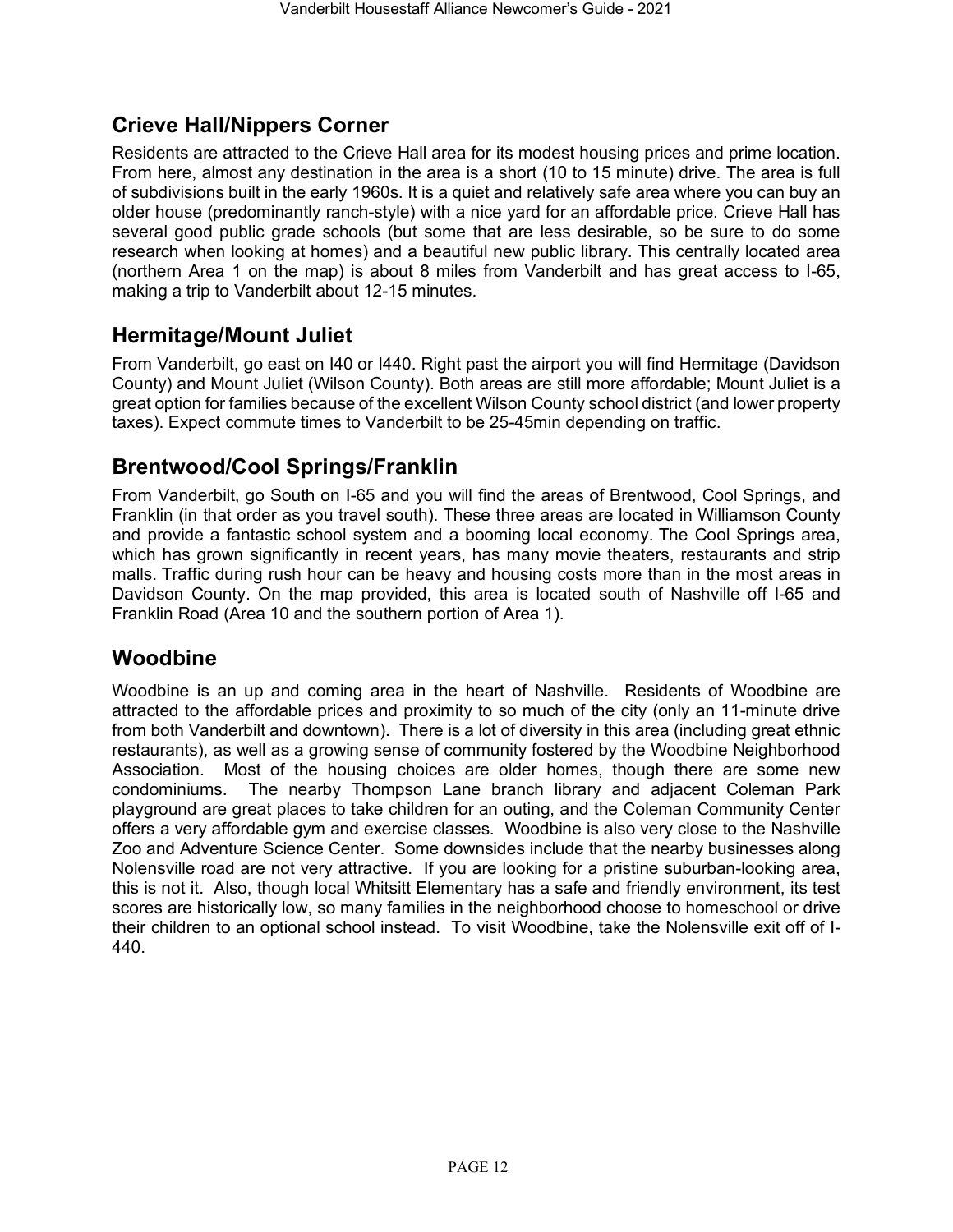# <span id="page-12-0"></span>**PROFESSIONALS — VHA SPONSORS**

The following professionals are all supporters of the Vanderbilt Housestaff Alliance and many have provided services to its members in a variety of areas.

### <span id="page-12-1"></span>**Banking & Mortgage Services**

### **TMA Medical Banking**

**James Nicholson,** Vice President, Relationship Manager (615) 573-9812 (cell) (615) 777-2173 (office) jnicholson@insbank.com <https://tmamedicalbanking.com/>

### **Regions Bank**

**John Whitaker,** Mortgage Loan Officer (615) 748-1594, (615) 414-1466 (cell) <https://www.regions.com/MLO/johnwhitaker> [john.whitaker@regions.com](mailto:john.whitaker@regions.com)

### **Truist**

**Stuart Clamp,** Vice President, Senior Loan Officer (615) 297-7270, (615) 668-2392 (cell) [https://www.suntrust.com/profile/stuart-clamp-loan-officer-nashville-tn-37203](https://www.suntrust.com/profile/stuart-clamp-loan-officer-nashville-tn-37203%09) stuart.clamp@truist.com

#### **Renasant Bank**

**Barbara Lyons,** Senior Managing Director Cell: 615-292-4444 Office: 615-279-2944 barbara.lyons@renasant.com [http://www.renasantbank.com](http://www.renasantbank.com/)

### **Synovus Financial**

**Alene Gnyp,** Mortgage Loan Originator (615) 582-2334 (cell) (615) 271-2111 (office) [www.synovus.com/AleneGnyp](https://www.synovus.com/AleneGnyp)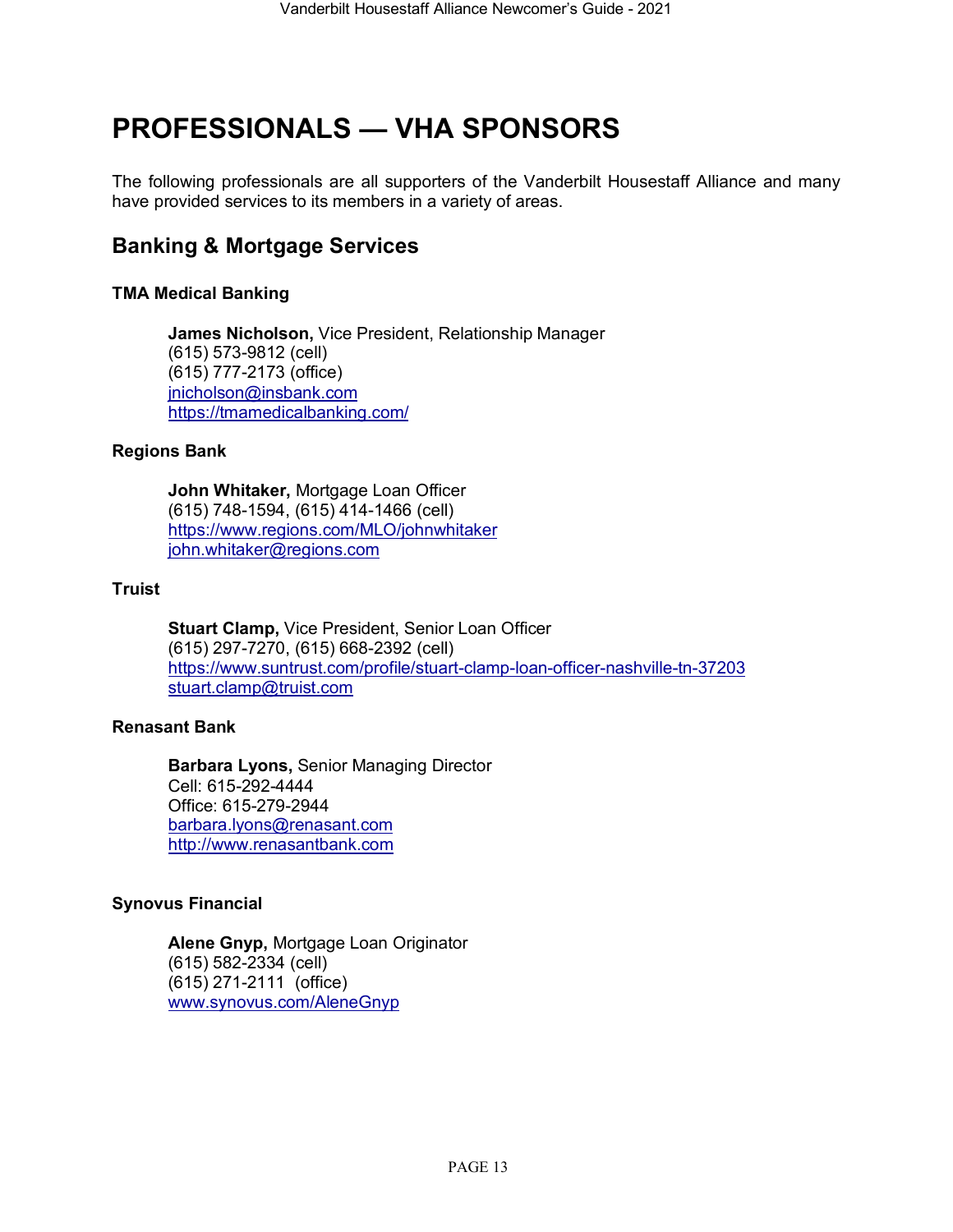### <span id="page-13-0"></span>**Insurance and Financial Services**

### **Northwestern Mutual**

### **Brock Allender**

(615) 742-8709 brock.allender@nmfn.com

### **Burke Financial Group**

**Daniel Burke** (615) 224-9553, (615) 406-9478 (cell) [Daniel@BurkeFG.com](mailto:Daniel@BurkeFG.com) [www.BurkeFG.com](http://www.burkefg.com/)

### **Shoemaker Financial**

### **Jeremy Smith**

 (615) 383-0262 [jsmith@shoemakerfinancial.com](mailto:jsmith@shoemakerfinancial.com)

### **Marsh & McLennan Agency, LLC**

*Long Term Disability*

**Marc Flur Senior,** Consultant I Executive Benefits (919 [786-5605](tel:+%20919-786-5605) [marc.flur@marshmma.com](mailto:marc.flur@marshmma.com) [www.marshmma.com](http://www.marshmma.com/)

**MEDQUITY** *Medical Student Loan Refinance*

> **James Nicholson,** Vice President, Relationship Manager (615) 573-9812 (cell) (615) 777-2173 (office) jnicholson@insbank.com <https://tmamedicalbanking.com/>

### **Jim Durham CPA**

 **Jim Durham** (615) 662-2808 [jim@jimdurhamcpa.com](mailto:jim@jimdurhamcpa.com) [http://www.jimdurhamcpa.com](http://www.jimdurhamcpa.com/)

### **Vanderbilt Credit Union**

<https://vanderbiltcu.org/> creditunion@vanderbilt.edu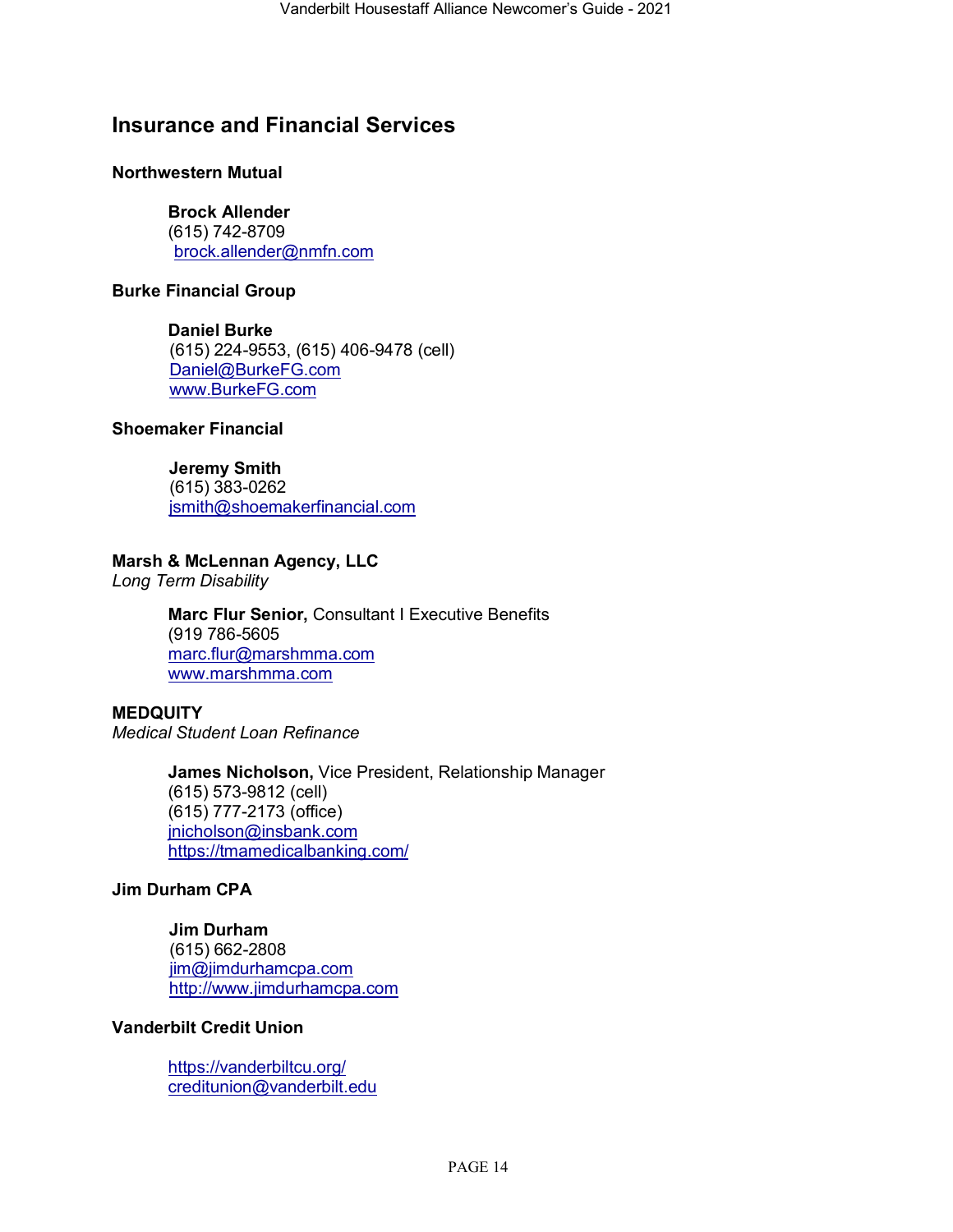### <span id="page-14-0"></span>**Realtors**

**Keri Cannon**, Fridrich and Clark Realty, 3825 Bedford Avenue, Suite 102, Nashville, 37215 (615) 327-4800, (615) 482-1593 (cell) [http://www.homestheplace.com](http://www.homestheplace.com/) keri.cannon@comcast.net

**Carolyn Akins**, Carolyn Akins Real Estate (615) 504-2447 <https://www.carolynakins.com/> [carolyndakins@icloud.com](mailto:carolyndakins@icloud.com)

**Josh Anderson**, Josh Anderson Real estate (615) 823-1555 [josh@joshandersonrealestate.com](mailto:josh@joshandersonrealestate.com) www.joshandersonrealestate.com

### **Mary Kate Jordan, MD**, Fridrich & Clark Realty, LLC (205) 821-0165 [RealtorMKJ@gmail.com](mailto:RealtorMKJ@gmail.com)

### <span id="page-14-1"></span>**Other Services**

### **Moxie Pest Control**

(615) 469-5710 [www.moxiepestcontrol.com](http://www.moxiepestcontrol.com/) [nashville@moxiepestcontrol.com](mailto:nashville@moxiepestcontrol.com)

### **On The Move Moving & Storage**

(615) 793-0500 [www.onthemovetn.com](http://www.onthemovetn.com/)

### **Game Point Cafe**

107 S. 11th Street, Nashville 615-777-3278 www.gamepointcafe.com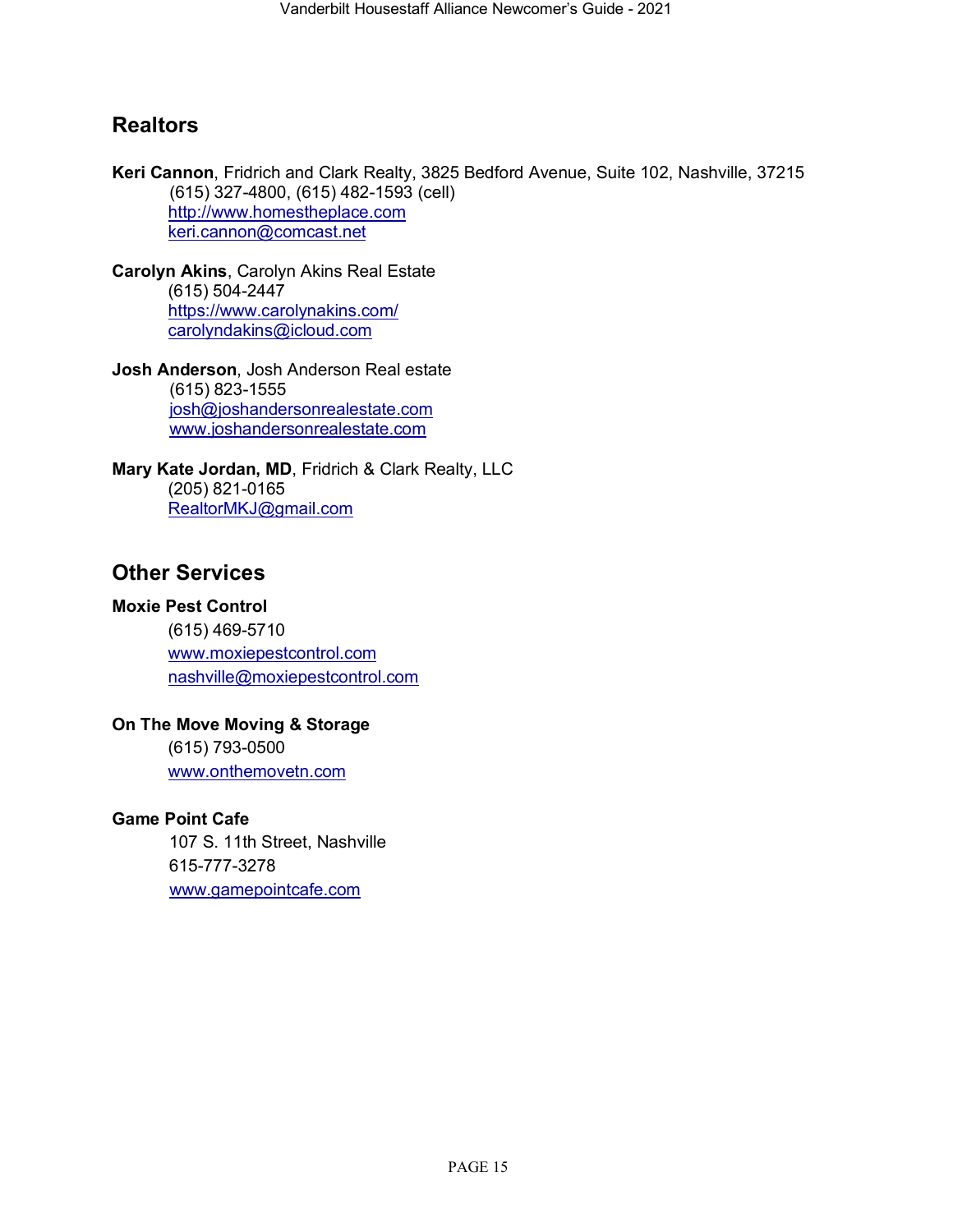# **COUNSELING**

### **The Faculty and Physician Wellness Program**

(615-936-1327) <https://www.vumc.org/health-wellness/work-life>

The Faculty and Physician Wellness Program is available to provide psychological support to the Vanderbilt faculty as well as housestaff, and their spouses or significant others. The Faculty and Physician Wellness Program at Work/Life Connections-EAP offers brief individual, pre-marital, and counseling for couples. It is a confidential, employee benefit.

# <span id="page-15-0"></span>**UTILITIES**

Before moving into your new home, you should make arrangements with the following utility companies for services.

### *Electricity:*

### **Nashville Electric Service (NES)**

1214 Church St, Nashville, (615) 7366900, [http://www.nespower.com](http://www.nespower.com/) Call Center Hours: M-F 6 a.m. 11 p.m., Sat. 7 a.m. - 5 p.m. Walk up Hours: M-F 8 a.m. – 6 p.m.

To start service call 615-736-6900. At the prompt, press 2 to reach an advisor.

To sign up in person, visit our office at 1214 Church Street (M-F, 8 a.m. to 6 p.m.) and enter the middle door labeled Customer Lobby.

You need two current forms of identification (i.e., driver's license, social security card, passport, birth certificate). One must be U.S. government issued (or a political subdivision thereof), one must include a photograph.

**Middle Tennessee Electric Membership Corporation (MTEMC)** 555 New Salem Highway Murfreesboro, TN 37128 1-877-777-9020 [www.mtemc.com](http://www.mtemc.com/)

Start service by visiting<https://www.mtemc.com/Service-Requests>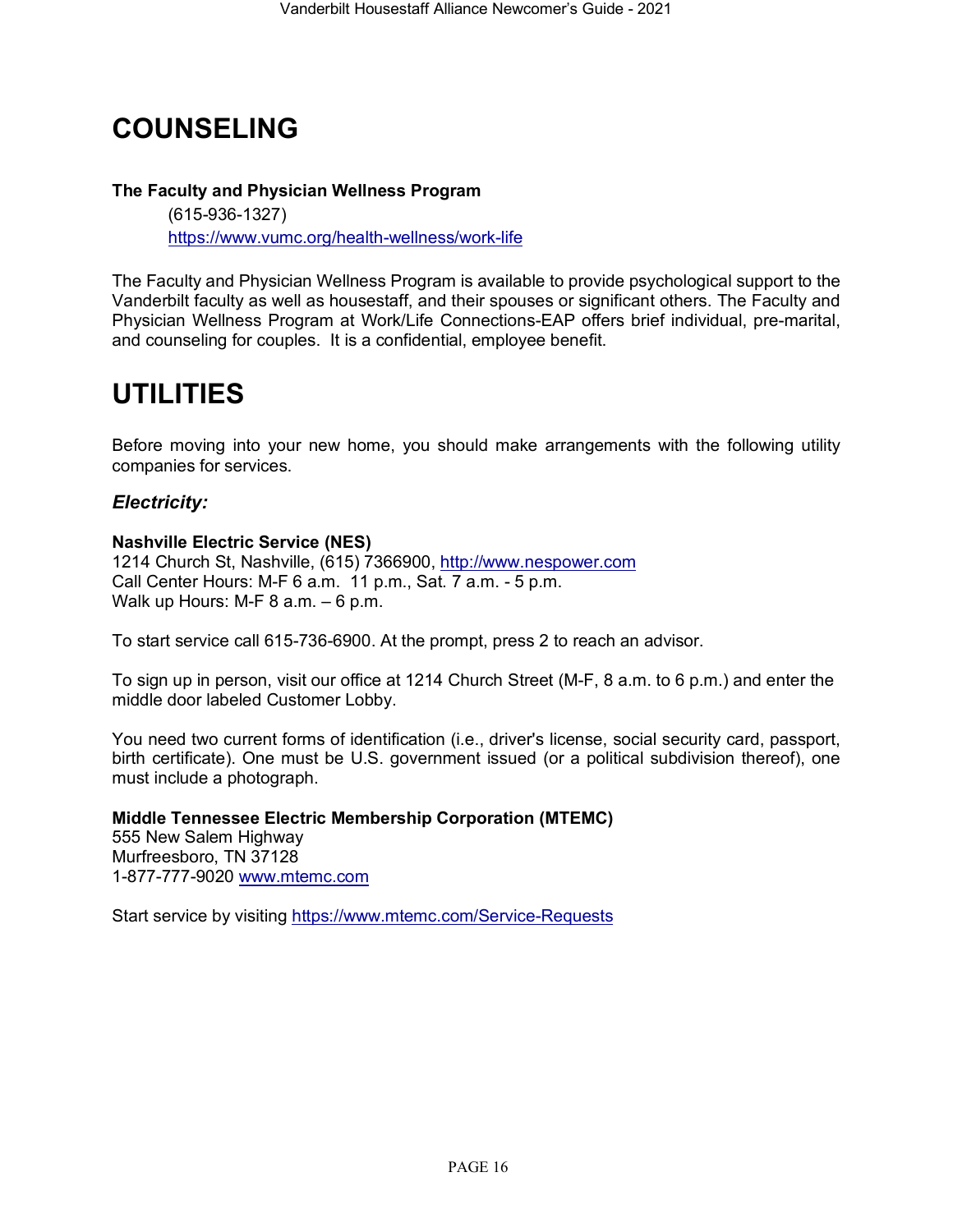### *Natural Gas:* **Piedmont Natural Gas**

(800) 752-7504, (615) 734-0665, [http://www.piedmontng.com](http://www.piedmontng.com/) Call Center Hours: M-F 6 a.m.-8 p.m., Sat 7 a.m. – 6 p.m., Closed Sunday

To establish service, call customer service at the above number or make a service request through their online system (company is based out of North Carolina—no local office available). New customers will need to provide social security and driver's license numbers and give permission to undergo a credit check or leave a deposit with the utility. If a deposit is required, it will be based on the two previous highest bills at the location. If the prior customers at your location were delinquent, you will need to provide a notarized copy of the lease showing your date of occupancy. Electricity and water will need to be active prior to your gas service start date.

### *Water:*

#### **Metro Water Services**

1700 3rd Ave N, Nashville, (615) 862-4600,<http://www.nashville.gov/water> Business Hours: M-F 8:00 a.m.-5:00 p.m.

Residential customers starting water service must pay a non-refundable service initiation fee of \$35.00 for guaranteed same day service or \$25.00 for any day thereafter. When you call, be prepared to provide them with your driver's license information. If there is an outstanding balance on the address, you'll have to set up service with Nashville Electric Service before your water service can be established.

### *Garbage Collection & Recycling:*

**Metropolitan Department of Public Works**

[\(615\) 862-8750, http://www.nashville.gov/pw/](http://www.nashville.gov/pw/)

Each home in the Nashville Urban Services District is given two 96-gallon containers. One is tan and designated for trash and the other is green for recycling. The trash containers are picked up weekly and the recycling containers are picked up monthly. Consult the underside of the container's lid for pickup information. Nashville recycles paper, cardboard, metal cans (aluminum and food cans) and plastics (1-7, but not black plastic trays). Glass bottles (and any other recyclable material if you don't have a container) can be taken to centers located throughout the community. Metro Public Works also offers brush pick up three times per year.

If you live outside the Urban Services District or outside of Davidson County, you must contact the local trash removal company (e.g.: PDQ, BFI, Hudgins, etc.). This service costs approximately \$15 a month but is sometimes covered by the Home Owner's Association fee in some subdivisions. You can also now add recycling service for \$11-20/month through Earth Savers [\(http://www.earthsavers.org\)](http://www.earthsavers.org/). Check your phone book for listings.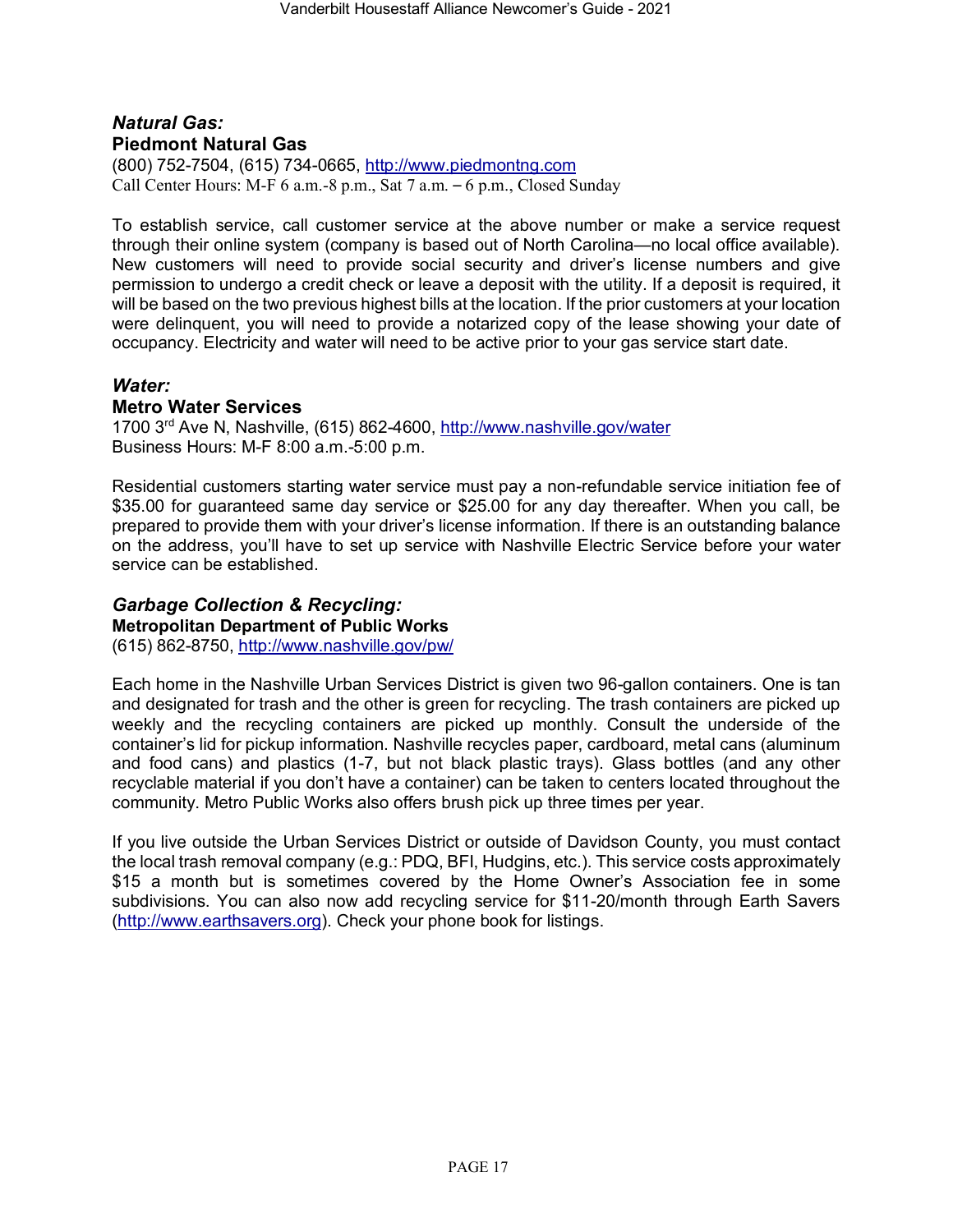### *Cable, Internet and Telephone Service Providers*

The following is a list of providers that have registered with the Nashville Chamber of Commerce.

#### **Cable/Satellite/Television**

Comcast is the cable provider for most of Greater Nashville. You can also get TV service through AT&T and TDS. Locals are also offered through IP TV services like Hulu, DirecTV NOW, and YouTube TV.

#### **Internet Service Providers**

Depending on your neighborhood, AT&T, Comcast, Google Fiber, and TDS offer internet services. Gigabit speeds are available in most parts of Greater Nashville.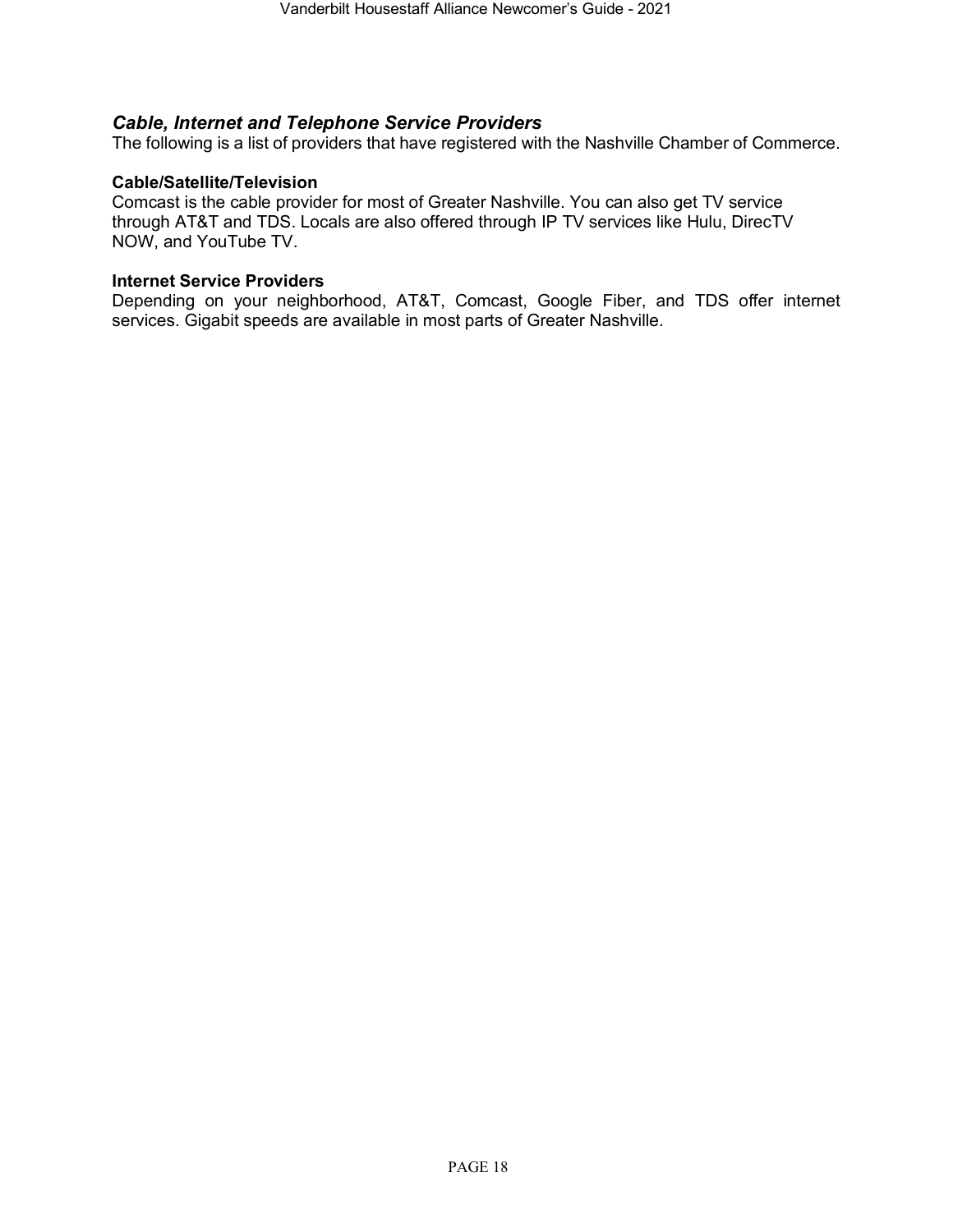# <span id="page-18-0"></span>**DRIVER'S LICENSE**

Upon establishing residency in the state, a Tennessee driver's license must be issued within 30 days. If your old license is still valid, you can surrender it in exchange for a TN license. In that case, you will only have to take a vision test, have a new picture taken, and pay a fee. To exchange a license from your former state of residence, you must present:

- Your current license (or certified copy of driving record or other acceptable ID).
- Proof of name change, such as original certified court order, marriage certificate, or divorce decree as needed.
- Two Proofs of Tennessee Residency with your name and resident address NO P.O. BOXES (Documents must be current. Must be dated within last 4 months.)
- **Proof of U.S. Citizenship, Lawful Permanent Resident Status or Proof of authorized stay in the United States** (most people overlook this one, especially because it is a recent addition).
- A Social Security Number or sworn affidavit if no Social Security number has been issued.

\*Please visit the website listed below to be sure you have all proper identification information.

If your old license is expired by more than six months, you may be required to take a written and/or road test in order to get your license.

The fee is typically \$19.50 for a five-year license and must be paid with cash, check or money order. However, the fee could be slightly more or less as it will be prorated in order to set your license expiration date to fall on a birthday divisible by five (i.e. 25, 30, 35, etc.). Also, if you are recently married and will require a name change on your new driver's license, remember to bring along your original marriage license. All your driver's licensing questions can likely be answered at

<https://www.tn.gov/safety/driver-services/classd.html>

### <span id="page-18-1"></span>**Driver's License Testing Centers:**

A complete list of driver service locations can be found on the [TN.gov website.](https://www.tn.gov/safety/driver-services/locations/dllocationcnty.html)

Full service locations include [Nashville/Hartlane](https://www.tn.gov/content/tn/safety/driver-services/locations/davidson.html) (624 Hart Lane, Nashville, TN 37216) in Davidson County; the [Franklin Driver Center](https://www.tn.gov/content/tn/safety/driver-services/locations/williamson.html) (3830 Carothers Pkwy, Franklin, TN 37067) in Williamson County; and the [Lebanon Driver Services Center](https://www.tn.gov/content/tn/safety/driver-services/locations/wilson.html) (204 Maddox Simpson Parkway, Lebanon, TN 37090) in Wilson County.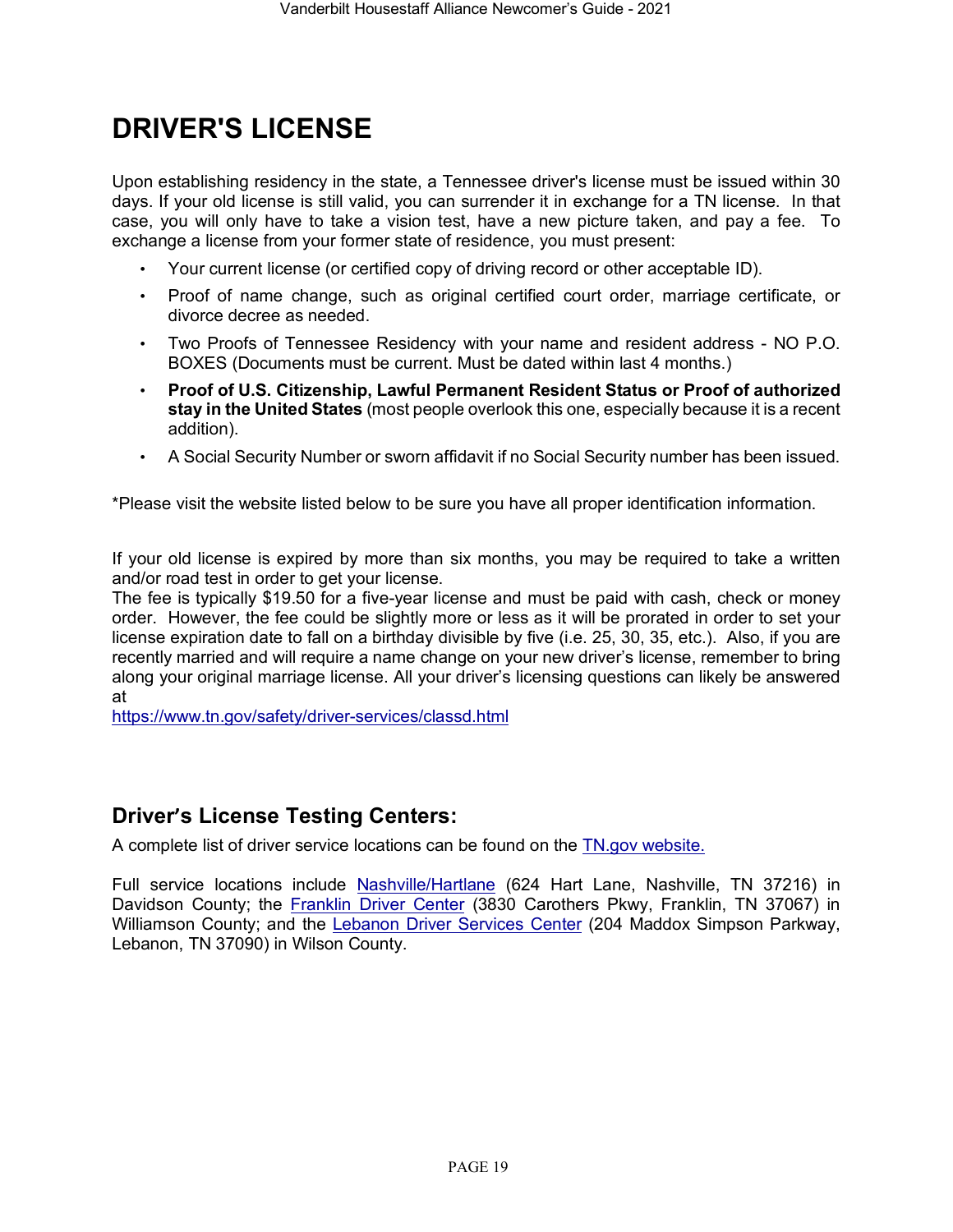# <span id="page-19-0"></span>**AUTOMOBILE REGISTRATION**

Upon establishing state residency, you must purchase a Tennessee license plate for your car. Prior to purchasing your license plate, all vehicles (except motorcycles and vehicles with a model year before 1975) must pass the Middle TN Vehicle Inspection Program's emission test. Emission testing costs \$10 (no checks or bills larger than \$20 accepted, credit and debit accepted) and can be done at any of the stations in the Metro area. You'll need to have your current registration (from your previous state) to have the inspection completed.

### **[Fo](http://www.nashvillevip.org/)r additional information, please visit the [TN Vehicle Inspection website](https://www.tn.gov/environment/program-areas/apc-air-pollution-control-home/vehicle-inspection-program.html)**[.](http://www.nashvillevip.org/)

Visit your county's website for more information regarding registration fees (typically around \$90) and other details:

Davidson County: [http://www.nashvilleclerk.com](http://www.nashvilleclerk.com/) Williamson County:<https://www.williamsoncounty-tn.gov/161/County-Clerk> Wilson County:<https://www.wilsoncountyclerk.com/>

# <span id="page-19-1"></span>**VOTER REGISTRATION**

To vote in Nashville or the surrounding area, a person must be a citizen of the United States, be at least 18 years old, and be a resident of Tennessee. A federal or state issued government photo ID is now required to vote. You need to register to vote at least 30 days before an election. In Nashville there is a permanent registration.

To register, appear in person at the Davidson County Election Commission, 800 Second Avenue South, 4th Floor or pick up a mail-in form at any post office or public library. Mail this form to the Davidson County Election Commission, P.O. Box 650, Nashville, TN, 37202. You can also register while getting your driver's license. Additional information is available at the Election Commission's website:<http://www.nashville.gov/vote>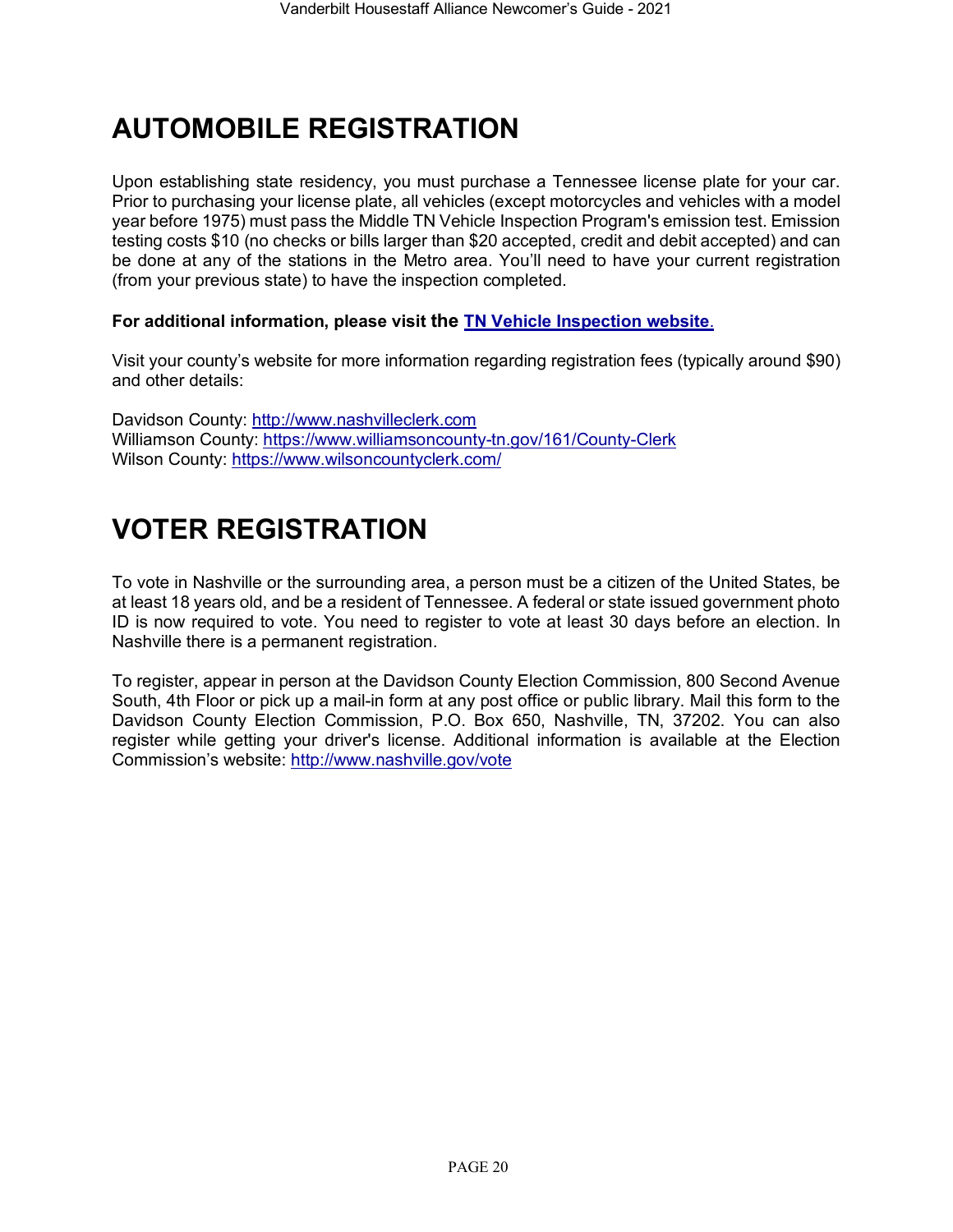# <span id="page-20-0"></span>**MARRIAGE LICENSE**

Anyone over the age of 18 can purchase a Marriage License. It must be purchased no more than 30 days prior to the marriage ceremony at the County Clerk's Office, 700 Second Avenue South. Both parties must be present with valid ID (that has proof of your SSN) and birth certificate to purchase the license. For more information, contact your respective County Court Clerk's Office for [Davidson County,](http://www.nashvilleclerk.com/living/marriage-license/) [Williamson County,](https://www.williamsoncounty-tn.gov/165/Licenses-Permits) or [Wilson County.](https://www.wilsoncountyclerk.com/marriage-licenses/)

Tennessee law does not allow for common law marriages, but Tennessee will recognize the [co](http://www.nashvilleclerk.com/living/marriage-license/)mmon law marriage of a couple relocating from a state that legally recognizes such unions.

# <span id="page-20-1"></span>**VARIOUS LAWS**

### *Liquor Laws:*

The legal drinking age in Tennessee is 21. Bars are permitted to stay open until 2 a.m. seven days a week. Liquor is only sold through licensed package stores, wine and beer can be purchased in grocery stores as well.

### *DUI:*

Tennessee has one of the strictest DUI laws in the United States with .08 being the legal limit. If you are convicted of a first offense DUI, you will incur a jail sentence, probation, required public service, a \$350 fine, court costs, and loss of your driver's license for one year.

#### *Traffic Laws:*

Right turns on red lights after stop are legal at most intersections unless otherwise posted. Tennessee drivers are required to "move over" when passing a stopped emergency vehicle by switching lanes where applicable (four lane road) or slowing down while passing where "moving over" is not possible. Seat belts are required for vehicle drivers and all passengers regardless of age, and a vehicle can be stopped solely for a belt related offense. The driver of a vehicle is responsible for insuring that all children under the age of 16 are properly restrained in any vehicle, this includes requiring the use of car seats and belt positioning boosters. For a detailed list of the Child Restraint Laws, please refer to the state's website at <https://www.tn.gov/safety/publicsafety/newcrd.html>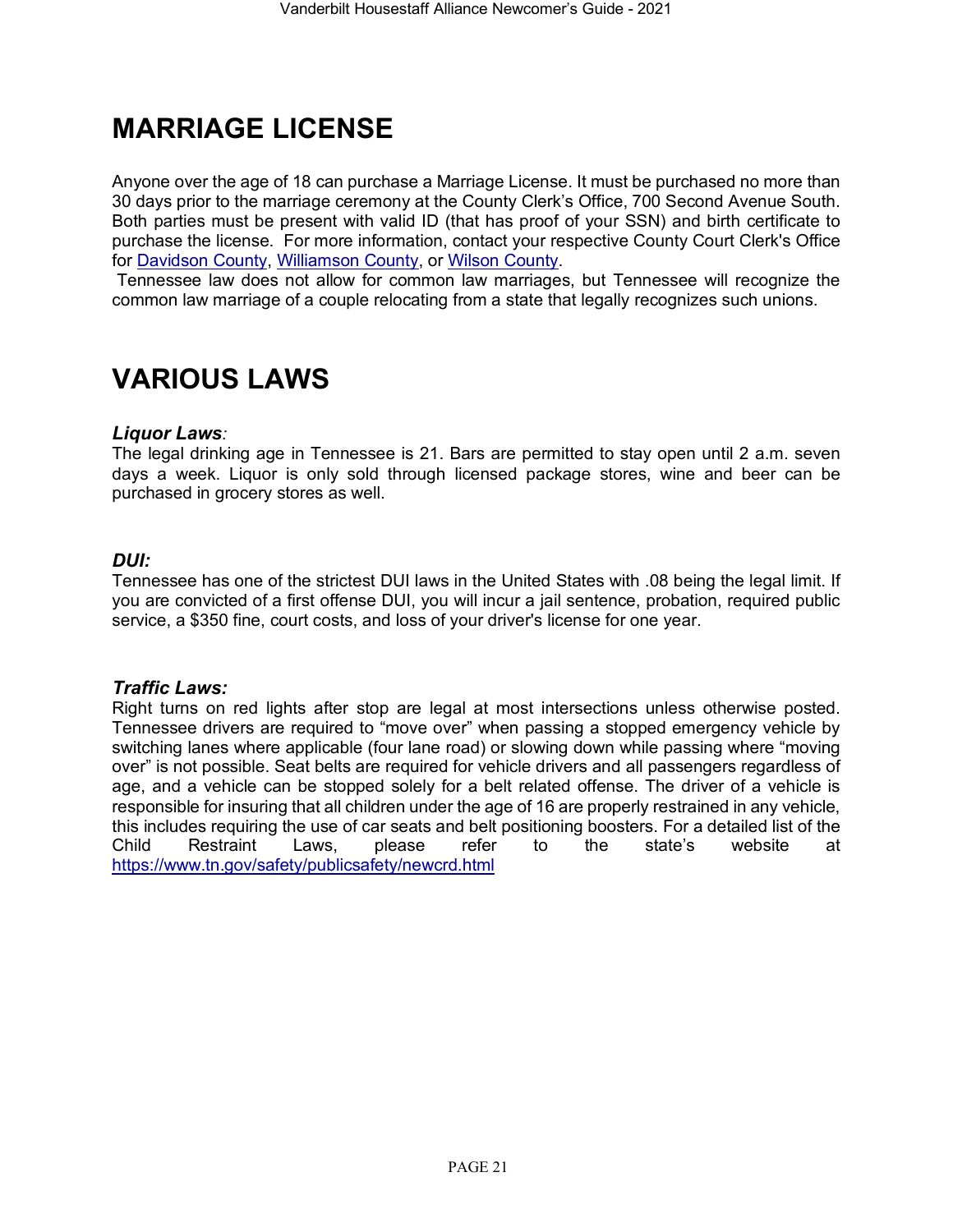# <span id="page-21-0"></span>**TAXES**

Currently, there is no personal income tax on most income, including salaries, in Tennessee. However, Tennessee does have a tax on certain interest and dividend income over \$1250 per person. The current state sales tax is 7% and the city sales tax is 2.25%, making a total of 9.25%. This combined tax is assessed against virtually all retail goods sold in Tennessee. For information on property taxes find your respective property tax assessor on: [https://www.assessment.cot.tn.gov/RE\\_Assessment/](https://www.assessment.cot.tn.gov/RE_Assessment/)

# <span id="page-21-1"></span>**PUBLIC LIBRARIES:**

Downtown Nashville Public Library is located at 615 Church St., Nashville, (615) 862-5800. It is open Tues-Fri 9-6; Sat 9-5; Sun 2-5 p.m. Garage parking is available, and the first hour is free with library desk validation. In order to obtain a Davidson County library card, you must present a valid Tennessee driver's license (military ID or passport) with a Davidson County address. If your ID doesn't have your current Davidson County address, you will need to verify your address with a utility bill, pay stub, voter registration card, or similar documentation of current address. There are a number of branch libraries in the system. For information on all the branches and the library's programs, visit the library's website at: [http://www.library.nashville.org](http://www.library.nashville.org/)

[Williamson County](http://lib.williamson-tn.org/) and [Wilson County](http://www.youseemore.com/mtjuliet/)also have public libraries available.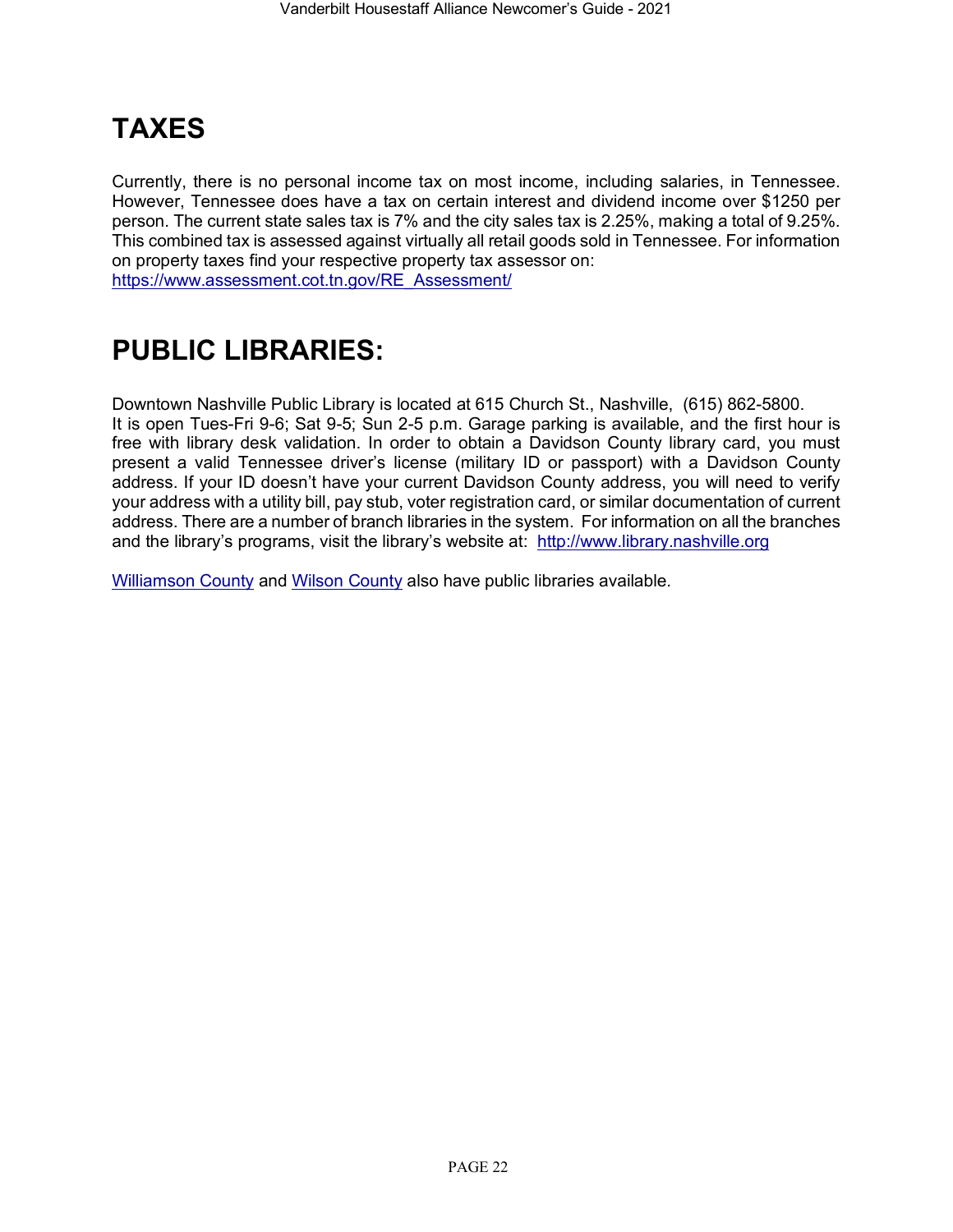# <span id="page-22-0"></span>**NEWSPAPERS & LOCAL PUBLICATIONS**

**The Tennessean** is Nashville's daily newspaper. The office is located at 1100 Broadway. For a subscription, call 800-342-8237. For placing a classified ad you can call (615) 242-SALE. <http://www.tennessean.com/>

There are also several free publications with large circulations that are great resources. These publications may be picked up at many newsstands, local stores and YMCA locations:

- *The Nashville Scene* is a great source for Nashville politics, arts, and entertainment. It is published weekly with distribution beginning on Wednesday. Visit their web site at [http://www.nashvillescene.com](http://www.nashvillescene.com/)
- *• Nashville Parent* and *Williamson Parent* are a great resource for anything relating to children. Each issue features articles regarding parenting tips, family finances, baby pages, educational pages, community connections, book and video reviews, and children's health issues. Most useful, however, is a detailed day-by-day calendar that includes virtually every family activity occurring in the greater Nashville area for the upcoming month. Visit <http://www.parentworld.com/> for more information about Nashville Parent.
- *• Native* is reflective of the new Nashville, with a focus on hip and emerging businesses, boutiques, bars. [http://native.is](http://native.is/)
- *• The Nashville Business Journal* is a local business-oriented paper published weekly. <http://www.bizjournals.com/nashville/>

# <span id="page-22-1"></span>**GETTING AROUND**

*The Metropolitan Transit Authority* (MTA) located at 130 Nester St., and can be reached at (615) 862-5950. The MTA operates approximately 40 bus and trolley routes in the Nashville area. A monthly pass for unlimited rides on the MTA currently costs \$78, but Vanderbilt will pay for any employee's pass. Schedules and routes can be accessed via the MTA's website at: <http://www.nashvillemta.org/>

*Music City Star Commuter Rail Service* – Recently, Nashville's first commuter rail service opened. It runs from Nashville to points east, including station stops at: Donelson, Hermitage, Mt. Juliet, Lebanon, and Martha. A monthly pass ranges from \$64-\$168 depending on the stop from which you normally originate. More information can be found on the website: [http://www.musiccitystar.org](http://www.musiccitystar.org/)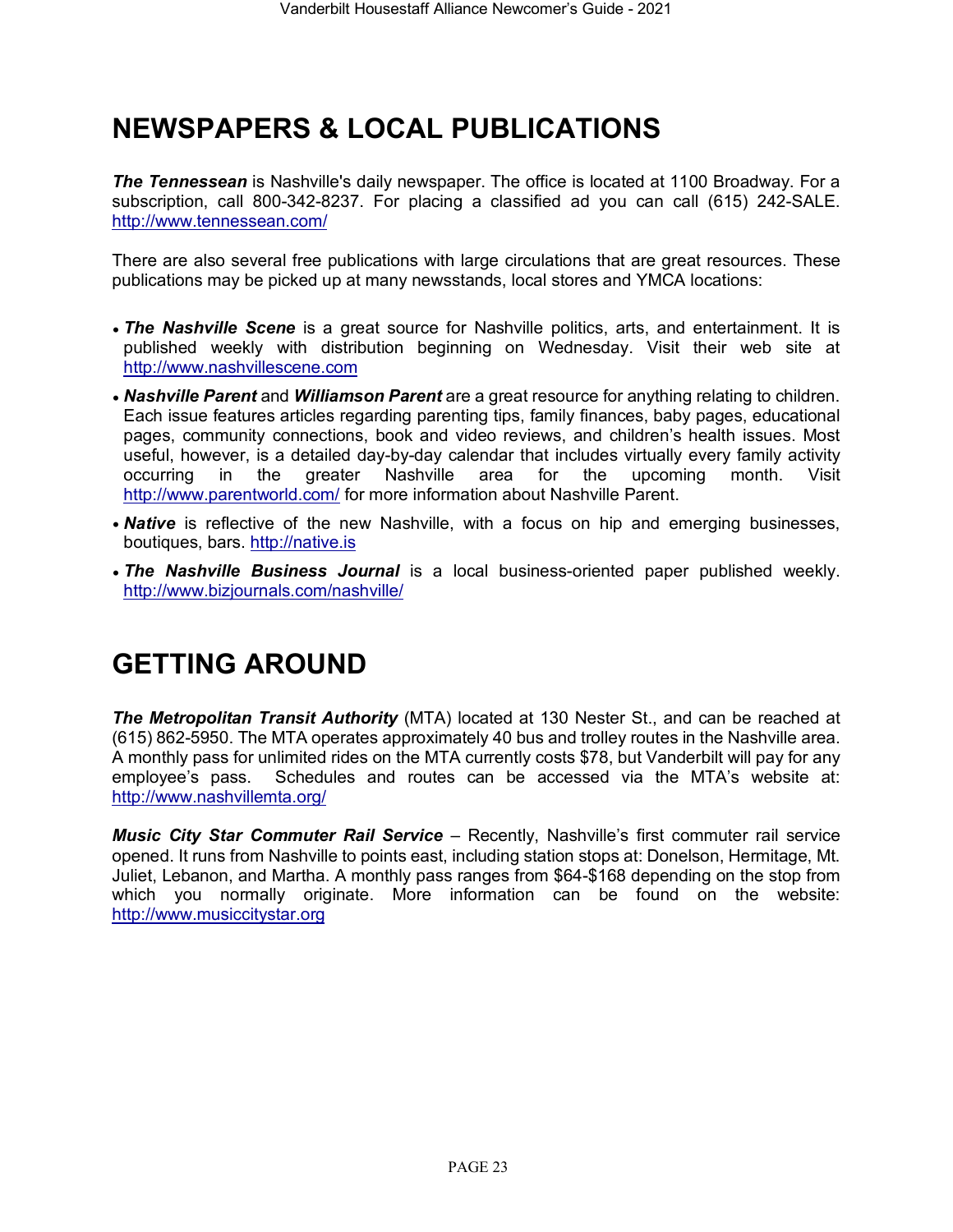*Mayor's Bicycle and Pedestrian Advisory Committee* – Maintains several good links and resources for getting around on two wheels or two feet. Pay special attention to the Groove map for helpful safe ways to use a bike as transportation for getting around Nashville. Information can be found [on the Nashville.gov website.](https://www.nashville.gov/Government/Boards-and-Committees/Committee-Information/ID/124/Bicycle-and-Pedestrian-Advisory-Committee.aspx)

*Ride Sharing* – Lyft and Uber operate across Davidson County as well as neighboring counties and suburbs. Costs vary, but expect to pay around \$20 for a ride from the outskirts to downtown Nashville[.](http://www.nashville.gov/Mayors-Office/Priorities/Health/Links-and-Resources)

# <span id="page-23-0"></span>**VUMC PERKS AND DISCOUNTS**

*Train Tickets -* 60% off (purchase in MCN) *Regal Cinema -* \$8.50 per ticket (purchase in MCH) *Verizon -* 20% off select plans (excluding unlimited plans)

# <span id="page-23-1"></span>**PET INFORMATION**

### <span id="page-23-2"></span>**Dog Parks**

<http://www.nashville.gov/Parks-and-Recreation/Parks/Dog-Parks.aspx>

**Centennial Dog Park,** 2500 West End Avenue, On Flag Pole Hill

**Edwin Warner Dog Park,** 50 Vaughn Road, Across from the sports complex

**Pitts Dog Park,** 299 Tusculum Road

**Shelby Dog Park,** Shelby Avenue at S. 20th Street, Behind the Shelby Park Community Center

**Two Rivers Dog Park,** 3150 McGavock Pike

**Frankie Pierce Dog Park and Playground**, 130 Lifeway Plaza, Behind Capitol View Apartments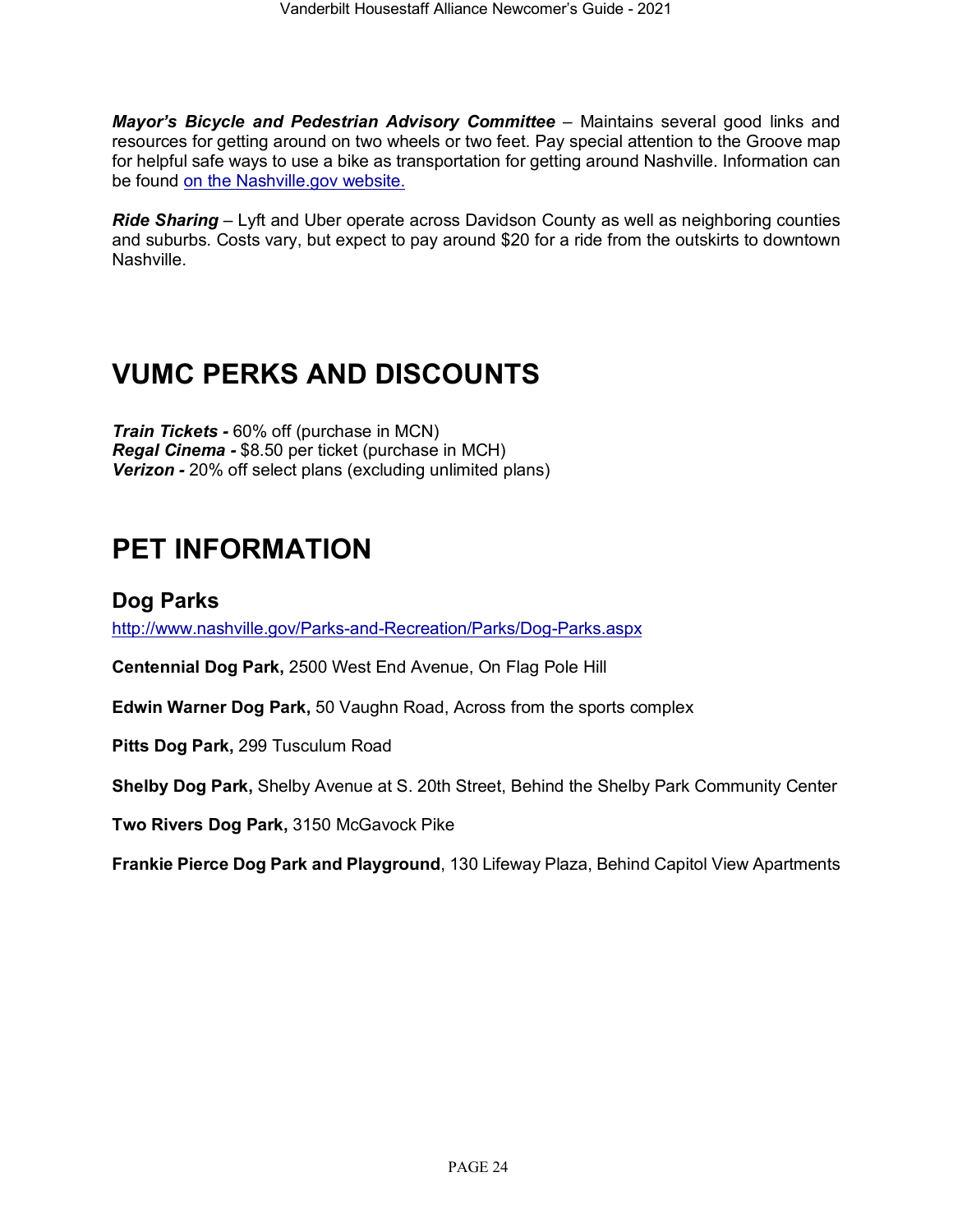# <span id="page-24-0"></span>**EDUCATION**

### <span id="page-24-1"></span>**Public School System**

Nashville has one school system for Davidson County. For kindergarten, a child must be 5 years old on or before August 15. A birth certificate is mandatory. Kindergarten is mandatory for enrollment in first grade. For more information concerning public schools, call Metro Nashville [Sc](http://www.mnps.org/)hool System at (615) 259-4636 or visit [http://www.mnps.org](http://www.mnps.org/)

The Metro school system also includes a number of magnet schools. For these magnet schools students are chosen by lottery for places in entry-level grades. If your child is already above the entry-level grade of the school, he or she can be placed on a waiting list. While applications are accepted year-round for the waiting list, the deadline for the entry-level lottery is usually in very early December.

Williamson County has the state's number one rate school system. Information can be found at [https://www.wcs.edu/.](https://www.wcs.edu/)

Wilson County also has a highly rated school system — especially when it comes to Elementary and Middle Schools.

Information can be found at [https://www.wcschools.com/.](https://www.wcschools.com/)

### <span id="page-24-2"></span>**Private Schools:**

<span id="page-24-3"></span>In addition to the public schools of Davidson County, there are numerous private schools in Nashville and its surrounding areas. For a good summary of private schools broken down by their religious affiliation, if any, visit the Nashville Chamber of Commerce's website.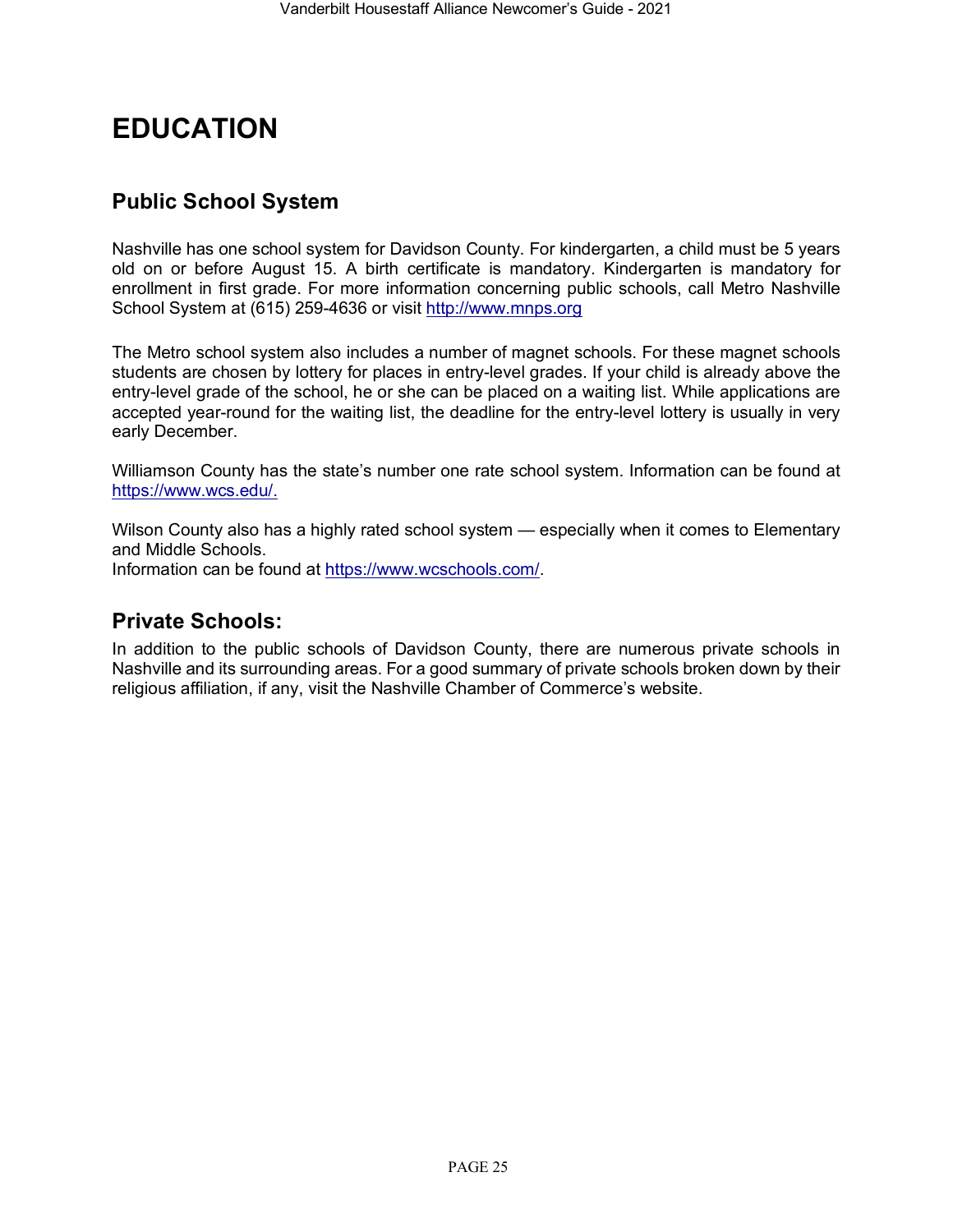# **CHILDCARE INFORMATION**

### *Vanderbilt Child and Family Center (VCFC)*

VUMC Child and Family Centers offer early childhood care and education for the children of VUMC employees in a safe and nurturing environment. The childcare program serves children from six weeks old to age 5. Vanderbilt University Medical Center full-time employees who are fully benefits-eligible are eligible to apply. A waiting list application form must be completed before your child can be placed on the waitlist. A \$100 waiting list fee is required and will be payroll deducted in accordance with your pay schedule. As our programs are employee sponsored, our departmental policy requires each applicant to be an active VUMC employee with all the required employee identifiers to join the waiting list. Bulk enrollment is completed each summer on an annual basis, and VUMC cannot otherwise predict or guarantee when a space will become available at the time of application.

VUMC Child and Family Centers are open 6 a.m. – 6 p.m. Monday – Friday. Center locations are as follows:

- Belcourt Child and Family Center 2140 Belcourt Avenue
- Patterson Child and Family Center 1817 Patterson Street
- Knob Child and Family Center 5701 Knob Road
- Dakota Child and Family Center 4108 Dakota Avenue

### *Vanderbilt Sitter Service:* **Do You Need a Sitter?**

The Sitter Service is a great resource for connecting faculty and staff who need sitter services with Vanderbilt students who are interested in providing care for infants, preschoolers, schoolagers, and adults. Sitters can be located by logging into the [Health & Wellness Information Portal.](https://nam12.safelinks.protection.outlook.com/?url=https%3A%2F%2Fwww.vumc.org%2Fhealth-wellness%2Fql%2Fsitter_options_for_children&data=04%7C01%7Cchristina.alsup%40vumc.org%7C19e952df7b164be9a5cd08d8e717c93b%7Cef57503014244ed8b83c12c533d879ab%7C0%7C0%7C637513436660977335%7CUnknown%7CTWFpbGZsb3d8eyJWIjoiMC4wLjAwMDAiLCJQIjoiV2luMzIiLCJBTiI6Ik1haWwiLCJXVCI6Mn0%3D%7C1000&sdata=s2%2FLzsi3qQVpqvs%2By2gnGpV%2BAOFF4h%2BuJRAfm%2Bjc6bU%3D&reserved=0)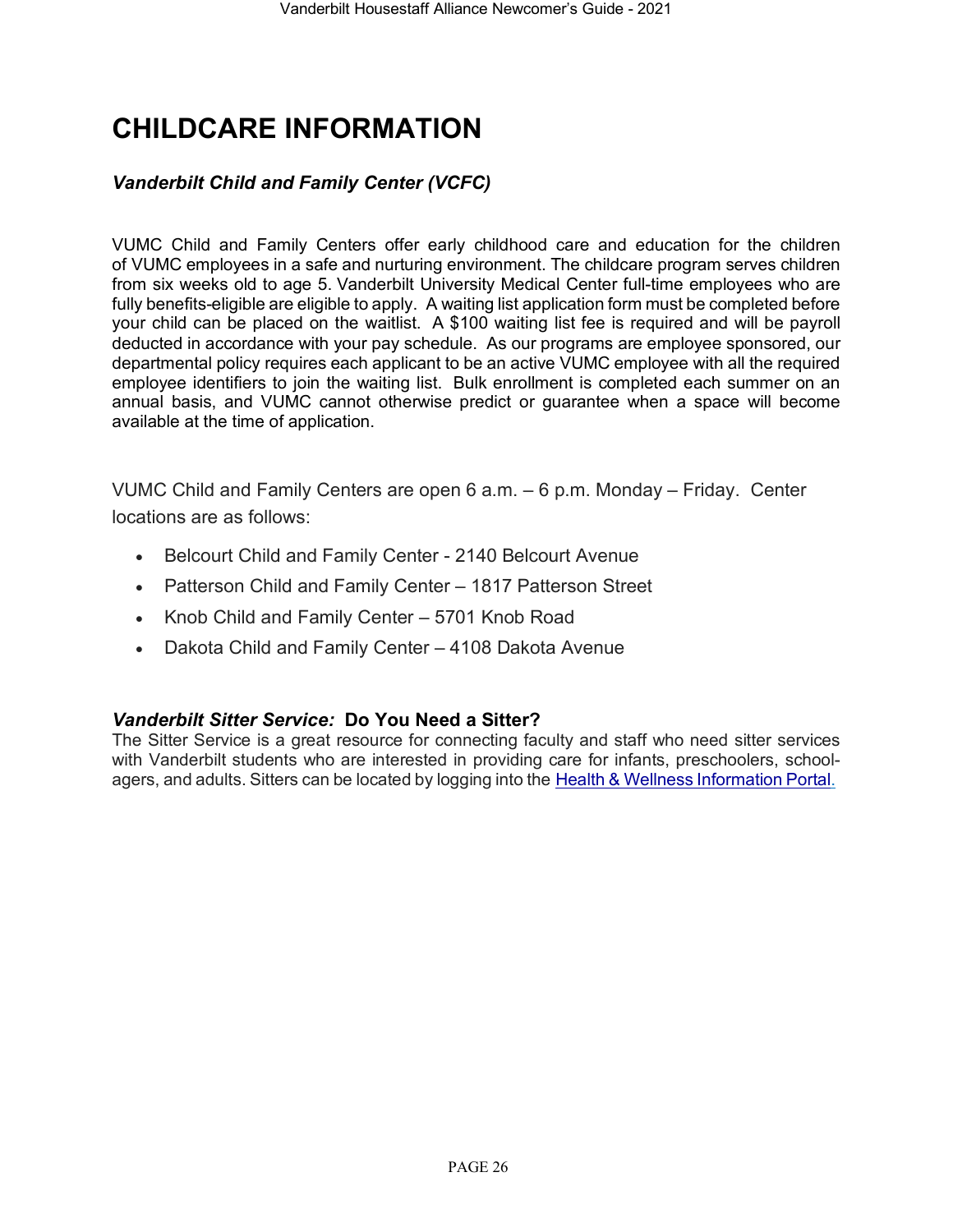### *Vanderbilt: Back-Up Childcare Care.co[m](http://healthandwellness.vanderbilt.edu/news/2011/09/parents-in-a-pinch-back-up-childcare/)*

VUMC employees, who are full-time, fully benefits eligible may receive up to 20 days (per fiscal year — July 1 through June 30) of subsidized backup childcare at home or at local, vetted childcare centers. The [vumc.care.com](http://vumc.care.com/) portal includes a dashboard to show you how many days of backup care you have used.

- The subsidized co-pay for eligible employees at a center is \$25/day/child
- Co-pays for in-home backup care & personal network
	- $\circ$  Tier 1: \$0-74,999 = \$3
	- $\circ$  Tier 2 \$75,000-124,999 = \$7
	- $\circ$  Tier 3: \$125K+ = \$13
- When in-center care is used, it counts as one of the 20 days available

### CAREGIVERS AND HOUSEHOLD HELP

As a VUMC employee, you have unlimited access to the largest online community for part-time and full-time care, including nannies and sitters, special needs and senior caregivers. You also can use Care.com to find helper, such as dogwalkers, sitters and groomers; house cleaners; tutors; personal assistants and even errand runners.

• Access the Care.com network of caregivers and helpers via a digital platform, available 24/7

- Post jobs, search, and reach out to local caregivers
- No "finder's fee" charge to employees
- Pay through Care.com online platform or [Care@work](mailto:Care@work) app

**Website Link:** For more detailed information about our program or other resources provided, please visit: [https://hr.vumc.org/cfc](https://nam12.safelinks.protection.outlook.com/?url=https%3A%2F%2Fhr.vumc.org%2Fcfc&data=04%7C01%7Cchristina.alsup%40vumc.org%7Cfb8d2b91ef0f4df7a04a08d8e7de273d%7Cef57503014244ed8b83c12c533d879ab%7C0%7C0%7C637514288618178553%7CUnknown%7CTWFpbGZsb3d8eyJWIjoiMC4wLjAwMDAiLCJQIjoiV2luMzIiLCJBTiI6Ik1haWwiLCJXVCI6Mn0%3D%7C1000&sdata=7Pz8qp4TKdffci3e9w1%2F2blLMutV4m5nb%2FsRVvVA0FY%3D&reserved=0)

### *Other Area Childcare Centers*

TN.gov, has a [search feature for all registered daycares](https://www.tn.gov/humanservices/for-families/child-care-services/find-child-care.html) in Middle Tennessee that includes information such as facility hours, ages accepted, special needs facilities, and includes the state's ranking system. Additionally, for a complete list of family home (5 to 7 kids), group home (8 to 12 kids), and day care center (more than 12 kids) facilities in Davidson County, you can contact the Tennessee Department of Human Services of Davidson County Resource and Referral at (615) 313-4778 or (800) 462-8261. The Department does try to respond to requests within 48 hours. Other childcare resources include churches, local universities, gyms, neighbors, and word of mouth from other parents. Programs in the Vanderbilt area typically have long waiting lists—call early!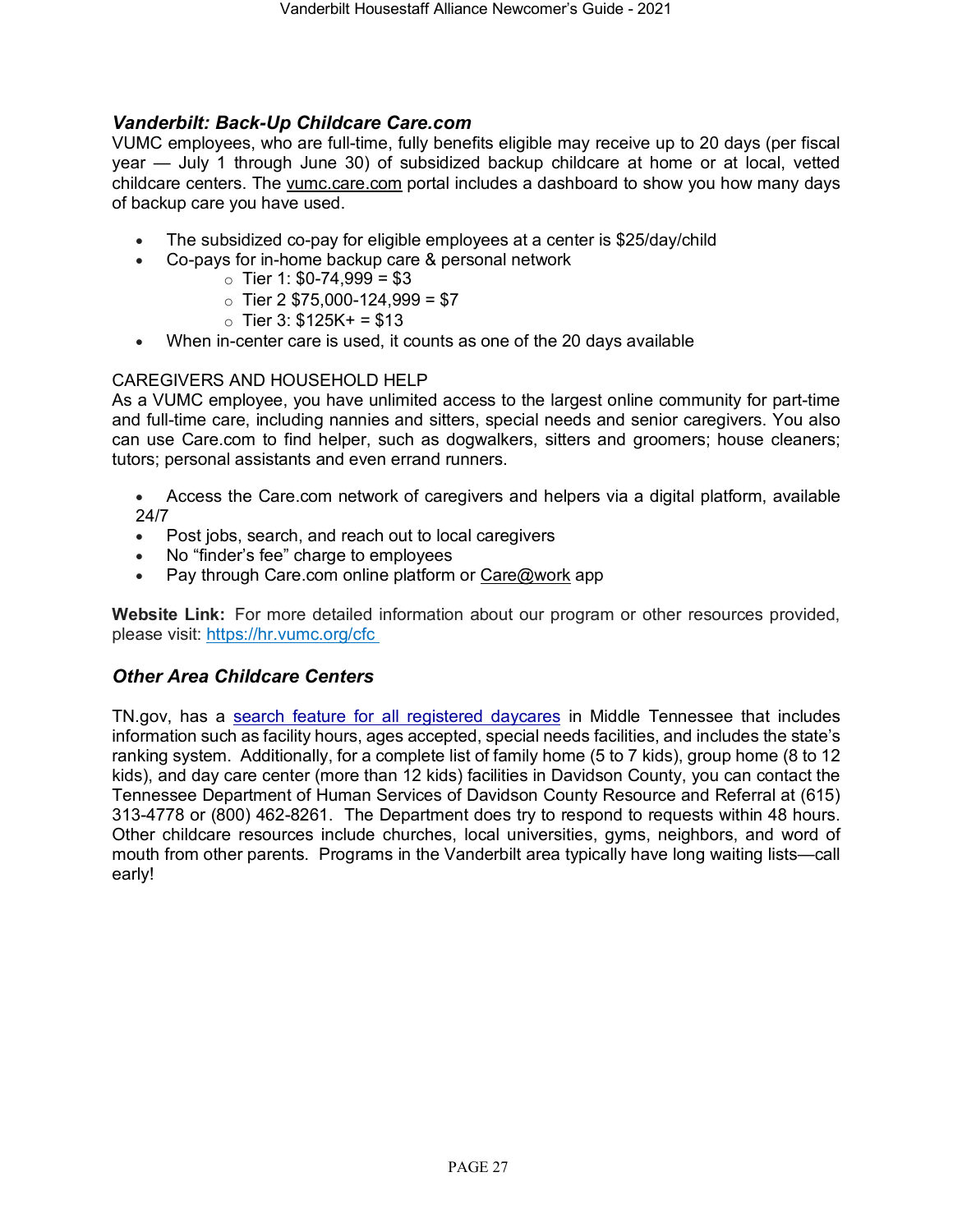# <span id="page-27-0"></span>**ACTIVITIES FOR CHILDREN**

### <span id="page-27-1"></span>**Playgrounds and Parks**

The Metro Parks and Recreation Department has a lot to offer Nashville families. In addition to the many beautiful parks, there are many free activities offered throughout the year. Some of the family favorites are Movies in the Park, Music in the Park, Stories under the Stars, Concerts in the Park, Jazz on the Porch, and the Shakespeare Festival. They also offer a full schedule of visual art classes, music classes, and dance classes. [http://www.nashville.gov/Parks-and-](http://www.nashville.gov/Parks-and-Recreation.aspx)[Recreation.aspx](http://www.nashville.gov/Parks-and-Recreation.aspx) 

Here are a few of the "Housestaff Alliance Family Favorite Parks":

Centennial Park – 25<sup>th</sup> Ave. S. and West End Ave., Vanderbilt area Crockett Park – Crockett Rd., Brentwood Cumberland Park – 592 S 1st St, on the East bank of the riverfront, Nashville 37213 Elmington Park – 3531 West End Ave., Vanderbilt area Fannie Mae Dees Park/Lilly's Garden – 2400 Blakemore Ave., Vanderbilt area Granny White Park – 610 Granny White Pike, Brentwood The Jungle Gym at the Nashville Zoo at Grassmere – 3777 Nolensville Road, (615) 833-1534 McCabe – 46th Avenue and Murphy Road, Sylvan Park, 8628457 Parmer Park – Leake Ave., Belle Meade Radnor Lake – 1160 Otter Creek Road, Brentwood (615) 373-3467 Red Caboose Park – 656 Colice Jeanne Road, Bellevue Sevier Park – 3000 Granny White Pike, Green Hills/Berry Hill, 37204, (615) 862-7974 Shelby Park / Shelby Bottoms Nature Center – 1900 Davidson St, East Nashville 37206 Warner Parks Nature Center – 7311 Hwy. 100, Bellevue

### <span id="page-27-2"></span>**Art and Science Activities**

**Adventure Science Center** –800 Fort Negley Blvd., (615) 862-5160, [http://www.adventuresci.com](http://www.adventuresci.com/) Hands-on science museum and planetarium for children.

**Cheekwood** – 1200 Forrest Park Dr., (615) 356-8000, [http://www.cheekwood.org](http://www.cheekwood.org/) Nashville's Home of Arts and Gardens offers classes for all ages – paint, plant, sculpt, build, create, dig, and play. Annual family memberships are available.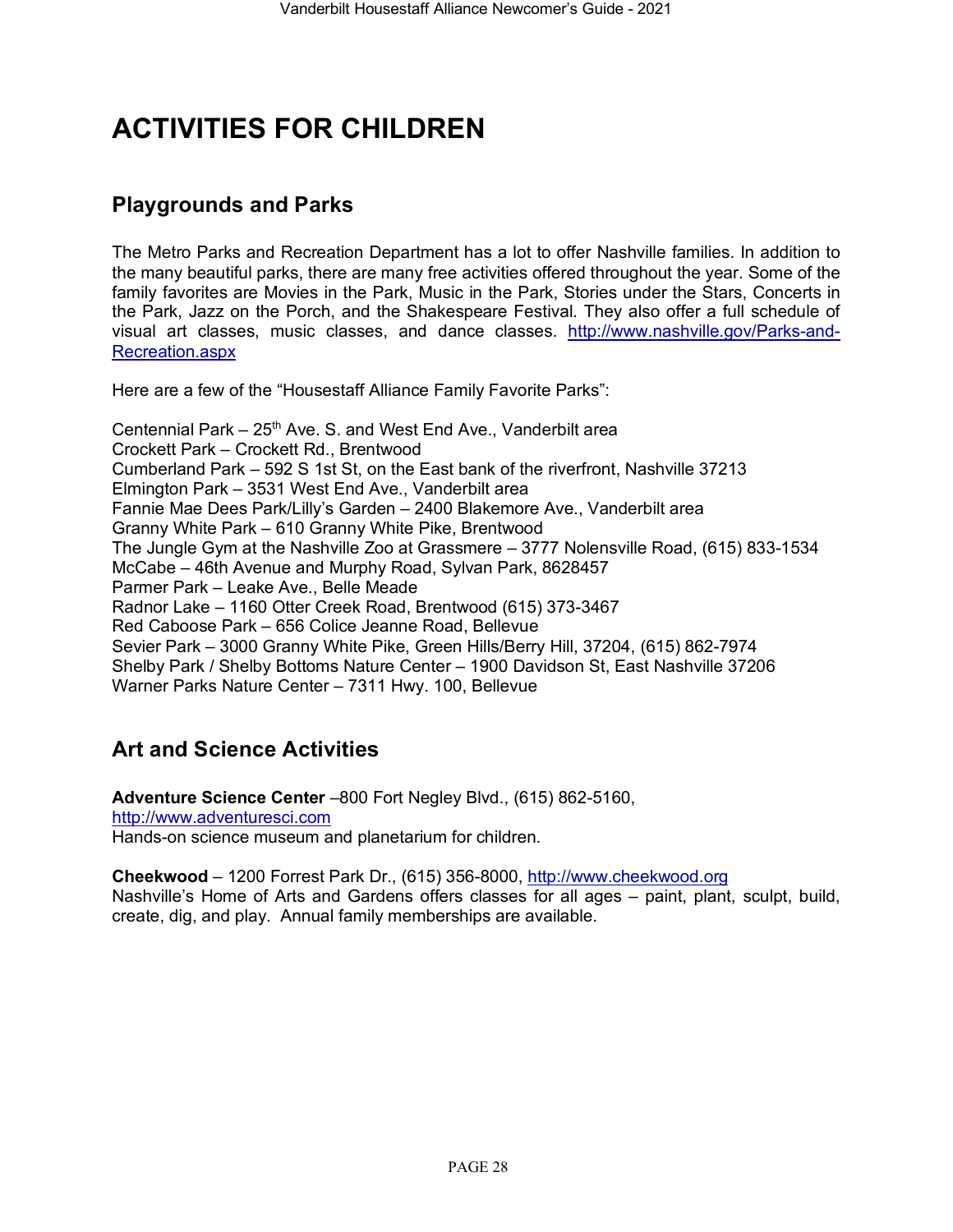**Dyer Observatory** *–* 1000 Oman Dr. (615) 373-4897, [http://www.dyer.vanderbilt.edu](http://www.dyer.vanderbilt.edu/) The Observatory sponsors Scheduled Kids' Night for programs about outer space and viewing through telescopes.

**Nashville Zoo at Grassmere -** 3777 Nolensville Pike, (615) 833-1534,

<https://www.nashvillezoo.org/>

The Nashville Zoo is a 200-acre zoo and historic plantation farmhouse. The zoo's Jungle Gym is the largest community-built playground in the United States.

**Schermerhorn Symphony Center** - (615) 687-6500, [http://www.nashvillesymphony.org](http://www.nashvillesymphony.org/) On the website, under Education and Community Engagement, you will find programs for children of all ages.

**Frist Art Musuem** – 919 Broadway, (615) 244-3340,<http://fristartmuseum.org/> There are periodic free family weekend-days with activities especially for children (guests 18 and under always enjoy free admission).

### <span id="page-28-0"></span>**Music and Play Activities**

**Gymboree Play & Music** –1731-A Mallory Lane, Suite 108, Brentwood 37027,

[http://www.gymboreeclasses.com](http://www.gymboreeclasses.com/)

Kids 0 months to 5 years can have fun with singing, dancing, playing simple rhythm instruments and more.

**Harpeth Gymnastics:** 2204 Hillsboro Road, Franklin, TN 3706[9](http://harpethgym.com/)

[http://harpethgym.com](http://harpethgym.com/)

Amazing! Fun and easy-going for the littles, but a super competitive gymnastics center winning over five years in a row.

**Kindermusik** - Fun and interactive music classes for children of all ages (2 months – 5 years). Over a dozen locations in Nashville. Go to [http://www.kindermusik.com](http://www.kindermusik.com/) for locations and educators. The Jan Williams School of Music, [http://www.janwilliamsmusic.com,](http://www.janwilliamsmusic.com/) in Brentwood (500 Wilson Pike Circle, Ste 204 371-8086) is a highly recommended Kindermusik educator.

**The Music Class** – Early Childhood Music ad Movement Classes. With various Nashville locations, and classes for a variety of ages, The Music Class offers many opportunities for music and fun! Visit [http://www.themusicclass.com](http://www.themusicclass.com/) for more information.

**Let it Shine** – 1892 General George Patton Drive, Franklin (615) 377-9005, [http://www.letitshinegym.com](http://www.letitshinegym.com/) Gymnastics for kids 12 months and up. Parent-child classes, preschool classes, and more!

**Little Gym** - 99 Seaboard Lane, Suite 1000, Brentwood, (615) 661-6700 [http://www.thelittlegym.com](http://www.thelittlegym.com/)

Programs include movement, music, gymnastics, sports, exercise, games, listening and cooperation. Each child receives individual attention and progresses at their own pace in a nonthreatening, warm and nurturing environment.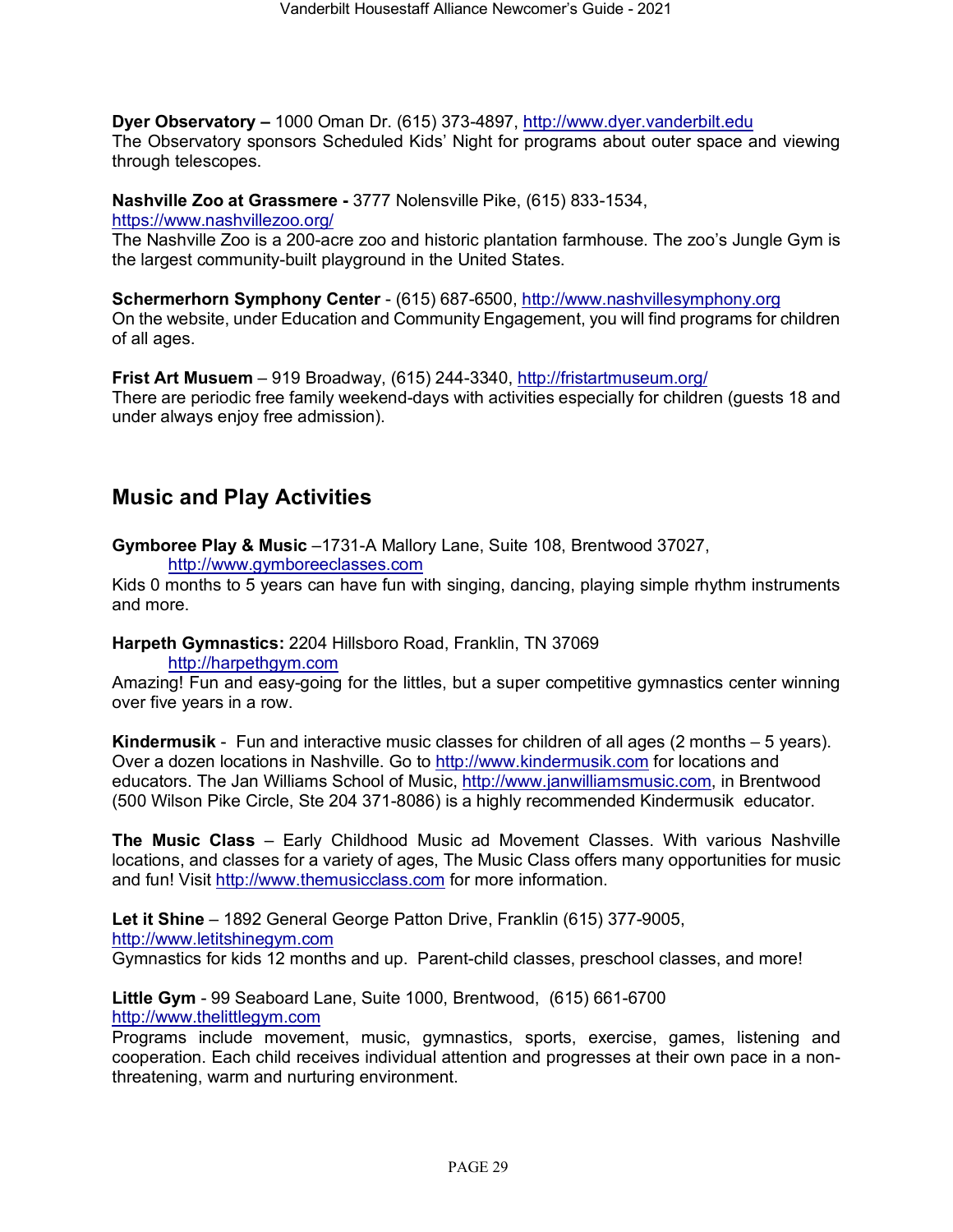### <span id="page-29-0"></span>**Children's Story Time and Entertainment**

**Nashville Children's Theatre** –724 Second Ave., (615) 254-9103,

[http://www.nashvillechildrenstheatre.org](http://www.nashvillechildrenstheatre.org/)

Nashville's premier theater for kids and the whole family performs a series of five to six shows throughout the year.

**Nashville Public Library story time and theatrical performances** – Story times are available at the many public libraries throughout the week. Be sure to experience the main library's story time, which includes singing, dancing, juggling and a memorable cast of characters (both real and puppets). Then come back on the weekend for the main library marionette shows! For a full schedule of children's programs at all area libraries, including marionette theater performances, visit [http://www.library.nashville.org](http://www.library.nashville.org/) and go to the "kids zone" link.

**Books from Birth of Middle Tennessee program** – This is a pro-literacy program in middle TN that provides monthly free books by mail for children under the age of 5 who live in Davidson, Sumner or Williamson counties. All children who meet these criteria are eligible, regardless of income bracket. For more information and to sign up your child, visit [http://www.governorsfoundation.org](http://www.governorsfoundation.org/)

### <span id="page-29-1"></span>**Other Kid Activities**

**Bellevue Community Center** – 656 Colice Jeanne Road, Bellevue, (615) 862-8435 Offers a variety of activities for children, including free-play in gym on winter mornings.

**Monkey Joe's -** 1648 Westgate Circle, Brentwood, (615) 377-5900, <http://www.monkeyjoes.com/locations/cool-springs>

A fun indoor inflatable play center for kids 12 and under, with a Mini Monkey Zone set aside especially for toddlers.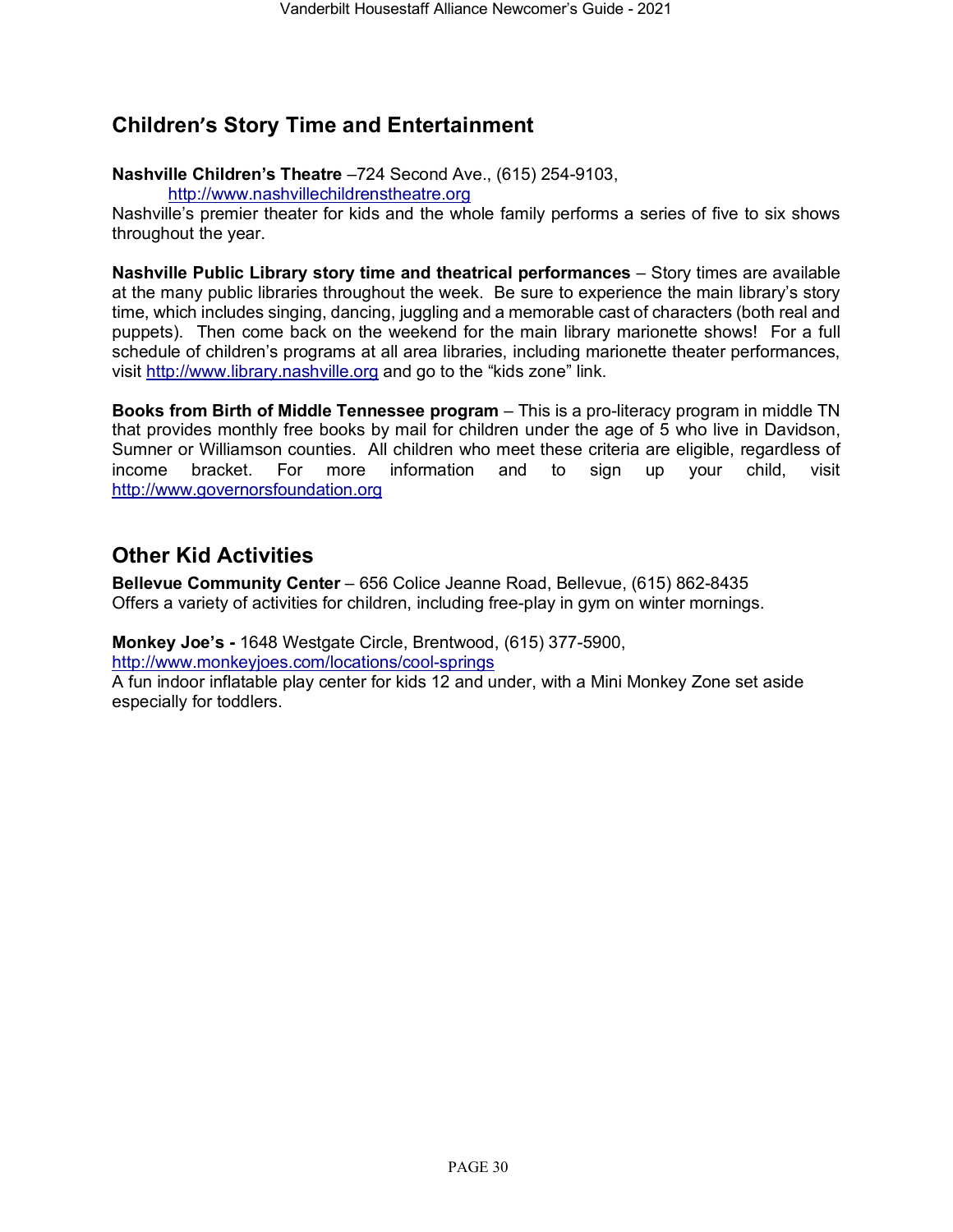**The Monkey's Treehouse** *–* 8074 Highway 100, Bellevue, (615) 646-5002, [http://www.themonkeystreehouse.com](http://www.themonkeystreehouse.com/)

The ultimate indoor playground, perfect for casual afternoon playdates or planned birthday celebrations.

**Nashville Zoo at Grassmere** – 3777 Nolensville Road, (615) 833-1534,

[http://www.nashvillezoo.org](http://www.nashvillezoo.org/)

Summer classes for toddlers; zoo members receive discount on class tuition.

**Strike & Spare** –3710 Annex Avenue, Nashville - (615) 425-2695 Bowling, video games, bumper cars, virtual roller coaster, food, and karaoke abound.

**Pump It Up** *–* 7104 Crossroad Blvd, Suite 128, (615) 373-8340, [http://www.pumpitupparty.com](http://www.pumpitupparty.com/) Pump It Up has the latest inflatable designs that are engaging, challenging and interactive.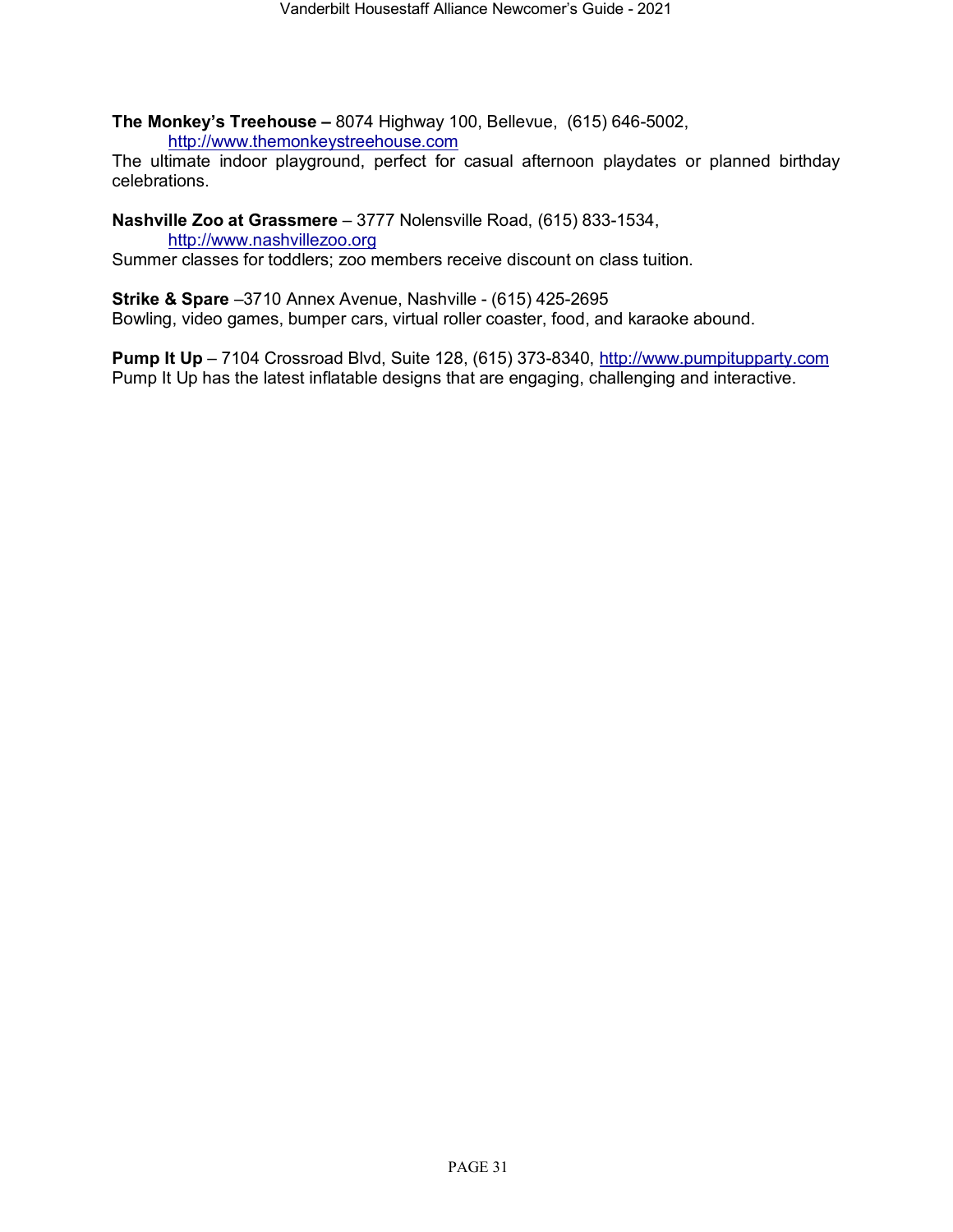# <span id="page-31-0"></span>**SPECTATOR SPORTS**

### **NASHVILLE PREDATORS**

(615) 770-PUCK (2355), [http://www.nashvillepredators.com](http://www.nashvillepredators.com/) Nashville's NHL team, home ice is the downtown Bridgestone Arena.

### **NASHVILLE SOUNDS**

(615) 242-4371, [http://www.nashvillesounds.com](http://www.nashvillesounds.com/)

Nashville's baseball team is an AAA affiliate of the Oakland Athletics. Sounds games are familyoriented entertainment playing at their home field, First Tennessee Park.

### **TENNESSEE TITANS**

One Titans Way, Nashville 37213, [http://www.titansonline.com](http://www.titansonline.com/) 615-565-4200 (Ticket Office), 615-565-4300 (Nissan Stadium Administration) Home to Tennessee's NFL team, Nissan Stadium is located downtown along the river. Tickets can be hard to come by on game day.

### **VANDERBILT COMMODORES**

McGugin Center Ticket Office, 2601 Jess Neely Drive, Nashville 37212, [http://www.vucommodores.com/tickets/vand-tickets.html,](http://www.vucommodores.com/tickets/vand-tickets.html) (615)322-GOLD Mon – Fri 8:30am-5:00pm

### **NASHVILLE SC**

<https://www.nashvillesc.com/>

Nashville SC is Nashville's professional soccer team — currently playing in the USL and soon in the MLS. The team currently plays its home games at First Tennessee Park and Nissan Stadium.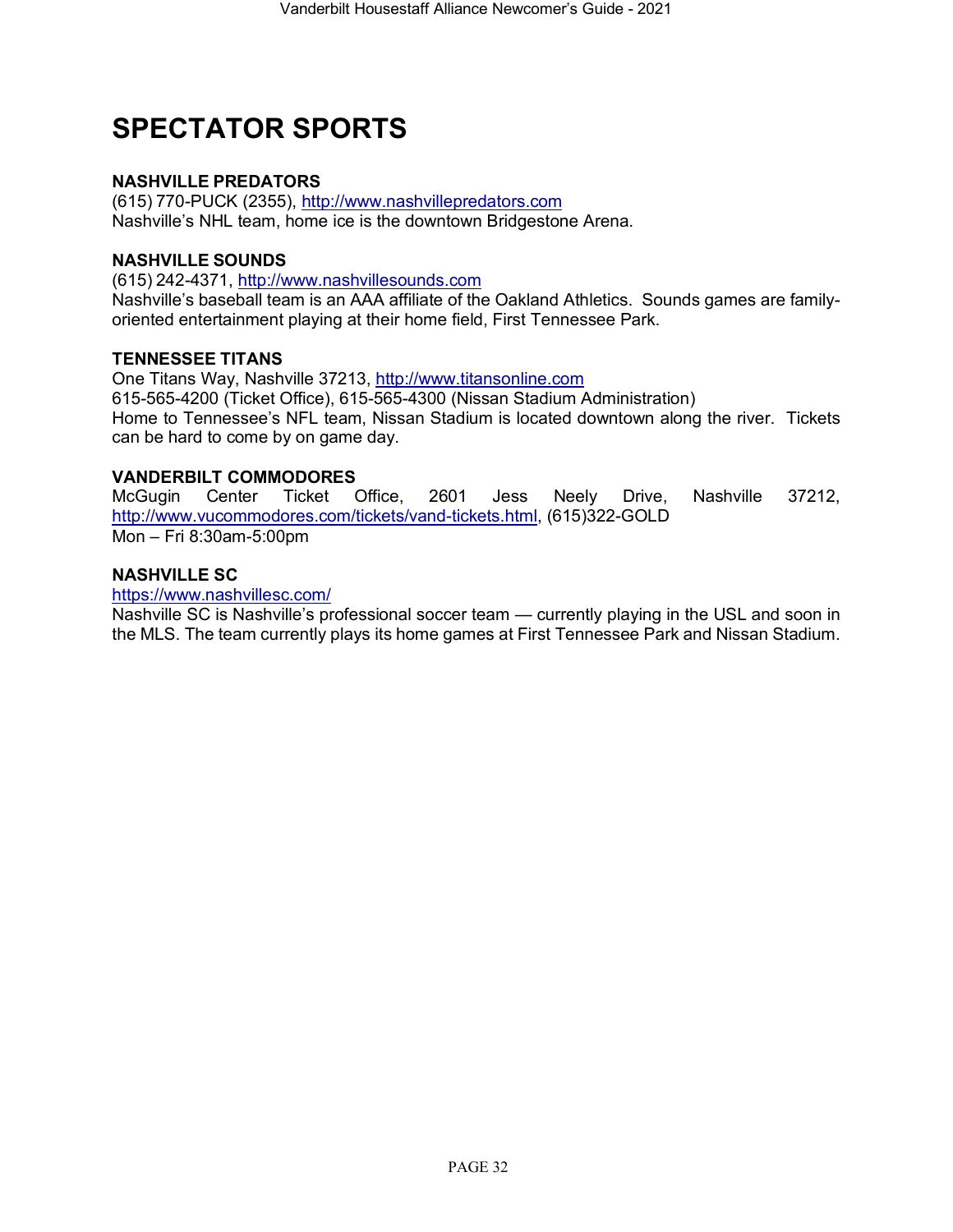# <span id="page-32-0"></span>**QUICK GUIDE TO SHOPPING**

### **Malls & Outlets:**

**Cool Springs Galleria** – 1800 Galleria Blvd., Brentwood, (I-65, exit 69) (615) 771-2050 (office), (615) 771-2128 (Customer Service) [http://www.coolspringsgalleria.com](http://www.coolspringsgalleria.com/)

Features: Parisian, Macy's, Sears, Dillard's, JC Penney, Abercrombie & Fitch, Ann Taylor, Banana Republic, Bombay Co., Disney Store, Eddie Bauer, Talbot's, Toys R Us, Williams Sonoma, several sporting goods, card and electronic stores, and a large food court. One of the highlights of this mall is that it is surrounded by tons of restaurants (such as Logan's Steakhouse, Romano's Macaroni Grill and J. Alexanders) as well as many specialty stores and even your local Target. See website for complete listing.

**The Factory at Franklin** – 230 Franklin Rd., Franklin, (615) 791-1777,

[http://www.factoryatfranklin.com](http://www.factoryatfranklin.com/)

A new group of shops were established in this renovated 1929 Jamison Bedding Factory building. It includes a fun and eclectic mix of arts, antiques, home décor, jewelry, gifts, food & dining, and entertainment & classes. (including Viking Culinary Arts Store, The Flying Horse Restaurant, Saffire Restaurant, and Happy Tales Humane).

**Mall at Green Hills** – 2126 Abbott Martin Rd, Green Hills (off Hillsboro Rd.), (615) 298-5478, [http://www.themallatgreenhills.com](http://www.themallatgreenhills.com/)

Upscale shopping mall featuring Dillard's, Macy's, Ann Taylor, Ann Taylor Loft, Banana Republic, Benetton, Betsy Johnson, Brooks Brothers, Brookstone, Express, J. Crew, Williams Sonoma, Louis Vuitton, Anne Klein, Cheesecake Factory, Tiffany and Co., Pottery Barn Kids, Restoration Hardware, Pottery Barn, Jos. A. Bank, Baby Gap, Gap Kids The Gap, Talbots Kids, Gymboree, Lucky Kid, Coach, Mimi Maternity, Kiehl's, MAC Cosmetics, Nordstrom, Apple Store a small food court, several restaurants, a movie theatre with stadium seating and more! Surrounded by many restaurants and small specialty stores. See website for complete listing.

**Nashville West** – Charlotte Pike (Approximately 1 mile off I-40 near exit 201, visible from interstate)

This shopping center, which opened in 2007, features Target, Marshall's, Ross, Old Navy, Costco, Books-a-Million, World Market, and more.

### **Hill Center at Green Hills** – 4013 Hillsboro Pike, Green Hills

This relatively recent addition to the crowded Green Hills area features a mixed-use lifestyle center with merchants such as Anthropologie, west elm, Merrell, Swoozies's and Francesca's Collections, clothing retailer Posh, children's wear retailer Snap, and Whole Foods Market. Also has restaurants including Five Guys Burgers and Fries, Pei Wei, California Pizza Kitchen, Provence and Zoe's Kitchen.

### **100 Oaks** – 719 Thompson Lane (at Powell Dr.), (615) 383-6002

Features: TJ Maxx, Burlington Coat Factory, Michael's craft store, Pet Smart, Regal 27 movie theater with stadium seating, etc. Most of this mall is now home to a number of Vanderbilt clinics.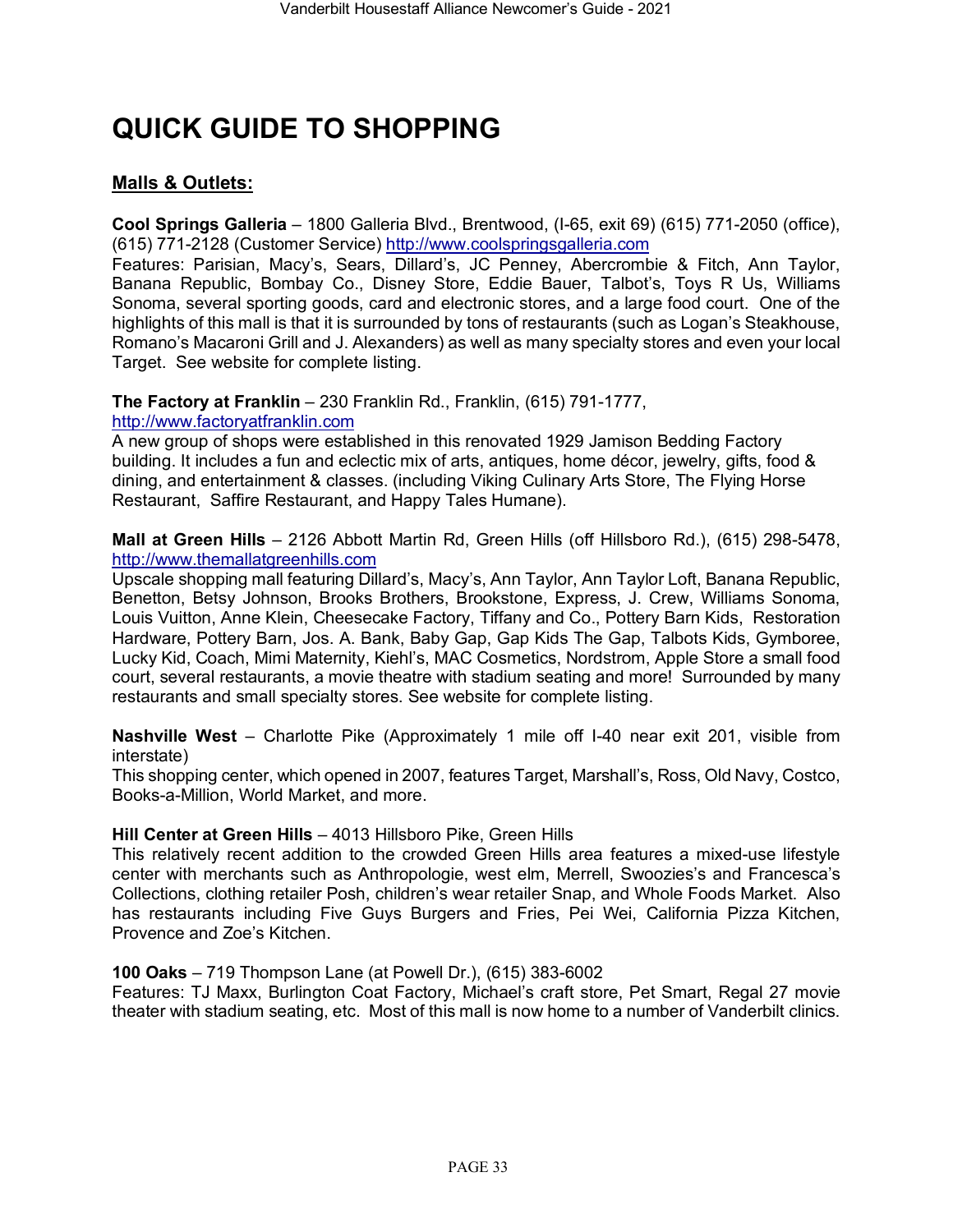**Prime Outlets at Lebanon** – 1 Outlet Village Blvd., Lebanon (25 mi. east of Nashville on I-40, exit 238), (615) 444-0433, [http://www.primeoutlets.com](http://www.primeoutlets.com/)

Outdoor outlet mall with over 50 brand name merchants featuring: Brooks Brothers, DKNY, Duck Head, Eddie Bauer, Elisabeth, Jones New York, Gap, Liz Claiborne, Polo Ralph Lauren, Tommy Hilfiger, Nautica, OshKosh B'Gosh, Coach, Lenox, Samsonite, a small food court and more! See website for complete listing and special offers.

*Rivergate* – 1000 Rivergate Pkwy, Goodlettsville (I-65, exit 96), (615) 859-3456, [http://www.rivergate-mall.com](http://www.rivergate-mall.com/)

Features: Dillard's, Macy's, The Disney Store, T, Gymboree, KB Toys, The Children's Place, Limited Too, Lane Bryant, Abercrombie & Fitch , Victoria's Secret, Linens & Things, Yankee Candle Co., a food court, & Rivergate 8 Carmike Cinema, etc. See website for complete listing and special offers.

# <span id="page-33-0"></span>**PARKS AND RECREATION**

A complete list of parks (with maps and events) can be found by visiting the **Metropolitan Board of Parks and Recreation** at

<https://www.nashville.gov/Parks-and-Recreation/Parks.aspx> or calling (615) 862-8400, 8am-4:30 pm Monday-Friday.

The **Metro Greenways Commission** is currently in the process of developing a greenways system located throughout the larger Nashville area. Many of these paths are located near neighborhoods or work areas, and also coincide with historic sites. For [more information,](http://www.nashville.gov/greenways/)  [locations, and directions to trailheads, visit http://www.nashville.gov/greenways/](http://www.nashville.gov/greenways/)

### *Radnor Lake State Natural Area*

1160 Otter Creek Road off Granny White Pike, (615) 3733467

Boasting a 1,000acre wildlife sanctuary providing outstanding scenic beauty, it's arguably Nashville's best place to take a hike. A hike in the spring promises turtle-lined logs and wild blooming Dogwoods while autumn is just as impressive with all the fall foliage. Along with hiking trails, Radnor also has interpretive programs, a museum and a visitor center. No pets allowed on trails but you can walk them on the paved walking path through the sanctuary.

### *Percy Warner and Edwin Warner Parks*

<https://www.nashville.gov/Parks-and-Recreation/Parks/Warner-Parks.aspx>

The Warner Parks are located at Old Hickory Boulevard and Highway 100 in Belle Meade. The Warner parks includes 2,681 acres-including the Susan Warner Bass Learning Center, picnic areas, two golf courses, 12 miles of hiking trails, 10 miles of bridle paths, 20 miles of scenic drives, and 6 miles of paved roadways for pedestrians, pets and bicyclists and a dog park. For more information about Warner Parks events and facilities call the Headquarters at (615) 370-8051 or The Nature Center at (615) 352-6299.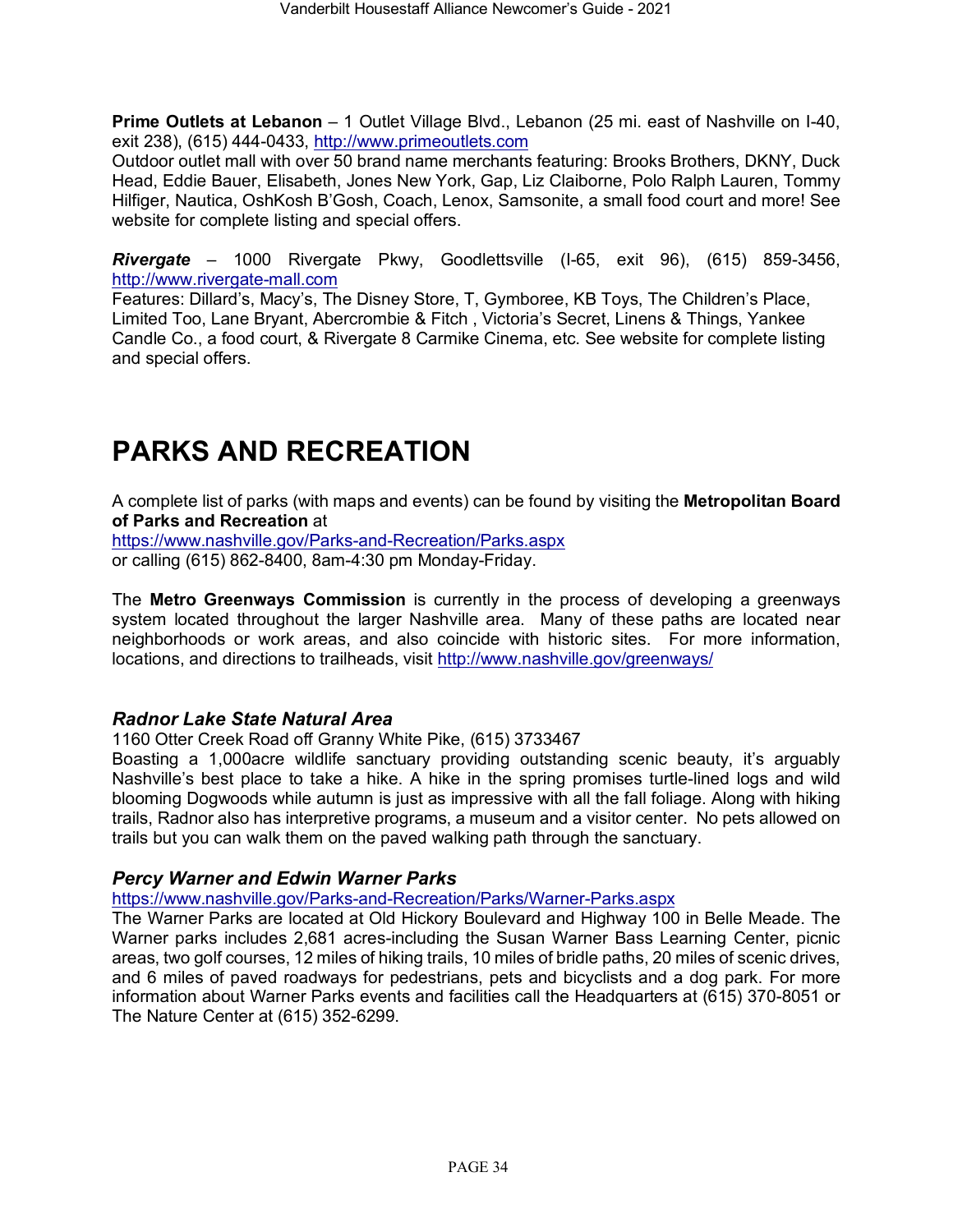### *Percy Priest Lake*

#### <http://www.tennesseelakeinfo.com/percypriest>

Percy Priest Lake is home to Nashville's boating scene with a sandy beach, grills, bathhouses, launch ramps for boats, fishing, scenic hiking trails, and a playground.

#### *Beaman Park*

#### 4111 Little Marrowbone Road

This park boasts 1500 acres on the Highland Rim. The hiking trails wind through native hardwood forests and by a stream. Abundant spring wildflowers are to be found in one of Metro Parks' newest additions to the system.

### *Tennessee Bicentennial Capitol Mall State Park*

James Robertson Pkwy. 7415280.

Located downtown, this 19 acre park and outdoor history museum can be found north of the State Capitol. Tour Tennessee's history via a 200 foot granite map of the state and 31 fountains designating the major rivers of Tennessee. The park also features an amphitheater, a bell carillon, a botanical garden, and a 1,400 ft. wall engraved with Tennessee's historic events. Some fountains are open for children's play.

#### *Centennial Park*

#### West End Avenue and 25th Avenue North, (615) 8628411.

Centennial Park holds several events including the **TN Crafts Fair** in May, the annual **American Artisan Festival** in June, and the **Performing Arts Series** from June to August, movies in the park, **dog shows/competitions** held in the summer months. Most notably it is home of **The Parthenon**, housing Nashville's official art collection (see *The Parthenon*, page for details). Other points of interest are a playground, walk through train, flower garden, fitness trail, the dog park, and, of course, the ducks. Call (615) 862-8431 for info on the latest art exhibits.

### *Granny White Park (Brentwood city park)*

610 Granny White Pike, Brentwood, 371-2208.

This is a cozy little park nestled in a nice Brentwood neighborhood. It features a big playground, bathrooms, ball fields, and a large covered pavilion.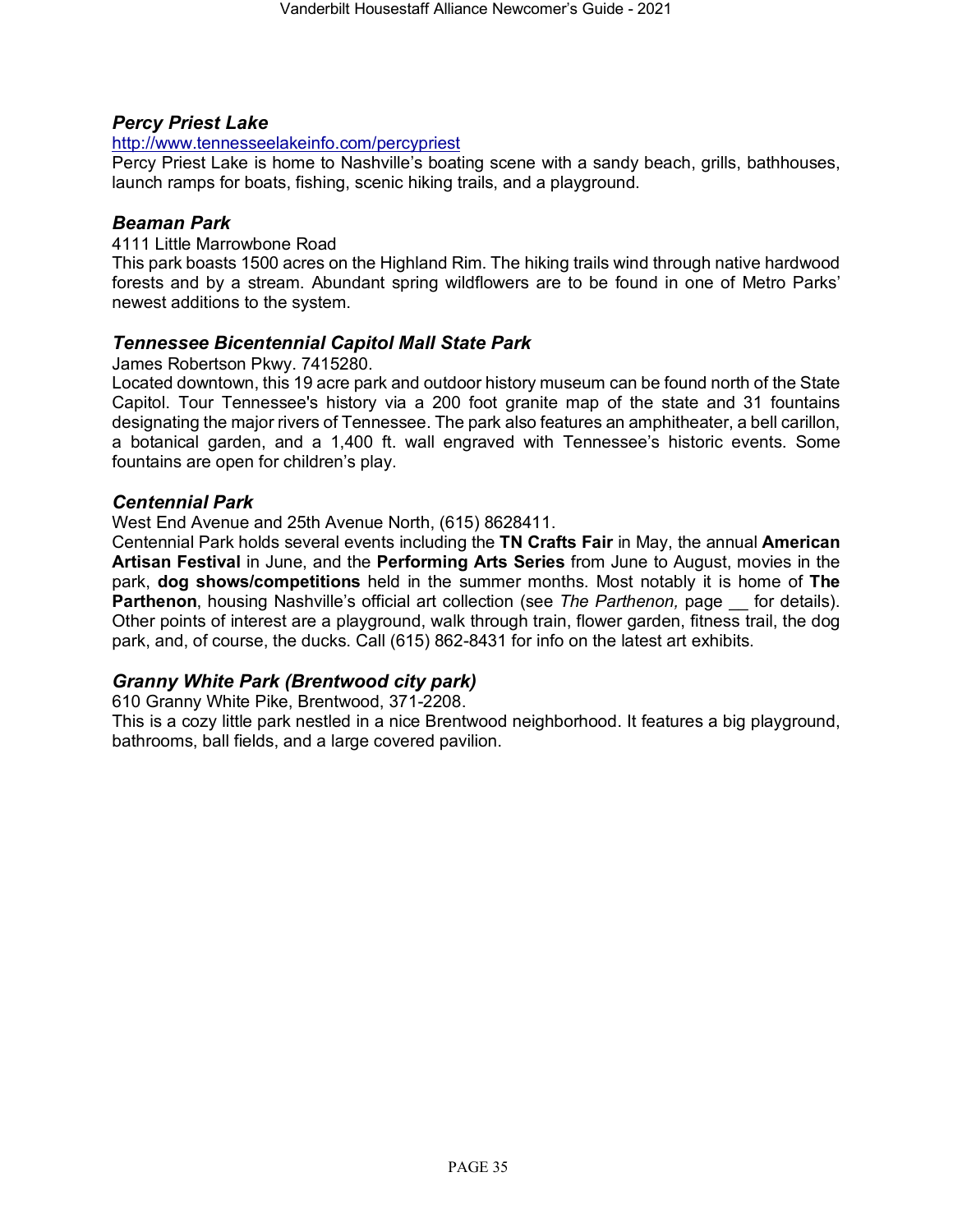### *Sevier Park*

3000 Granny White Pike, Green Hills/Berry Hill, 37204

This is a large park with multiple playgrounds, small walking trail, and two covered pavilions. Located close to all of the new retailers on 12 St. South. One of Nashville's best-kept secrets is right across the street, Las Paletas Gourmet Popsicle.

### *Other notable parks to check out:*

**Shelby Park** - Shelby Ave. at S. 20<sup>th</sup> St., 8628467. Picnic shelters, fishing, golf courses, tennis courts, ball fields, dog park, and nature trail. Great place to roller blade.

**Two Rivers** *-* 3130 McGavock Pike. Wave Country and waterslide.

**H. G. Hill** *-* 6710 Charlotte Pike. Paved walking path.

**McCabe** *-* 46th Avenue and Murphy Road, (615) 8628457. City-operated golf course, baseball field and playground.

**Madison** *-* 510 N. DuPont Avenue, (615) 8628459. Ball fields, tennis courts and shelters.

**Cane Ridge -** 419 Battle Road, (615) 8628437. 100 acres of forests, paved walking paths, tennis courts and ball fields.

**Cedar Hill** 860 Old Hickory Blvd. W., (615) 8651853. Lake, paved paths and several ball fields.

### *Greenways to check out:*

**Harpeth River Greenway -** Bellevue area; 1 mi long.

**Richland Creek Greenway -** Connects Sylvan Park with White Bridge Rd. 2 mi long, fully paved, with additional trail to be open in spring 2007. Great place for an after-work walk, dog walking, biking, and bird watching.

**Shelby Bottoms Greenway** - Downtown area; overlaps with Shelby Park. 1 mi loop or 5 miles.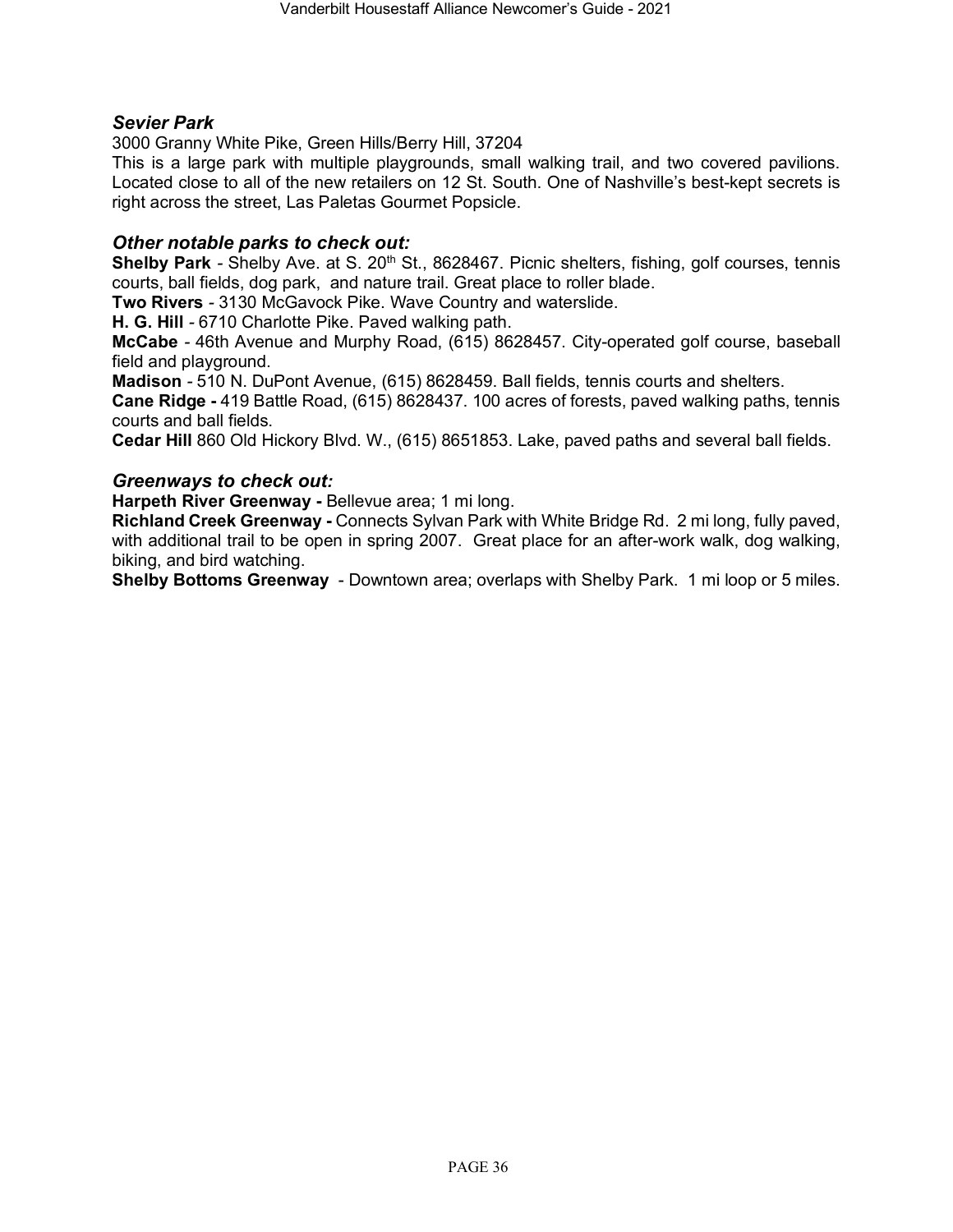# <span id="page-36-0"></span>**RESORT GOLF**

*Hermitage Golf Course and The Presidents Cup* 3939 Old Hickory Blvd., (615) 8474001 The home of the Sara Lee LPGA Golf Tournament each spring, the course features 18 challenging holes with Bermuda fairways and bent grass greens. Also available: pro shop, driving range, snack bar and club rentals. Four teaching pros on staff.

### *Legends Club of Tennessee* 1500 Legends Club Lane, Franklin, (615) 7918100

Designed by Tom Kite and Bob Cupp, this 36 hole championship golf club features membership and resort play and includes a practice facility, clubhouse, club rentals, tournament management and golf shop.

### *Springhouse Golf Club at Opryland Hotel* 18 Springhouse Lane, (615) 8717759

Playing to a par of 72 and stretching to more than 7,000 yards, this course offers 18 holes of championship golf. It is home of the BellSouth Senior Classic on the PGA Senior Tour. The Facility's highlight is the 43,000 squarefoot clubhouse with an outstanding restaurant and an award-winning golf shop.

# <span id="page-36-1"></span>**MUSEUMS and SPECIAL ATTRACTIONS**

### *Belle Meade Plantation*

5025 Harding Rd., (615) 3560501, [http://www.bellemeadeplantation.com](http://www.bellemeadeplantation.com/)

Known as the "Queen of the Tennessee Plantations," this 1853 Greek Revival mansion was the centerpiece of a 5,300acre plantation, and world renowned as a thoroughbred stud farm and nursery in the 19th century (their most famous horse being Iroquois, the only Americanbred winner of the English Derby). The present 30acre site includes the mansion, carriage house, stables, outbuildings, museum gift shop, and restaurant, *The Harding House*.

### *Belmont Mansion*

1900 Belmont Blvd., (615) 460-5459, [http://www.belmontmansion.com](http://www.belmontmansion.com/)

Located on the Belmont University Campus, this Italianate mansion was built in 1850 as a summer home by Adelicia Acklen, one of the wealthiest women in America at that time. Adelicia is sometimes compared to Scarlett O'Hara, as she was both business savvy and beautiful. She acquired her million-dollar fortune through the first of a series of marriages and was one of the few to sell her cotton during the Civil War, outwitting Union and Confederate troops in the process. Personally guided tours through 16 rooms exhibit an outstanding collection of original and period Victorian furnishings, art work and statues.

*Hours: 10 a.m.-4 p.m. Mon.-Sat.; 1 p.m.- 4 p.m. Sun. Last tour begins at 3:30 pm. Admission: \$10 adults; \$9 seniors; \$3 ages 6-12; ages 5 and under admitted free.*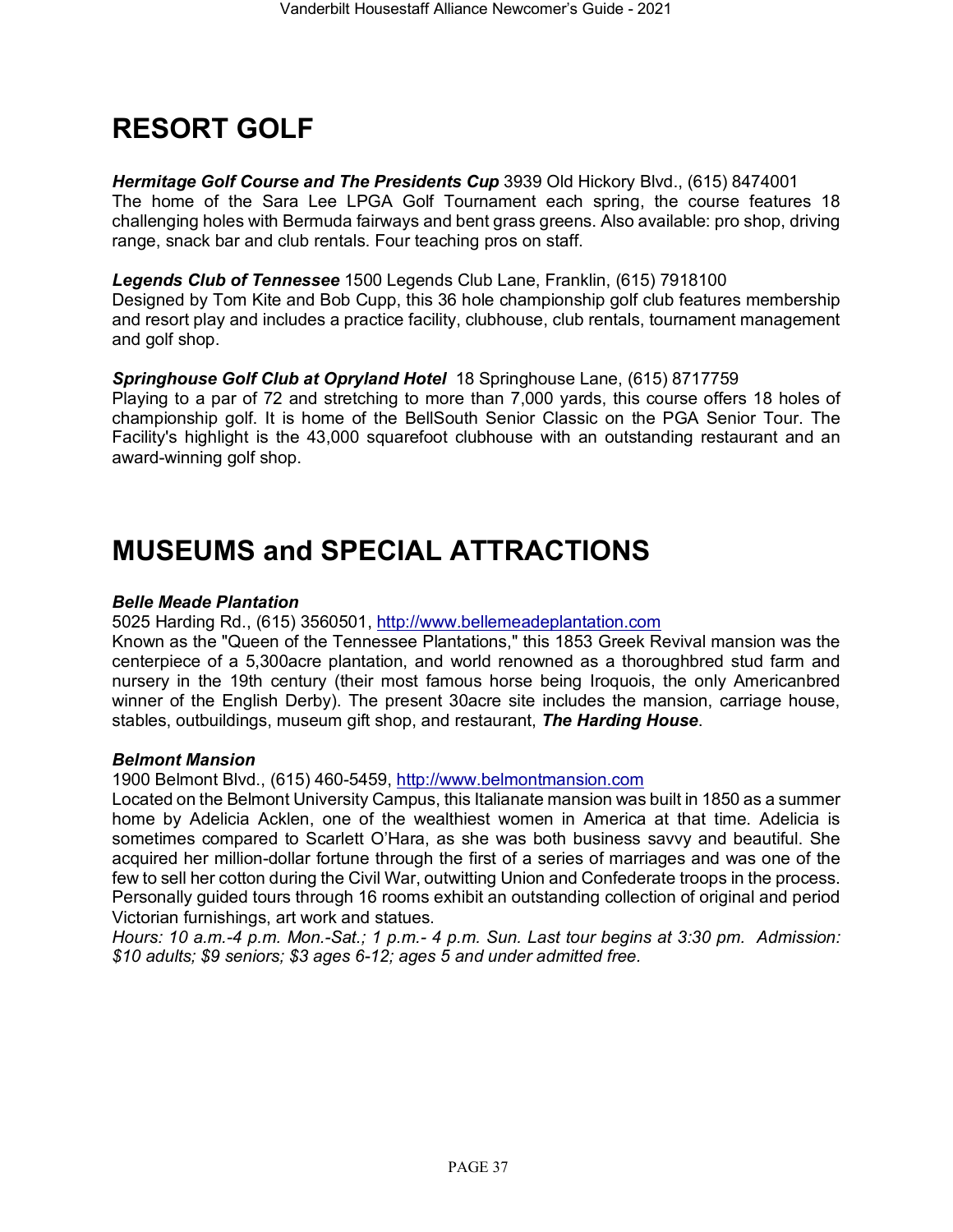### *Belcourt Theatre*

### 2102 Belcourt Avenue, [http://www.belcourt.org](http://www.belcourt.org/)

For over 75 years, the Belcourt Theatre has provided a space for premiere entertainment in the heart of Nashville's Hillsboro Village. The Belcourt has existed in many incarnations - each of which has furnished a home for some of the city's best and most unusual performing arts. The Belcourt offers a range of entertainment from classic, Indie, and new release films, to concerts, speakers, and their annual Oscar bash. The Belcourt boasts a great concession stand and a fully stocked bar. Recently leased by Belcourt YES!, a grassroots, not-for-profit group dedicated to the preservation and successful operation of The Belcourt, it continues to thrive as a historic landmark. It evens is one of a few satellite hosts for the Sundance Film Festival.

### *Carnton Plantation*

1354 Carnton Lane, Franklin, (615) 7940903,

[http://www.battleoffranklintrust.org/carnton\\_visit.htm](http://www.battleoffranklintrust.org/carnton_visit.htm)

An 1826 antebellum plantation built by former Nashville mayor Randal McGavock, Carnton served as a field hospital following the Battle of Franklin in 1864. The bodies of four Confederate Generals were laid in state on Carnton's back veranda. The McGavock family later designated two acres adjacent to their family cemetery for the burial of nearly 1,500 soldiers killed during the battle. Carnton Plantation is now a National Historic Landmark and the subject of the 1997 novel, The Black Flower, by Howard Bahr. Plantation includes: gardens, mansion, field hospital, and cemetery. Tours begin ½ hour after opening and last tour starts at 4pm.

*Hours: 9 a.m.-5 p.m. Mon.-Sat.; 12-5 p.m. Sun. Admission: \$15 adults; \$12 seniors; \$8 ages 6- 12; 5 and under admitted free of charge. Self-guided grounds tour \$5.00.*

### *Carter House Museum & Historical Site*

1140 Columbia Ave., Franklin, (615) 791–1861,

[http://www.battleoffranklintrust.org/carterhouse\\_visit.htm](http://www.battleoffranklintrust.org/carterhouse_visit.htm)

This National Landmark 1830's home was also caught in the center of the 1864 Battle of Franklin during the Civil War (and has the scars to prove it). The house's owner, Capt. Tod Carter, was mortally wounded during the battle. The home, outbuildings, and grounds now serve as an interpretive center for the battle. The Carter House experience includes admission to the Battle of Franklin Museum, a video presentation, and a guided tour of the house and grounds. Great for Civil War buffs.

*Hours: 9 a.m.-5 p.m. Mon.-Sat.; 12-5 p.m. Sun.(Closes at 4pm during daylight savings time) Admission: \$15 adults; \$12 seniors; \$8 ages 6-12; 5 and under free. Grounds tour only: \$5.00. See website for other special events throughout the year.*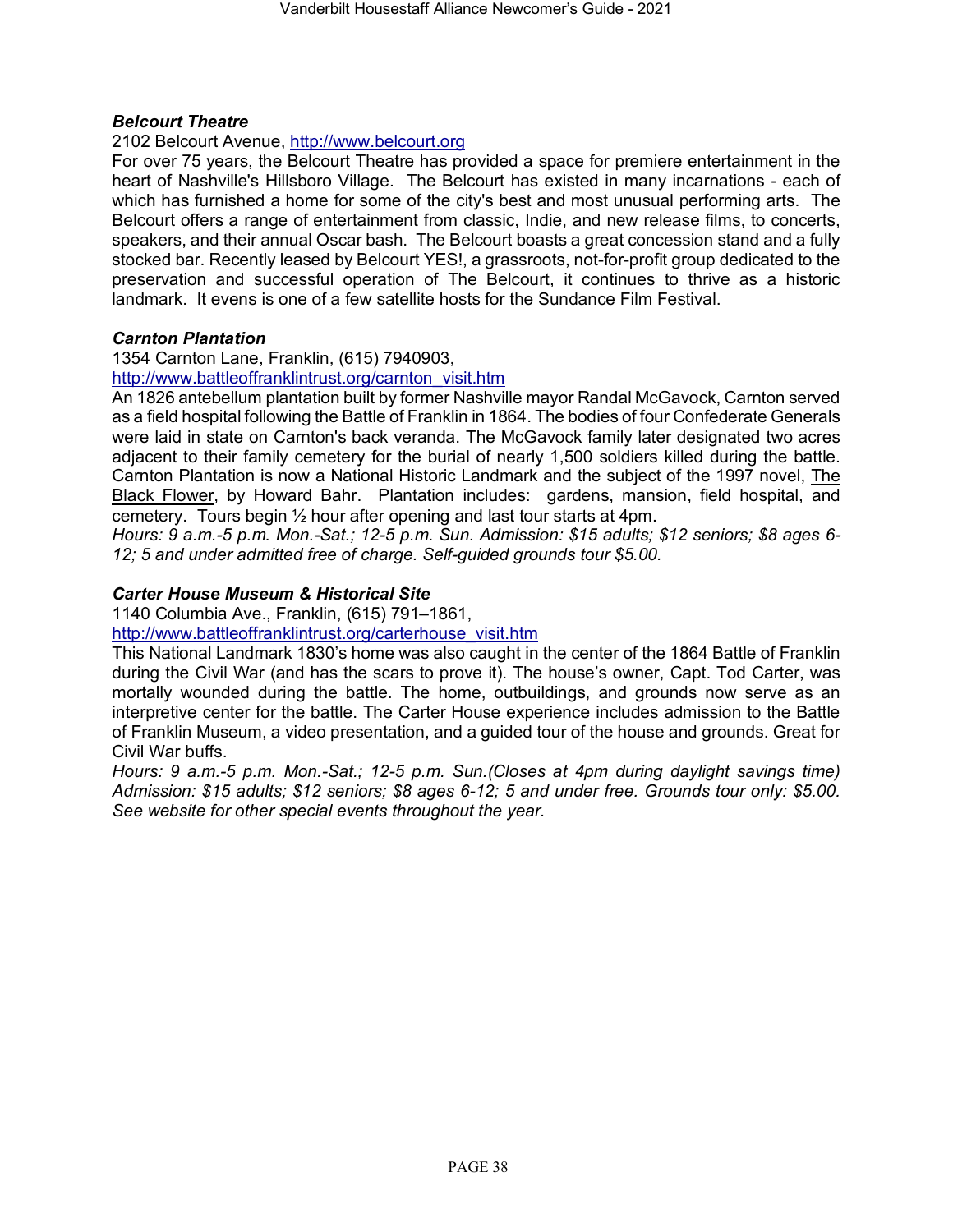### *Cheekwood - Tennessee Botanical Garden & Museum of Art*

1200 Forrest Park Dr., (615) 3568000, [http://www.cheekwood.org](http://www.cheekwood.org/)

Once the private estate of the Leslie Cheek family of the Maxwell House Coffee Fortune, this 55 acre site includes an art museum, botanical gardens, Pineapple Room restaurant, a garden shop, Frist Learning Center, and Botanical Hall and Library. Recently renovated, the art museum boasts a wonderful collection of Worcester porcelain, American silver and Contemporary American paintings, prints and photographs. The Botanical garden includes specialty gardens, greenhouses, and the Carrell Woodland Sculpture Trail.

*Hours: 9:30 a.m.-4:30 p.m. Tue.-Sat.; 11 a.m.-4:30 p.m. Sun. Gate Fee: \$12 adults;\$10 seniors; \$5 youth 3-17 & college student with ID. Two and under free. Closed on Mondays except Labor Day & Memorial Day. Cheekwood Gardens also offers birthday party packages.*

### *Country Music Hall of Fame & Museum*

222 5th Ave. S., [http://countrymusichalloffame.org](http://countrymusichalloffame.org/)

This museum provides a behind-the-scenes look at the world of country music. Exhibits include personal treasures and memorabilia, costumes, instruments, film clips, recordings, extensive archives and original song manuscripts from country music's legends and new stars. The new facility also features live entertainment daily, a new 225-seat theatre for a digital film presentation on country music around the world, a restaurant serving contemporary southern cuisine, and museum store.

*Hours: 9 a.m.-5 p.m. daily. Admission: Platinum Package-\$35.00 adult, \$26.00 youth; Gold Package-\$24.00 adult, \$17.00 youth. See website for package details and deals. Closed Thursdays during certain months.*

### *Adventure Science Center*

800 Fort Negley Blvd., [http://www.adventuresci.com](http://www.adventuresci.com/)

From the planetarium to the child-sized Curiosity Corner to ever-changing exhibits, this museum provides unique opportunities for discovery for both children and adults. Live science demonstrations and animal shows daily.

*Hours: 10 a.m.-5 p.m. Mon.-Sat.; 12:00-5:00 p.m. Sun.* 

*Admission: \$12.00 adults; \$10.00 ages 2-12 & seniors; children under 2 free; Planetarium admission \$5.00 with Adventure Science Center admission.*

### *Ellington Agriculture Center*

440 Hogan Road,<http://www.state.tn.us/agriculture/administ/agcenter.html>

Once a private estate, Ellington houses the oldest Agricultural Hall of Fame in the US. On display are farm tools, equipment, and household items of the 19th century. The 207-acre Ellington Agricultural Center is also headquarters for the Tennessee Department of Agriculture, TWRA, and is a branch location for various agencies. Special events such as the Tennessee Agricultural Museum's Annual Rural Life Festival are held there. The Center is listed as an Official Arboretum by the Nashville Tree Foundation and is home to an official [Iris Garden](http://www.state.tn.us/agriculture/administ/iris.html) (which is one preferred site for weddings in Nashville). Open Monday through Friday, 9:00-4:00. Closed on state holidays.

### *Frist Art Museum*

919 Broadway, [http://www.fristartmuseum.org](http://www.fristartmuseum.org/)

Located in Nashville's old main post office, this museum provides more than 24,000 sq. ft. of gallery space for the art of local, state and regional artists. It also provides a venue for international traveling exhibitions. The Frist Center also offers Audio-guides and Docent-led tours. Be sure to visit the hands-on art activity center on the second floor. Visitors to the Frist Center receive discounted parking rates when ticket is validated at the Center.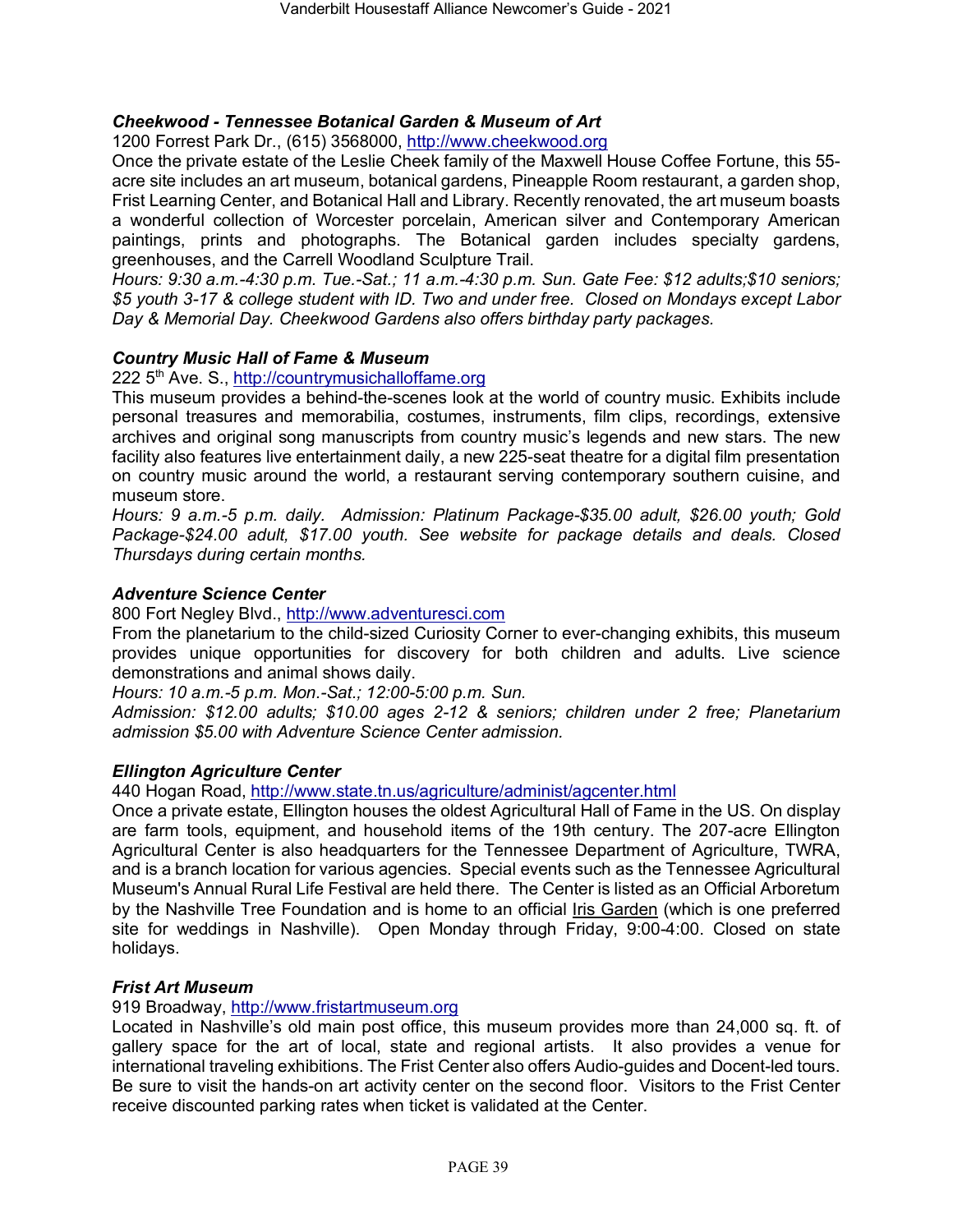### *Grand Ole Opry & Museum*

### 2804 Opryland Dr., (615) 889-6611, [http://www.opry.com](http://www.opry.com/)

### **Museum: (615) 889-3060. Grand Ole Opry Tickets: (615) 871-OPRY**

Don't miss the world famous Grand Ole Opry, the longest running live radio show bringing America country music for over 70 years. Legends, "Hall of Famers," and hot new stars perform on the stage of the 4,400 seat broadcast studio. It's a great place to take out-of-town guests. The Grand Ole Opry Museum pays tribute to the radio show and its stars (past and present) with interactive displays, videos, collectibles, and memorabilia. Stars commemorated at the museum include Patsy Cline, Little Jimmy Dickens, George Jones, Tex Ritter, Minnie Pearl, Roy Acuff, Alan Jackson, and Vince Gill. The museum provides a fun way to pass the time while waiting for the show to begin.

*Hours: 10 a.m.-5 p.m. Mon.-Thurs.; 10 a.m.-8 p.m. Fri.; 10 a.m.-10 p.m. Sat.; 11 a.m.-4 p.m. Sun.*

### *The Hermitage: Home of President Andrew Jackson*

4580 Rachel's Lane, Hermitage, (615) 889-2941, [http://www.thehermitage.com](http://www.thehermitage.com/)

Tour Nashville's national treasure the home of our nation's seventh president. The Hermitage experience includes: a biographical film, museum exhibits, tours of the recently restored 1836 mansion and grounds, formal garden, original 1804 log cabins, Jackson's tomb, Tulip Grove mansion, Old Hermitage Church and confederate cemetery. Costumed interpreters provide for a fun and educational experience. There is an onsite restaurant and museum store.

### *Manskers Station*

705 Caldwell Dr., in Moss-Wright Park, Goodlettsville, (615) 859-FORT (3678)

A "living history" museum (with historic interpreters in period dress) depicting life as it was for settlers in late 18<sup>th</sup> Century Middle Tennessee. It includes the Bowen Home, completed in 1787 (one of the earliest homes in the area) along with a reconstructed 1779 fort. They host several living history festivals throughout the year.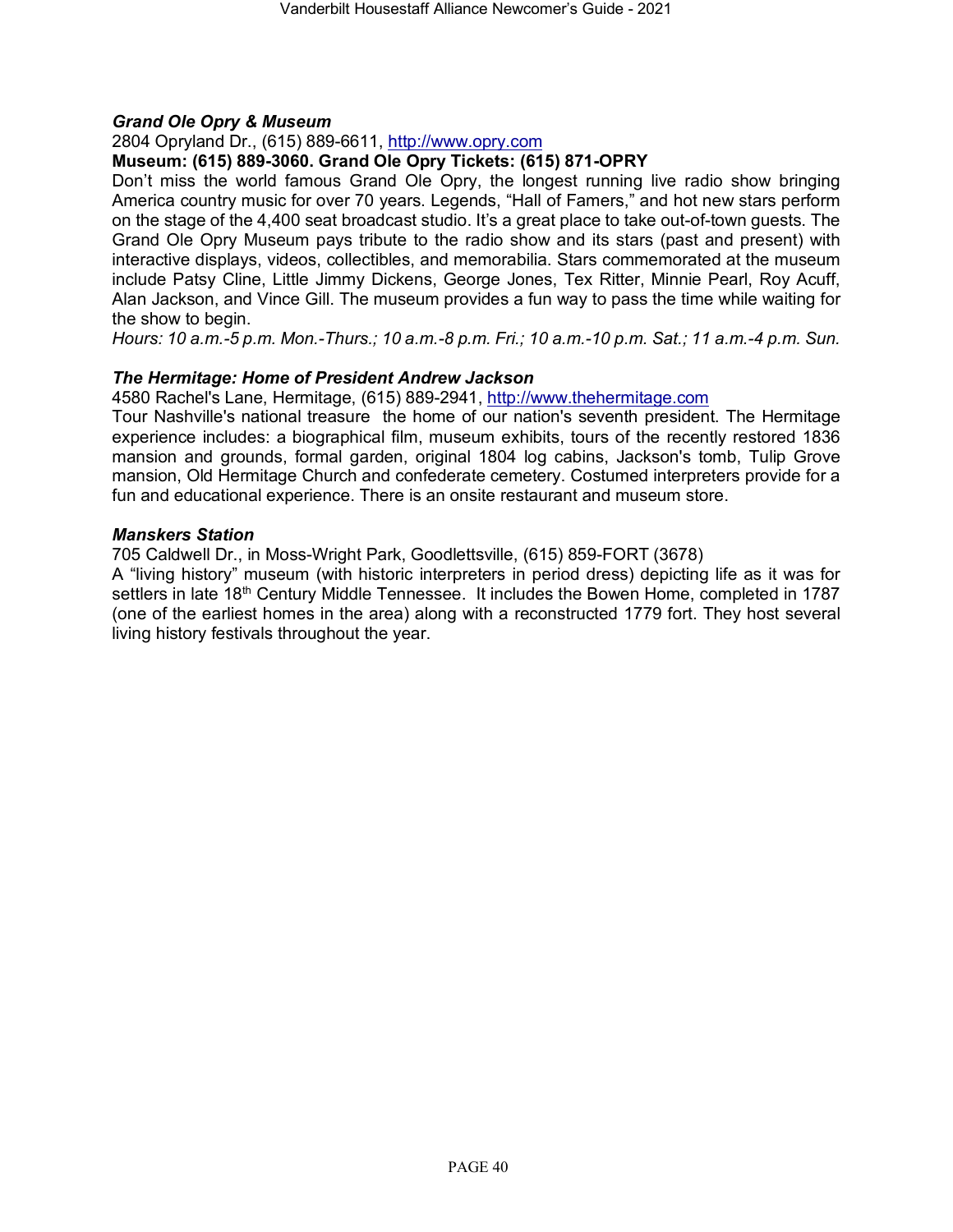### *Nashville Farmers Market*

900 8th Avenue North, 880-2001, [http://nashvillefarmersmarket.org](http://nashvillefarmersmarket.org/)

Within sight of the capitol building, the Nashville Farmers Market is located in an open-air pavilion on 8<sup>th</sup> Ave North (there's also a large enclosed building for specialty shops and stands). If you're from Nashville, you already know that this is one of the finest places in the city for fresh fruits and vegetables, along with a rich array of seafood, frozen biscuits, hot pepper sauces, potted plants, flowers, and international and exotic foods. *Open seven days a week*.

#### *Nashville Zoo at Grassmere*

3777 Nolensville Rd., (615) 833-1534, [http://www.nashvillezoo.org](http://www.nashvillezoo.org/)

The zoo boasts a great collection of animal exhibits from around the world including such classics as the elephant, ostrich, tiger and zebra, as well as the local favorite, the Tennessee walking horse. Other attractions are a 66,000-foot jungle gym (can accommodate 1000 children!), a historic house and working farm from the 1880's, a koi fish pond, a sculpture garden, and the "Unseen World" exhibit including amphibians, reptiles and insects never seen in Nashville before 1998.

*Hours: 9 a.m.-6 p.m. March 9-October 14 and 9:00 a.m.-4:00 p.m. October 15-March 8. Admission: \$15 adults, \$13 seniors; \$10 ages 2-12; under 2 free.*

### *Opryland Hotel Indoor Gardens*

2800 Opryland Dr., (615) 8891000,

<http://www.marriott.com/hotels/travel/bnago-gaylord-opryland/>

Famous for its imaginative public spaces and displays of art work. Three indoor garden areas/conservatories, crowned by sparkling glass roofs, are of special note. Combined, they cover 9 acres. Features include restaurants, shops, a village with the feel of New Orleans, waterfalls, winding paths, a fountain that sends jets of water 85 feet into the air, and a waterway with flatboats*!* 

#### *Percy Warner – Movies in the Park*

Showtimes are every Wednesday June through July. The festivities begin at 4:00 p.m. Food is available for purchase. The movie is free for all.

#### *The Parthenon*

Centennial Park, 2500 West End Ave., [http://www.parthenon.org](http://www.parthenon.org/)

Nashville is home to the world's only fullscale replication of the famous Greek temple. It was originally built as a temporary exhibit as part of Tennessee's 1897 Centennial Exposition and recreated in concrete in the 1920's. The interior contains a 42-foot replica of the Athena Parthenos, which is the tallest indoor sculpture in the Western world. The museum features changing art exhibitions. Several years of restoration to this great work has recently been completed.

#### *Ryman Auditorium*

116 Fifth Ave., N., (615) 889-3060, [http://www.ryman.com](http://www.ryman.com/)

This Nashville historic landmark was built in 1892 as the Union Gospel Tabernacle, but is more famous for being the former home of the Grand Ole Opry from 1943-1974. Displays visually tell the story of its rich history. The Ryman is also an active entertainment venue offering a variety of musical performances ranging from country to classical. It's a great place to catch some of the big name country stars in an intimate setting each year during January and February when the "Grand Ole Opry plays Again" at the Ryman. For ticket information regarding musical events, call (615) 458-8700.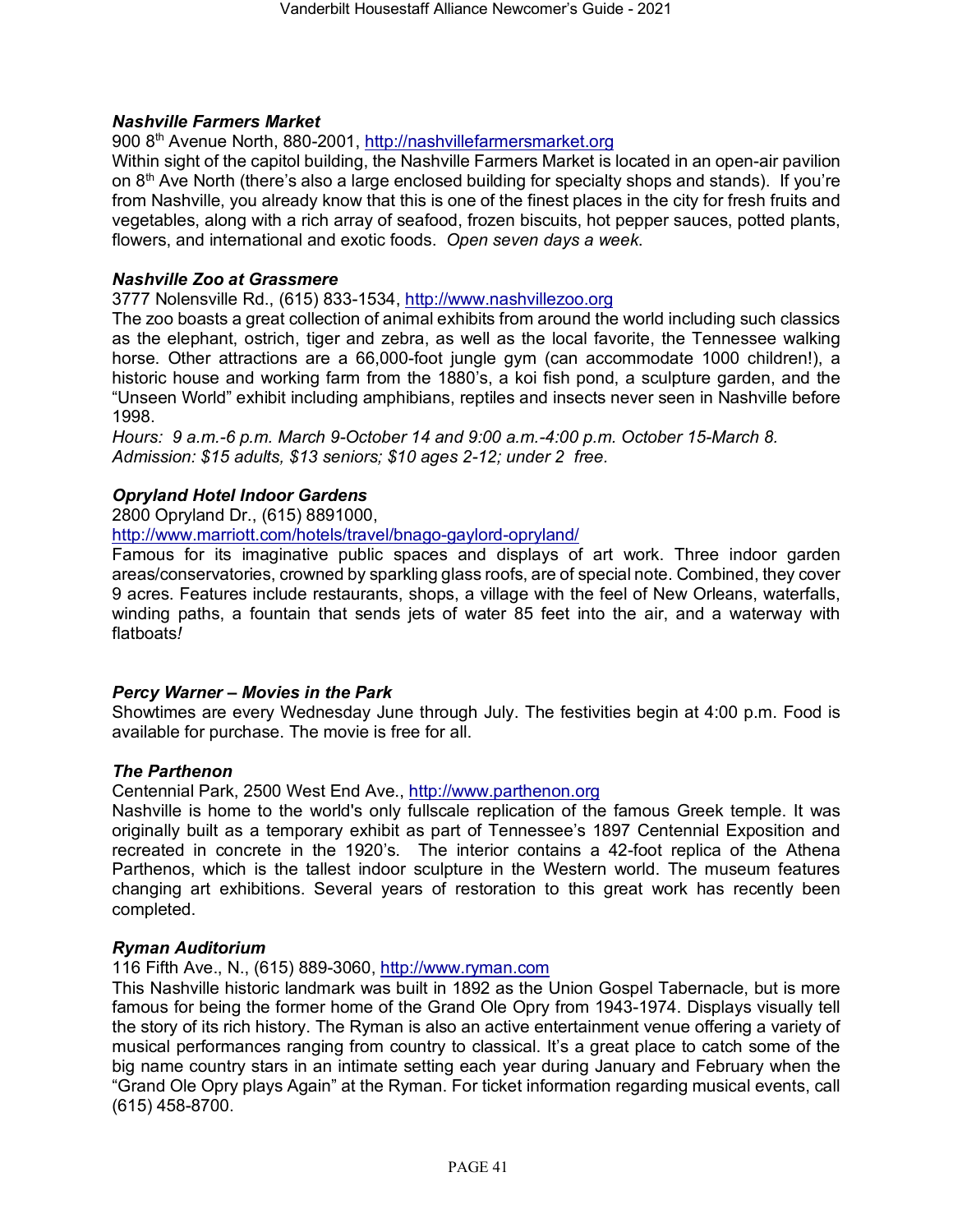### *Tennessee State Capitol*

Charlotte Ave. (between  $6<sup>th</sup>$  &  $7<sup>th</sup>$  Ave.), (615) 7412692

Designed by renowned Greek Revival architect, William Strickland, the historic Tennessee State Capitol stands today much as it did when completed in 1859. Several areas, including the first floor hallway, library and Supreme Court chamber, have been restored to their 19th century appearance.

#### *Tennessee State Museum*

Fifth Ave. & Deadrick St., (615) 7412692,<http://www.tnmuseum.org/>

Located in the basement of the James K. Polk building. The museum's exhibits trace the history of Tennessee from prehistoric Native Americans through the Civil War into the early 1900's. It features wonderful permanent collections of Tennessee-made artifacts including quilts, silver, furniture, paintings, pottery and Civil War flags. They also have several "non-Tennessee-related" traveling exhibitions throughout the year.

#### *Travelers Rest Museum*

636 Ferrell Parkway, (615) 8328197, [http://www.travellersrestplantation.org](http://www.travellersrestplantation.org/)

Located on 11 treeshaded acres, this restored Federal period home was begun in 1799 by Judge John Overton, planter, lawyer, and presidential campaign manager to Andrew Jackson. Additions continued to be made until 1828. The museum showcases a large collection of early Tennessee furniture and historical items relating to Native American and pre-Civil War American culture. Exhibits also include period outbuildings and formal gardens.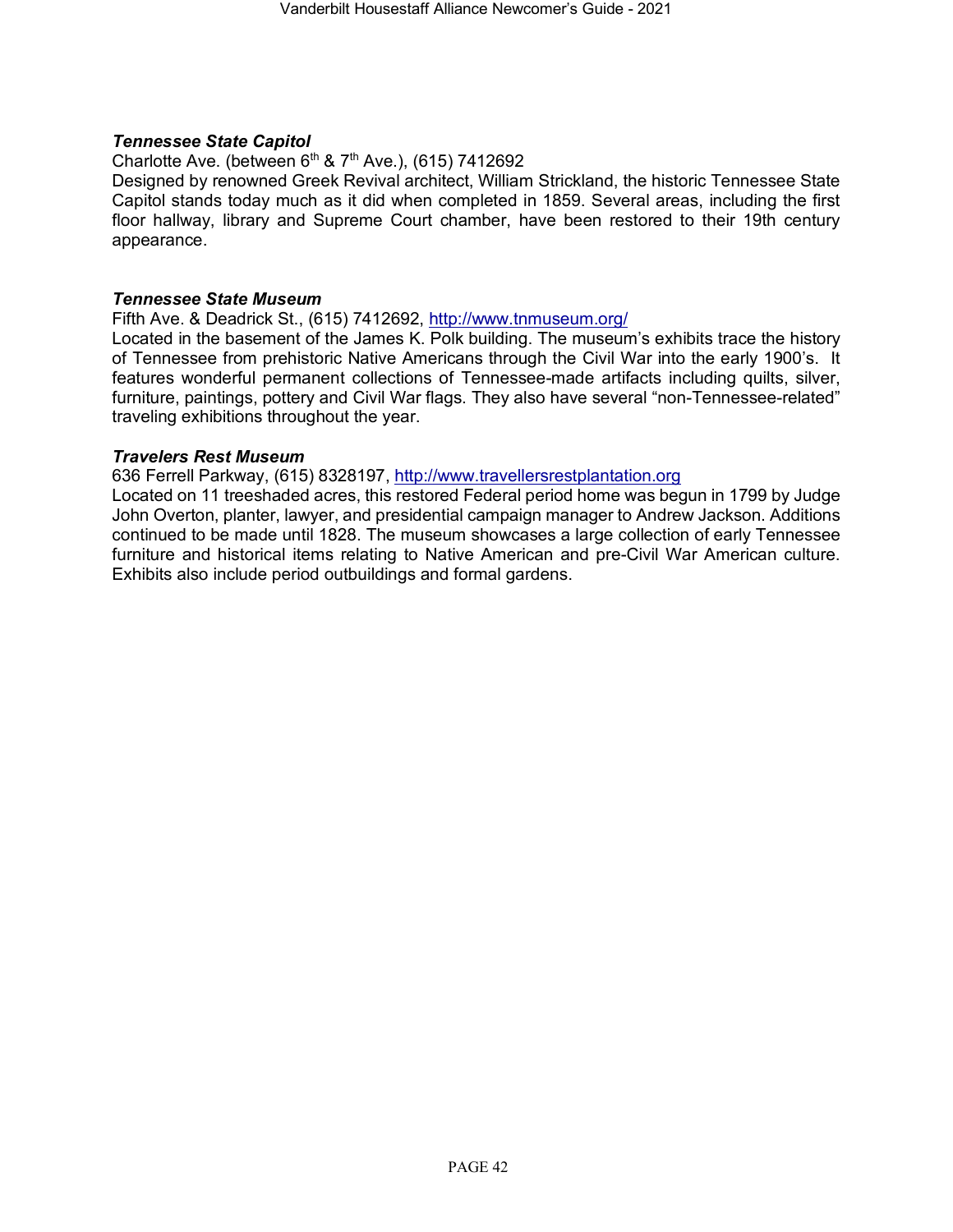# <span id="page-42-0"></span>**THEATERS AND ENTERTAINMENT**

**Vanderbilt Blair School of Music** (615) 322-7651**,** [http://blair.vanderbilt.edu](http://blair.vanderbilt.edu/) **Chaffin's Barn Dinner Theatre** (615) 646-9977, [http://www.dinnertheatre.com](http://www.dinnertheatre.com/) **General Jackson Showboat** (615) 458-3900, [http://www.generaljackson.com](http://www.generaljackson.com/) **Nashville Opera** (615) 832-5242, [http://www.nashvilleopera.org](http://www.nashvilleopera.org/) **Nashville Philharmonic Orchestra** [http://www.nashvillephilharmonic.org](http://www.nashvillephilharmonic.org/) **Nashville Shakespeare Festival** (615) 255-2273 [http://www.nashvilleshakes.org](http://www.nashvilleshakes.org/) **Nashville Symphony** (615) 783-1212 [http://www.nashvillesymphony.org](http://www.nashvillesymphony.org/) **Tennessee Performing Arts Center TPAC** (615) 782-4000, [http://www.tpac.org](http://www.tpac.org/)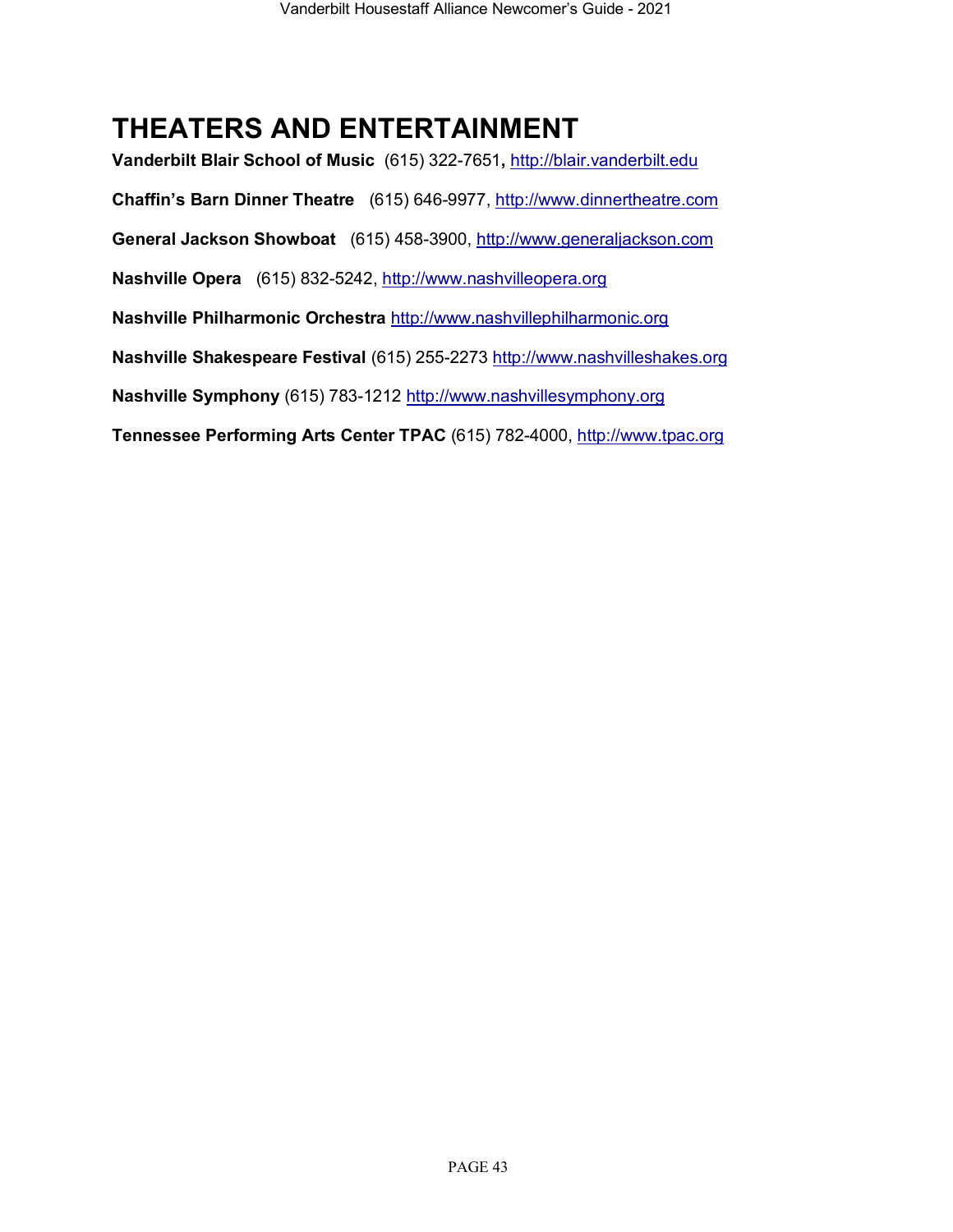# <span id="page-43-0"></span>**LIVE MUSIC VENUES**

**Bluebird Café –** In Green Hills strip mall, this singer-songwriter venue features an in-the-round format. The Bluebird was the starting point for many local greats, so it's really popular – be sure to call ahead for reservations; 4104 Hillsboro Rd., (615) 383-1461. [http://www.bluebirdcafe.com](http://www.bluebirdcafe.com/)

**Blues Hideaway –** 2275 Murfreesboro Pike, (615) 360-7380.

**Dan McGuinness Irish Pub –** 1538 Demonbreun St., (615) 252-1991

**Exit/In –** Host to national and local rock, pop and country acts; 2208 Elliston Place, in Vandy-West End area; (615) 321-3340.

**Radio Café –** East N'ville favorite; live music and fried catfish; 1313 Woodland St., (615) 228- 7760.

**Robert's Western World –** Live country music; 416 Broadway, downtown, (615) 244-9552.

**Rippey's –** 429 Broadway, (615) 244-7477

**The Station Inn –** Bluegrass music; 402 12<sup>th</sup> Ave. S., (615) 255-3307

**Tootsie's Orchid Lounge** – 422 Broadway, (615) 726-0463

**12th and Porter –** 114 12th Ave. N., (615) 254-7236.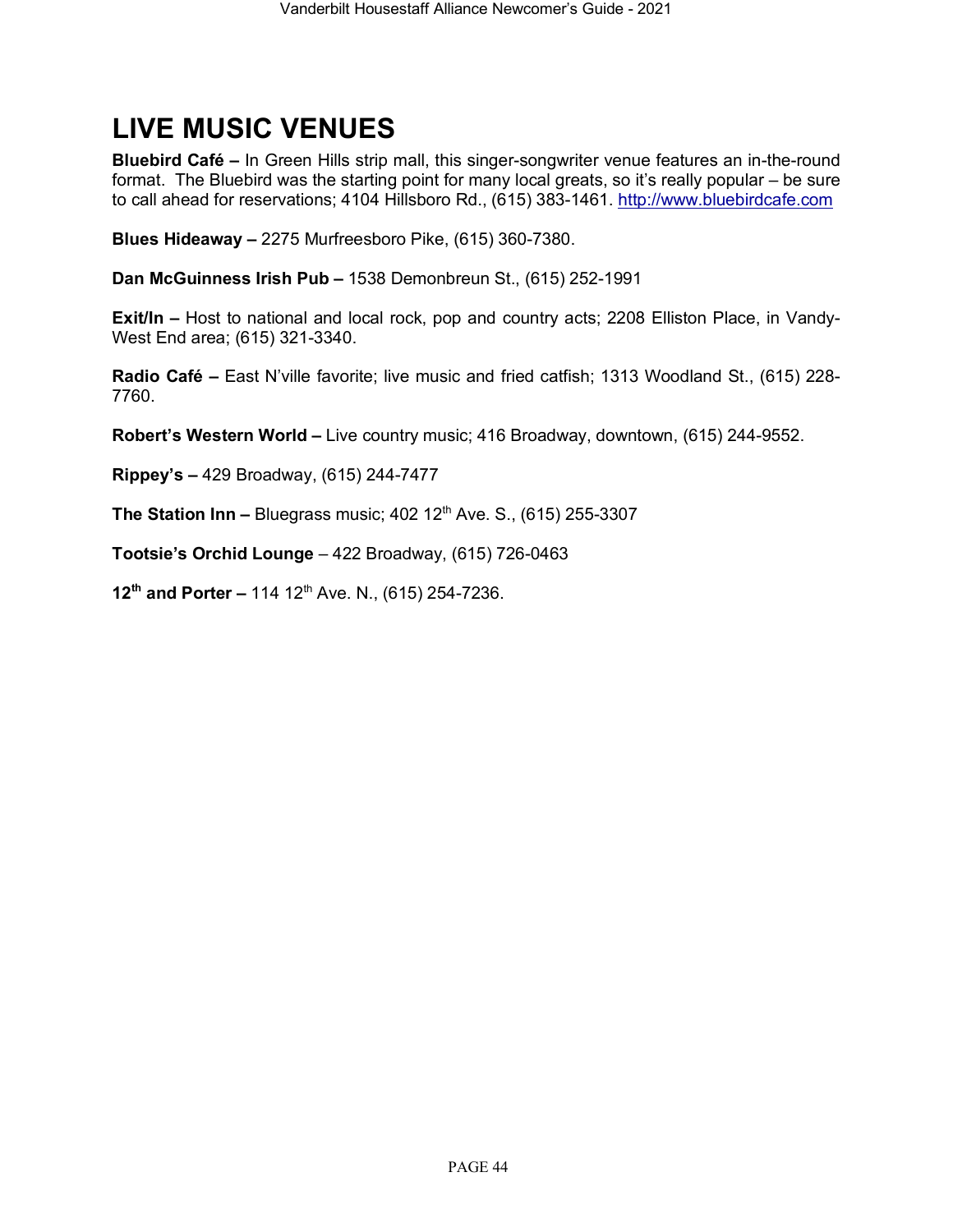# <span id="page-44-0"></span>**ANNUAL EVENTS**

### **Boo at the Zoo** - <https://www.nashvillezoo.org/boo>

An annual tradition including trick-or-treating, carousel rides, hayrides and more.

### **Marathon and Half Marathon** - <http://runrocknroll.competitor.com/nashville>

Run to the rhythm of Music City with over 35,000 participants and experience some of Nashville's most scenic sights. With 50 bands playing live on 28 entertainment stages, hundreds of high school cheerleaders and thousands of spectators on the course – you will have the race of a lifetime. Race takes place in April each year.

### **Iroquois Steeplechase -** <https://www.iroquoissteeplechase.org/>

Rich in tradition, elegance and the sportsmanship of steeplechasing, the Iroquois Steeplechase celebrates seventy-one years as one of the Middle Tennessee area's top sporting and social events. Drawing an average crowd of 25,000, this outstanding equestrian event combines the thrill of steeplechase racing and raising funds to benefit the Monroe Carell Jr. Children's Hospital. Steeplechase takes place in May each year.

**Music City New Year's Eve Bash on Broadway** - <http://www.visitmusiccity.com/newyearseve/> Nashville's New Year's Eve celebration brings thousands of party-goers to downtown Nashville each year. The free event offers live music, fireworks and a Music Drop at midnight for party-goers.

### **CMA Music Festival -** <http://www.cmaworld.com/cma-music-festival/>

"Country Music's Biggest Party" takes place over 4 days and features more than 70 hours of musical performances, autograph signings, celebrity sports competitions, and other events with more than 400 artists and celebrities participating. The CMA Music Festival takes place in June each year.

#### **CMA Music Awards -** <http://cmaworld.com/cma-awards>

"Country Music's Biggest Night" represents the pinnacle of achievement for country music artists, musicians, producers, publishers, songwriters, video directors and industry executives who work in America's most popular music genre. The CMA Awards Show takes place in November each year.

### **Capitol Records Street Party**

Free concert on Demonbreun every September or October. Previous year's concerts have featured Alan Jackson, Eric Church, Darius Rucker, Lady Antebellum and Luke Bryan.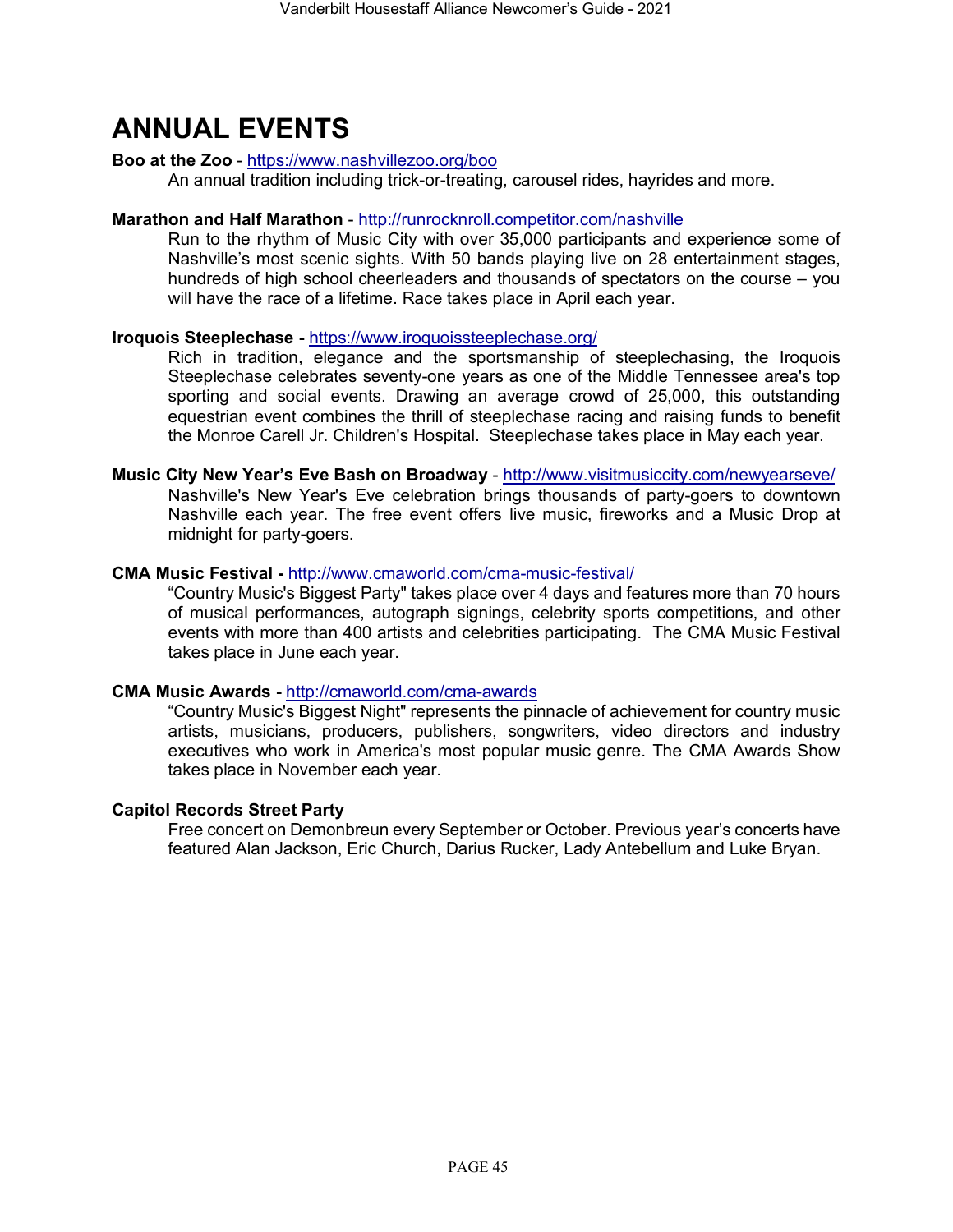#### **Celebrate Nashville Cultural Festival -** <http://celebratenashville.org/>

In a city where one in six residents is foreign–born, the Celebrate Nashville Cultural Festival is not only one of Nashville's favorite and most vibrant festivals, but also a celebration and reminder of what makes Nashville a great place to live. This FREE Festival provides an opportunity for intercultural dialogue through a Nashville festival experience and features a variety of dance and music performance on 7 different stages, food vendors offering authentic and exotic tastes from around the world, hands-on children's activities, an area just for teens, a marketplace, and so much more!

#### **Live on the Green -** <http://www.liveonthegreen.com/>

Nashville's Free Music Festival. Featuring musicians, local food trucks, beer and wine.

#### **Tomato Art Festival -** <http://tomatoartfest.com/>

The festival celebrates all things tomato and tomato related, with a variety of events and activities catering to all ages. The location for the festival is East Nashville's popular 5 Points area, and all the local businesses there take part. There are tomato and tomato product (like salsa, soups etc) tastings at the Turnip Truck and tomato martinis at 3 Crow Bar. A lot of places do demonstrations ranging from cooking to art projects, making the festival highly interactive. The Tomato Art Festival takes place in August each year.

#### **Festivals in Dowtown Franklin -** <http://www.historicfranklin.com/>

Festivals include: First Friday Art Scene, Tour of Homes, Franklin's Battle of the BBQ, Pumpkinfest, Dickens of a Christmas and many more.

#### **Full Moon Pickin' Party -** <http://warnerparks.org/programs-events/events/>

These laid-back, family-friendly fundraisers feature Middle Tennessee's finest bluegrass music under the light of a full moon. Musicians and music lovers alike are invited to enjoy this beloved Nashville tradition in one of its most beautiful settings: Warner Parks. Bluegrass and roots pickers jam in circles under the trees and around the grounds, while three headlining acts perform on the main stage.

#### **Centennial Park**

Centennial Park is Nashville's premier park. Located on West End and 25th Avenue North, the 132-acre features: the iconic Parthenon, a one-mile walking trail, Lake Watauga, the Centennial Art Center, historical monuments, an arts activity center, a beautiful sunken garden, a band shell, an events shelter, sand volleyball courts, two dog parks, and an exercise trail. Thousands of people visit the park each year to visit the museum, see exhibits, attend festivals, and just enjoy the beauty of the park.

Shakespeare in the Park - <http://nashvilleshakes.org/shakespeareinthepark.htm> Musicians Corner - <http://musicianscornernashville.com/>

#### **Musicians Corner** - <http://musicianscornernashville.com/>

Musicians Corner presents free family friendly music events in Nashville's Centennial Park on Saturdays from 12 - 5 PM in May, June, September, and October. The event includes Kidsville, an area of the event where kids can enjoy fun, fitness, crafts, and educational Musical Meet & Greet guests and activities